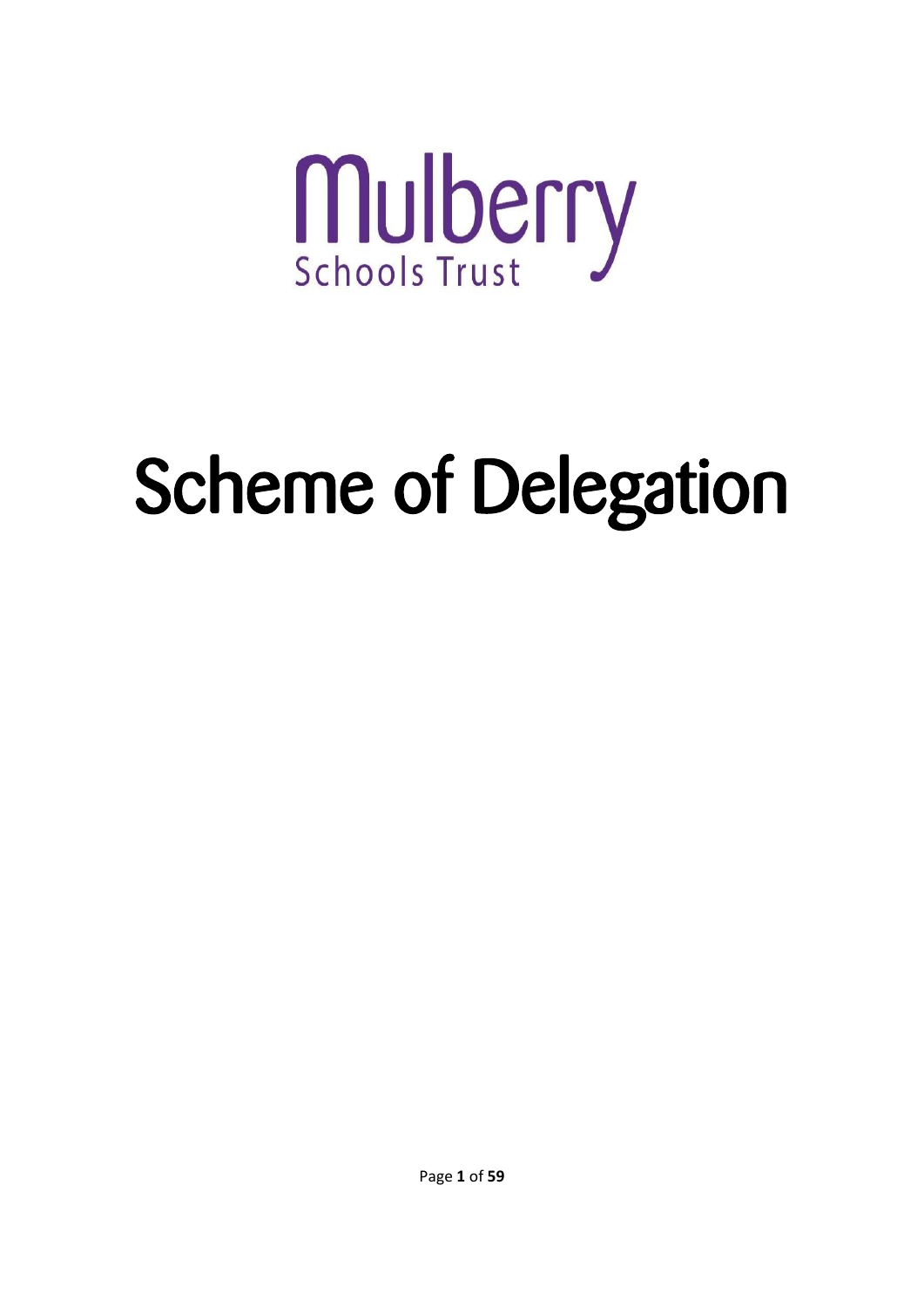# Scheme of Delegation and Terms of Reference

# **Contents**

- (A) Introduction
- (B) The Trust Board Terms of Reference
- (C) Committees of the Board of Trustees
	- 1. Standards Committee Terms of Reference
	- 2. Finance Committee Terms of Reference
	- 3. The Audit Committee Terms of Reference
	- 4. The Pay Committee Terms of Reference
	- 5. The Appointments Committee Terms of Reference
- (D) Local Governing Bodies
	- 1. General Terms of reference of LGBs
	- 2. Mulberry UTC Terms of reference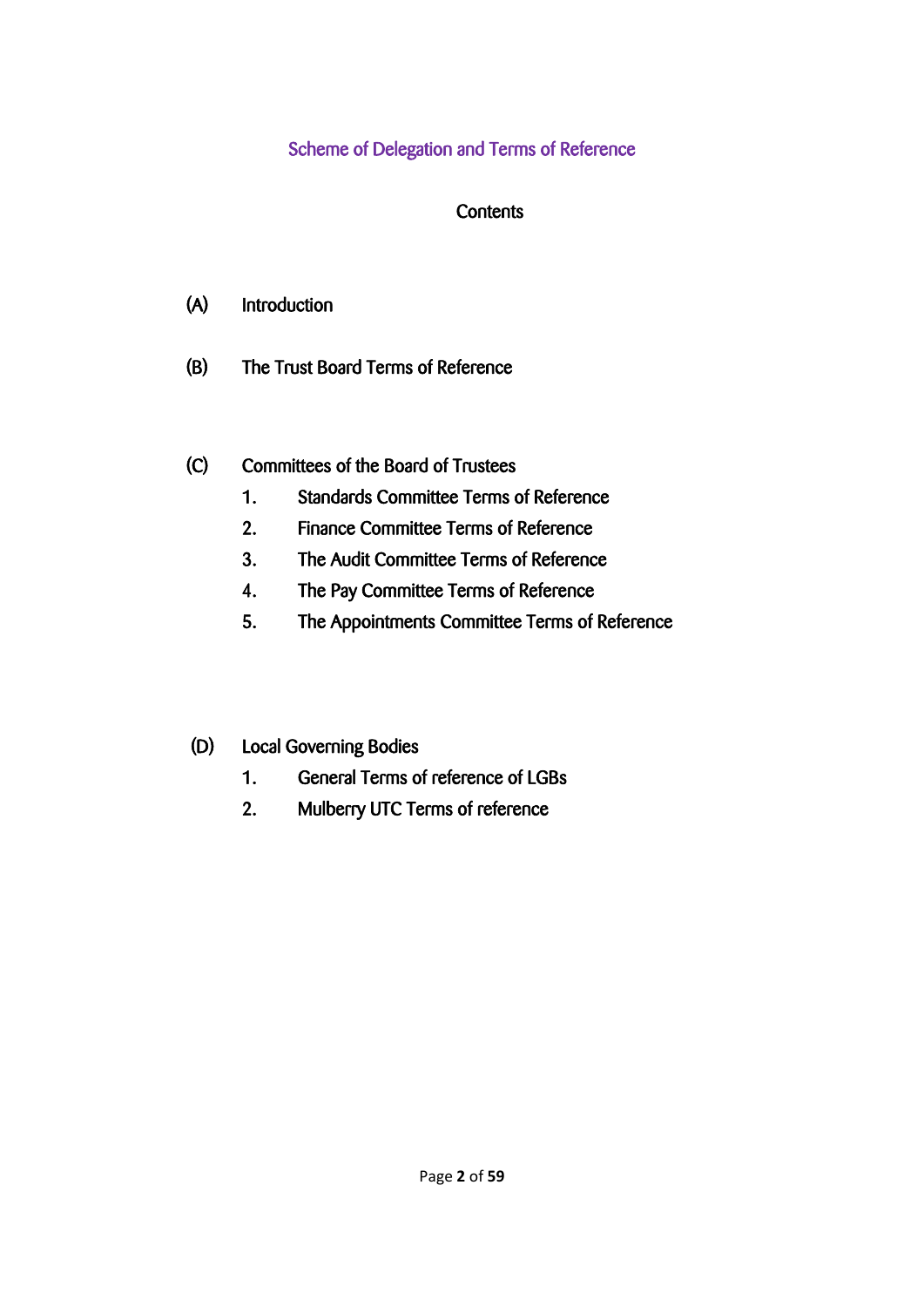#### Introduction

This document expresses the role of The Mulberry Schools Trust Board and its scheme of delegated authorities as a set of terms of reference. The Trust Board enacts its role through Trust Board meetings and a range of committees that it has established to ensure that its responsibilities are discharged effectively and efficiently. The terms of reference subsume the legal document called the Scheme of Delegation, which is included alongside the Articles of Association of the Trust at the end.

As a charity and company limited by guarantee, The Mulberry Schools Trust (which is the Academy Trust) operates under a constitution set out in Articles of Association (see Appendix 2) and is governed by a board of directors who are also charity trustees (the "Trustees"). Article 93 of the Trust's Articles of Association places responsibility for managing the business of The Mulberry Schools Trust on the Trustees and gives them power to exercise all the powers of the Trust. The Trustees are therefore responsible for, and oversee, the management and administration of the Mulberry Schools Trust and the schools run by it.

The Trustees have overall responsibility, ultimate decision making authority and therefore accountability for all the work of the Mulberry Schools Trust. This includes the establishment and running of the Academies. This is largely exercised through strategic planning and the setting of policy. It is managed through business planning, the monitoring of budgets, performance management, the setting of standards, the management of risk and the implementation of quality management processes. The Trustees have the power to direct change where required.

The Trustees are accountable to external government agencies including the Department for Education ("DfE"), the Education Funding Agency ("EFA") (including any successor bodies) and Ofsted for the quality of the education that they provide and for proper financial controls. They are required to have systems in place through which they can assure themselves of quality, safety and good practice. As an exempt charity, the Mulberry Schools Trust is not registered with the Charity Commission but must nevertheless comply with charity law. The Memorandum of Understanding between the Charity Commission and the DfE can be found here:

[http://forms.charitycommission.gov.uk/media/90060/mou\\_DEF.pdf.](http://forms.charitycommission.gov.uk/media/90060/mou_DEF.pdf)

The Trustees have a duty to act in pursuance of the charitable objects of The Mulberry Schools Trust. They have legal duties to The Mulberry Schools Trust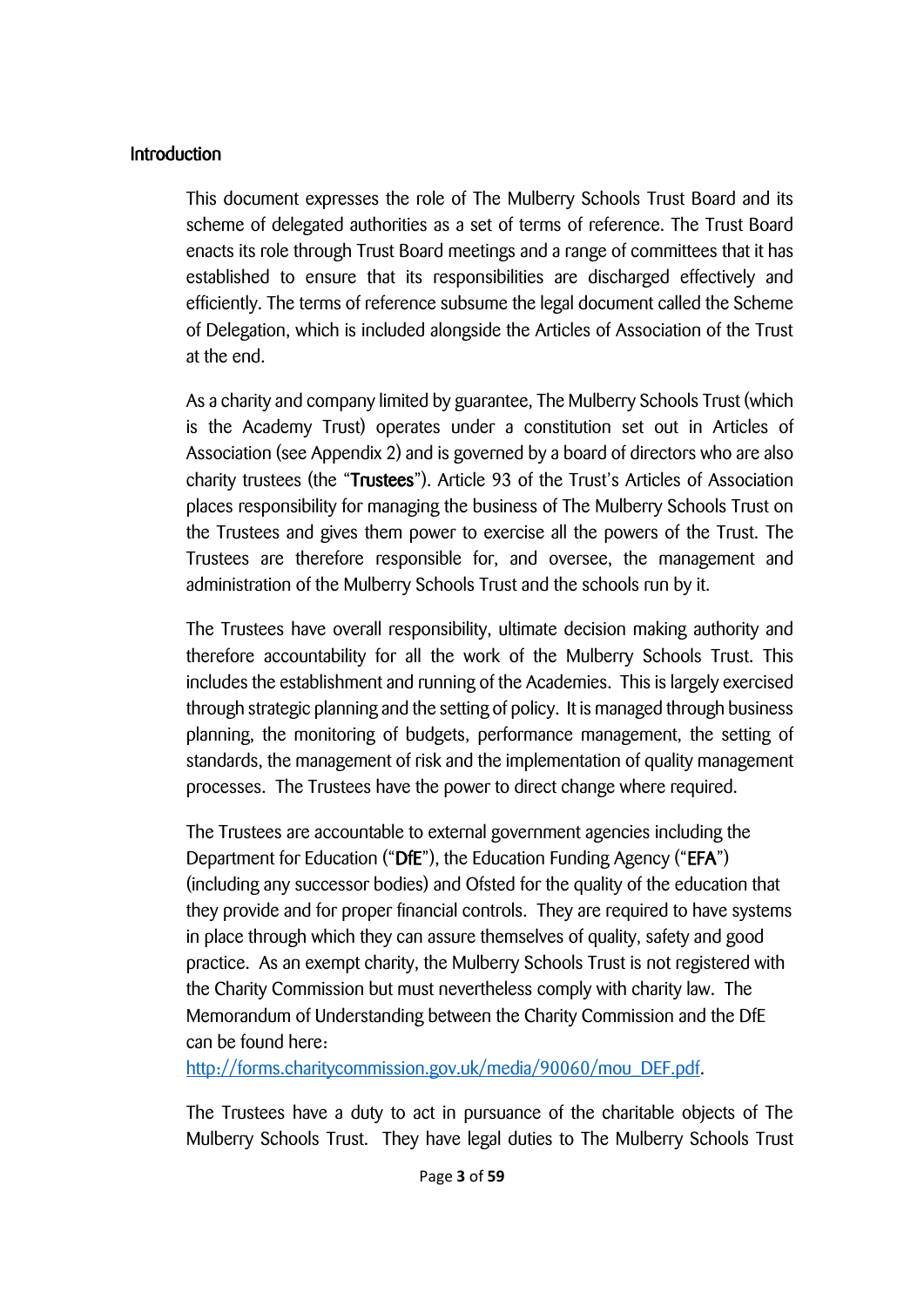under both company and charity law. The Trustees must ensure that they act and the trust operates within the powers and rules set out in the Articles of Association. The Trustees must also ensure that The Mulberry Schools Trust complies with the EFA's Academies Financial Handbook, Part 3 of which sets out in more detail the delegated authorities and the financial freedoms and limits of academy trusts. The Trustees must also have regard to the DfE Governance Handbook (as updated from time to time).

The Trustees will have regard to the interests of all the schools for which the Mulberry Schools Trust is responsible in deciding and implementing any policy or exercising any authority in respect of the schools. Within this framework, (and specifically under Articles 105 – 107 of the Articles of Association) the Trustees have discretion to delegate (including the power to sub-delegate) their powers (but not their legal duties) to the extent that they think fit, to any Trustee, committee (including any local governing body ("LGB")), the Chief Executive Officer, any Principal or any other holder of an executive office.

The Trustees have determined that they will delegate powers and functions to committees and staff in accordance with the Scheme of Delegation that is described here within the Terms of Reference and represented in the diagram below (which can also be seen in Figure Two of the trustee handbook). This Scheme of Delegation / Terms of Reference should be read in conjunction with the Articles of Association of The Mulberry Schools Trust. If there is any inconsistency between this Scheme of Delegation and the Articles of Association, the Articles of Association will prevail.

The Trustees will have full discretion to resolve any uncertainties in this Scheme of Delegation / Terms of Reference and to rule on procedures.

The Trustees shall review this Scheme of Delegation / Terms of Reference annually.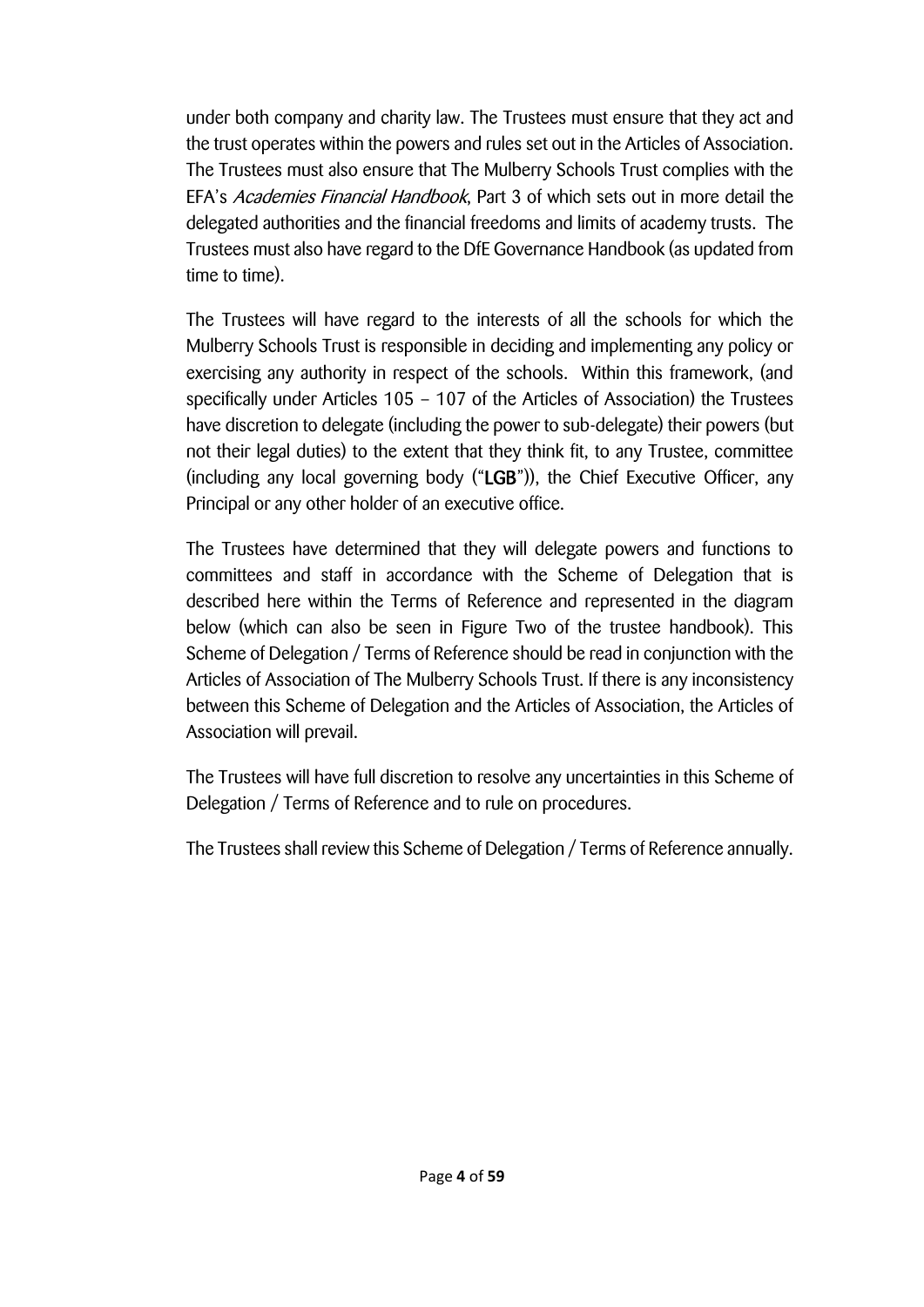# The Trust Board Terms of Reference

The Board of The Mulberry Schools Trust is the non-executive body accountable for all aspects of the conduct and performance of the family of schools within the Trust. It is an over-arching, experienced Board of trustees who will hold accountability for standards, finance, performance, strategy and business development for all the schools in the family.

It exercises its responsibilities by employing a CEO and executive team who are responsible for all aspects of the day-to-day management for the Trust and for advising the Board on the overall vision and strategy of the Trust. In addition, the Board retains closer oversight of different aspects of the work of the Trust by appointing a range of committees to take responsibility for specific areas of the work of the Board. The standing committees are:

- A Finance Committee to advise the Trust Board on the financial health of the organisation, to monitor financial performance and the delivery of central services and to recommend to the Board internal and external audit, adoption of the annual statutory accounts and to maintain an oversight of the Trust's risk management. It has strategic oversight of HR policies and staffing matters. The committee oversees and scrutinises health and safety matters for the Trust, assuring the Board of effective measures in all schools. It also receives reports on the estate and assets of schools in the Trust, including ICT and recommends capital development and expenditure on upkeep to the Board.
- A Standards Committee, to monitor, scrutinise and challenge academic standards and quality of educational provision across Trust schools and to support the Local Governing Bodies in performing this function effectively for each of their Schools. This Committee is also responsible for Inclusion, SEN and safeguarding. This committee is also the responsible committee for staff performance management (appraisal) and related pay. These responsibilities are exercised through the pay committee. It also looks at Trust communications, extended learning opportunities and work to sustain effective, parent, university and employer relations as well as partnerships with the Arts, health and other key sectors for The Mulberry Schools Trust.

In addition, there are four further committees, convened as required. The Pay Committee is required to meet once a year to receive recommendations for pay for the Principals and CEO as well as to receive reports on decisions made within LGBs about appraisal, performance and pay progression for other staff within each school.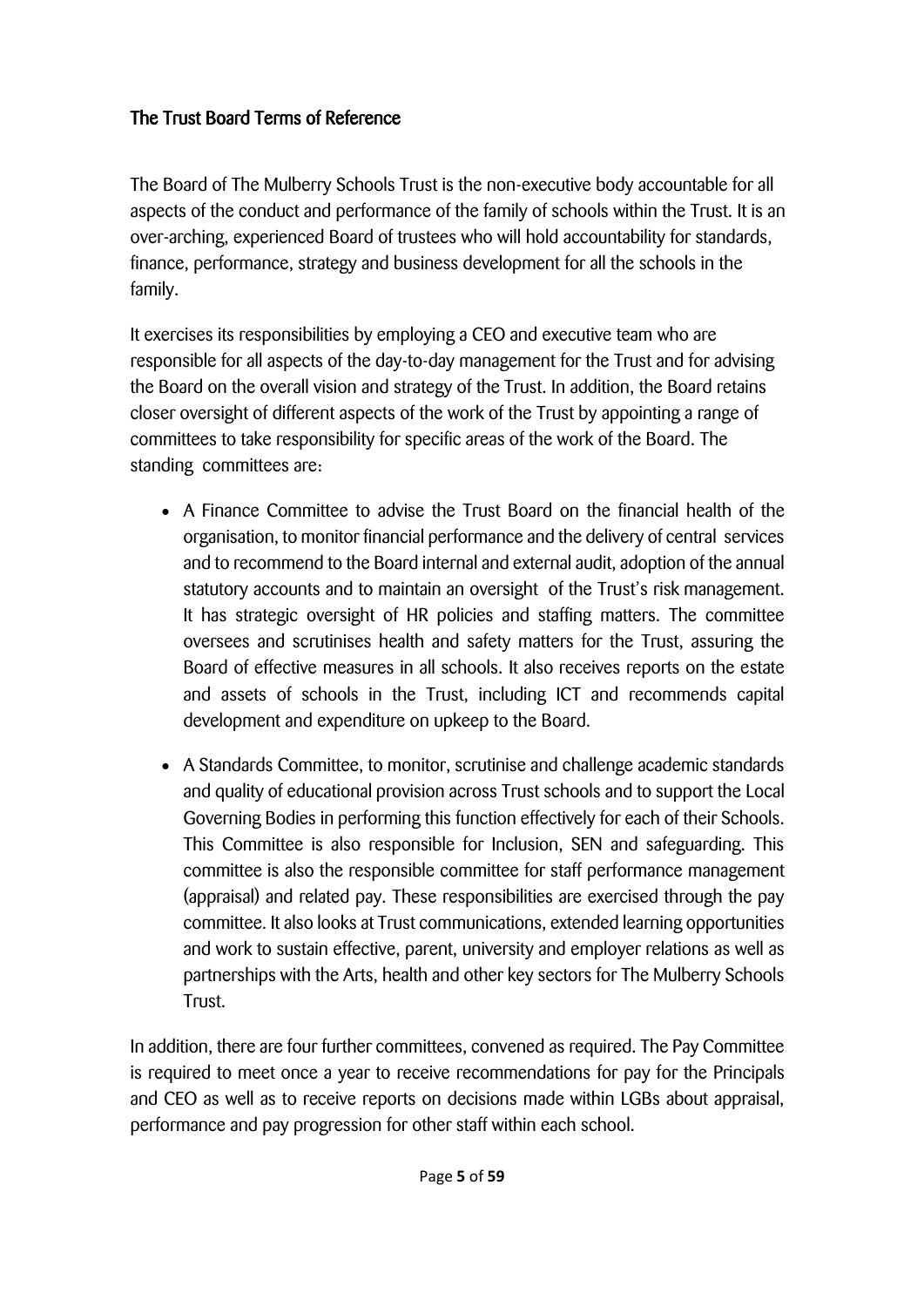The Audit Committee is only required once the Trust's income reaches £50 million.

The Appointments Committee will be required when vacancies arise on the Trust Board or the Local Governing Bodies or when the Chairs of the Finance and Standards Committees need to be appointed.

The Pupil Discipline Committee will be required when pupils from schools within the Trust are excluded for more than 15 days or are permanently excluded.

These additional committees will be appointed by the Trust Board and will report directly to it.

The Trust Board oversees and quality assures the work that takes place within its schools through Local Governing Bodies, which take responsibility for individual schools (and in future years small school groups). At present, the Board has established:

 Three Local Governing Bodies (LGBs) – one for Mulberry School for Girls, one for Mulberry Academy Shoreditch and one for Mulberry UTC. These LGBs retain oversight of the performance of each individual school with a specific emphasis on the elements of the performance of the school evaluated by Ofsted, currently: achievement, quality of teaching, behaviour and safety, and leadership and management.

Amongst other things relating to the purpose described above, activities of the Board will include:

- Holding Local Governing Bodies and their senior teams to account for their financial stewardship as set out in the terms of reference of the Finance Committee and specifically including scrutinising and challenging expenditure, budgeting and value for money decisions as well as their upkeep of school premises and assets and their effective management of health and safety. The Board must ensure that requirements such as auditing the accounts and reporting them, ensuring high quality financial returns are made to the EFA, managing risk and auditing financial practice etc. are effectively carried out in Trust schools. The Finance Committee will report regularly to the Board on relevant practice across all schools in the Trust.
- Holding Local Governing Bodies and their senior teams to account for the quality of education provided in their school(s) by scrutinising and challenging all aspects of their work with pupils and families, as set out in the terms of reference of the Standards Committee. The Board must ensure that requirements such as safeguarding children, ensuring high quality provision for pupils with SEND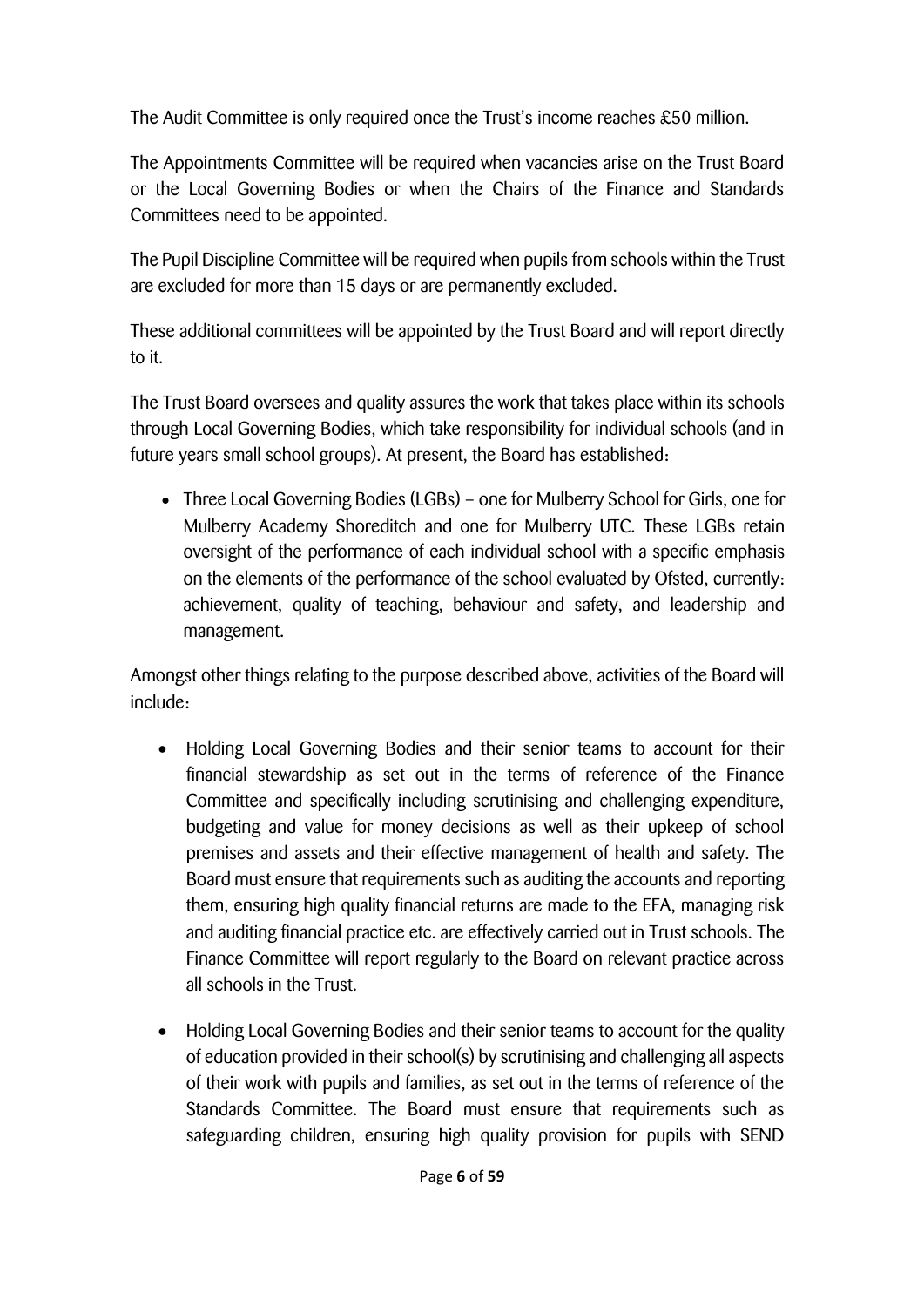(special educational needs and disability) and those entitled to the Pupil Premium and statutory curriculum provision etc. are effectively carried out in Trust schools. The Standards Committee will report to the Board on relevant practice across all schools in the Trust.

In addition, the Trust Board will take responsibility for developing a financially viable three year strategy for development. There will be an annual Trust Board Strategic Away Day held in the February for all the Trustees where the plan will be set, monitored and evaluated.

The Trust Board will also take responsibility for the appointment of senior staff to its schools and executive team, specifically:

- The CEO of The Mulberry Schools Trust
- The Principals of each school
- The Vice Principals of each school
- The Executive Team's most senior officers

To make these appointments, a senior-staff appointments committee will be convened as necessary.

# Membership of the Board

- Up to ten nominated Trustees of which three will be Company Members
- The CEO of the Trust

# Meetings

The Trust Board shall meet four times in in each year – twice in the autumn term and once in the spring and summer term. There will be an early meeting at the beginning of the academic year to receive a report on performance in the summer examinations and to set the budget for the coming financial year based upon the advice received from the Finance committee. Each of the three main meetings will receive a report from the CEO, Director of Finance and Resources, Principals of the Trust schools and each of the committees that has held a meeting since the previous main board meeting.

# Record of Meetings

The Chair of the Trust Board, the CEO and the Clerk to the Board shall ensure that an agreed written record is kept of each of their meetings.

# Decision Making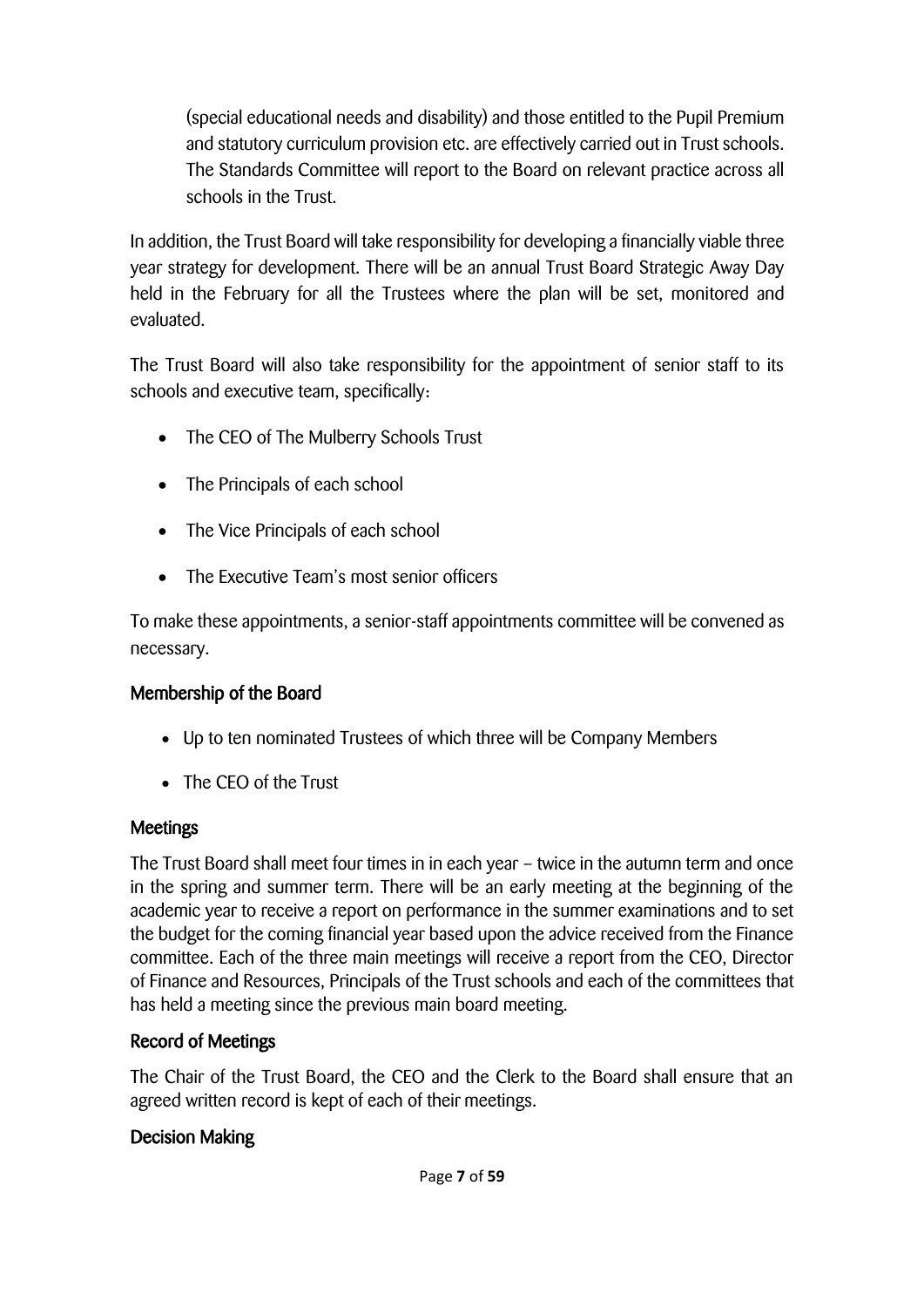A quorum at each meeting shall be the greater of three or one third of Trustees (rounded up) holding office.

Any decision of the Full Board must be by decision of a majority of the members present.

# Code of Conduct

Trustees will be expected to comply with and conduct themselves in accordance with the Mulberry Trustees' Code of Conduct (to be found in Appendix 9]). Trustees must also comply with the Scheme of Delegation of the Trust.

Breach of the Code or the Scheme could lead to suspension of a Trustee under Articles 67A – E of the Trust's Articles of Association. The Board has the power to suspend a Trustee where the Trustee has acted in a way that is inconsistent with the professional ethos of the Board of Trustees (which can include failure to undertake training appropriate to the role) and has brought or is likely to bring the Trust, any of its schools or the office of the Trustee, into disrepute.

# Resignation and Removal

A Trustee shall cease to hold office if:

- s/he resigns as Trustee by notice in writing (which can be by email) to the Clerk but only if at least three Trustees will remain in office; or
- s/he is removed by resolution of the members in accordance with the Companies Act 2006 procedure.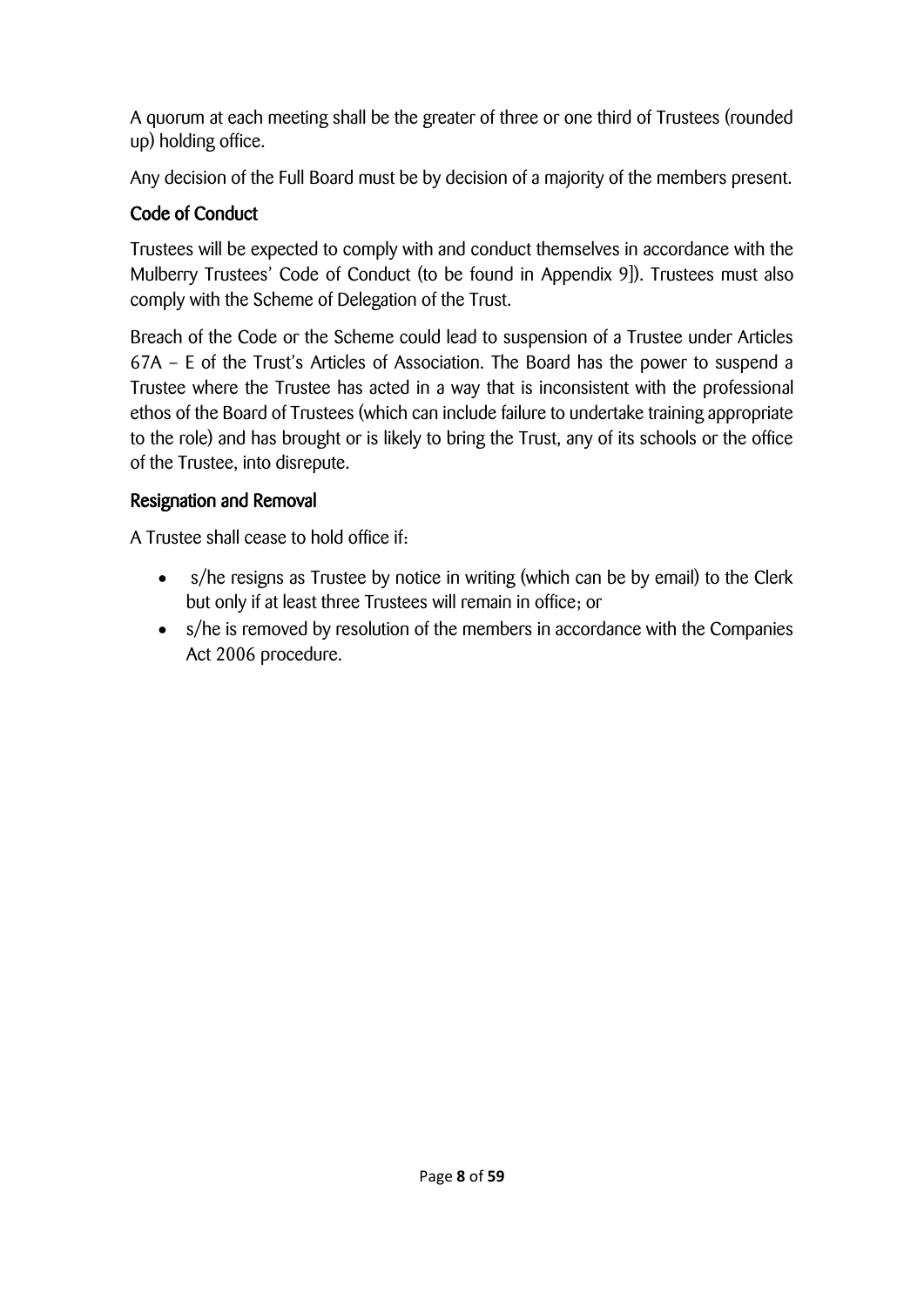## Disqualification of Trustees

The rules on disqualification of trustees are set out in Articles 68 – 79 of the Trust's Articles of Association and are not reproduced but can be found in Appendix 2.

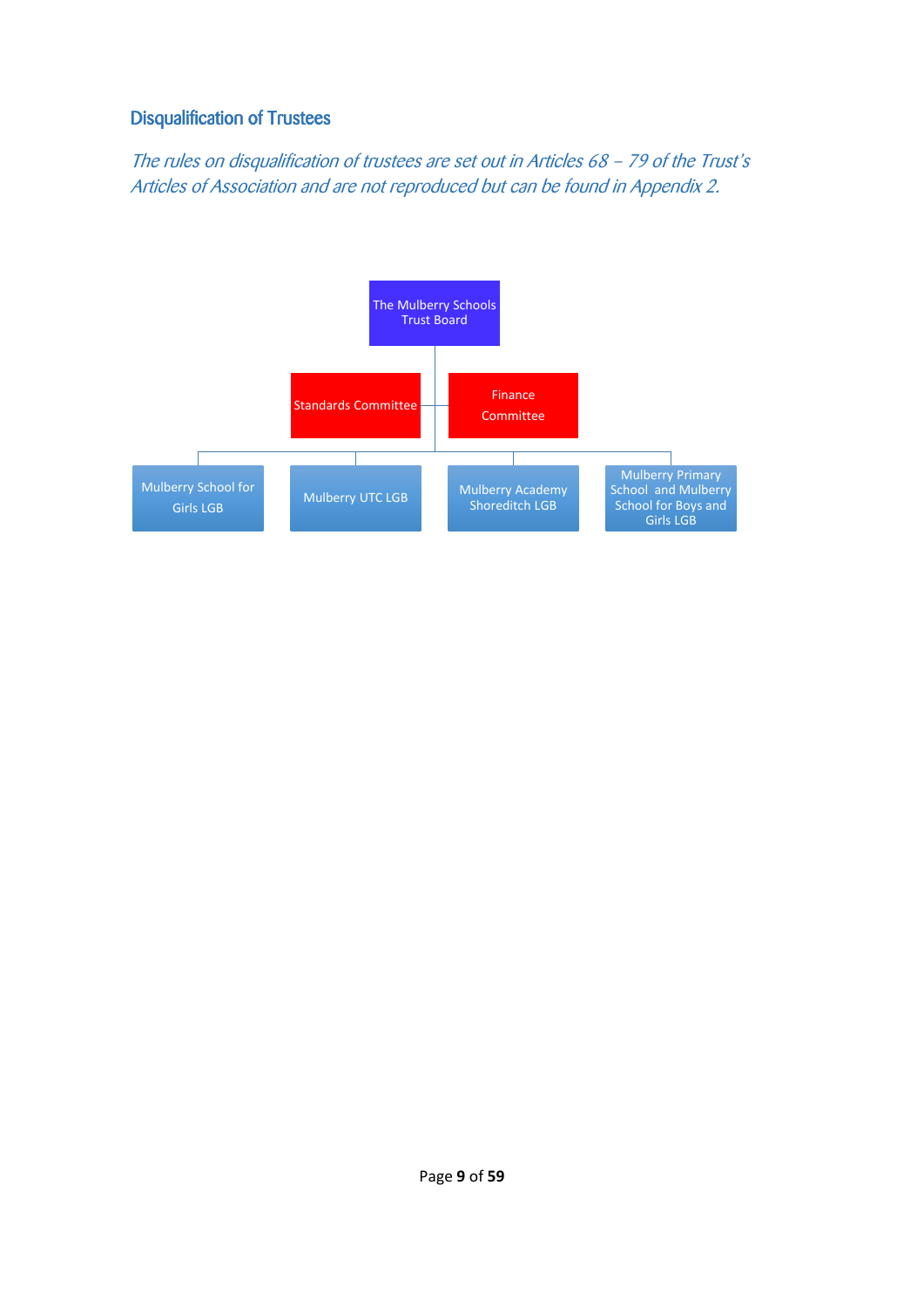## (C) Committees of the Board

## 1. The Standards Committee Terms of Reference

### Purpose of the Committee

The purpose of this committee is to monitor overall academic standards across the Trust schools and to support the Local Governing Bodies in performing this function effectively for each school. The committee will oversee the curriculum policies of the Trust, standards of education in the schools and the setting of statutory and local targets, to ensure that the Mulberry Schools Trust delivers a high quality education for pupils in keeping with the Trust's aims and legal requirements. The committee is responsible for ensuring implementation of the Trust's Performance Management Policy and staff appraisal. Recommendations on annual performance related pay increases will be presented to the Pay Committee for agreement. Amongst other things relating to the purpose described above, activities of the committee will include:

#### Responsibility for Standards of Performance

- Advising the Board on the effectiveness of schools' performance against the Trust's agreed KPIs (Key Performance Indicators) and recommending new KPIs annually.
- Advising the Board on the quality of school SEFs (Self-Evaluation Forms) and recommending any actions.
- Reviewing annually the evaluations of schools in the Trust of their SIPs (School Improvement Plans) against the Trust's three year Strategic Plan and reporting on schools' progress to the Board.
- Ensuring schools' readiness for inspection, reviewing Ofsted inspection reports for schools within the family and recommending action plans to the Board.
- Advising on and recommending to the Board Trust policies for raising standards across the schools as well as the annual self-evaluation cycle for all schools in the family and reviewing termly reports from each school on pupils' progress.
- Keeping strategic oversight of policy change in education and ensuring that Trust policies and practices across the family of schools keep pace with change.
- Reviewing staff appraisal and performance management policy and processes and reporting to the Board annually on quality of provision for staff development across the Trust.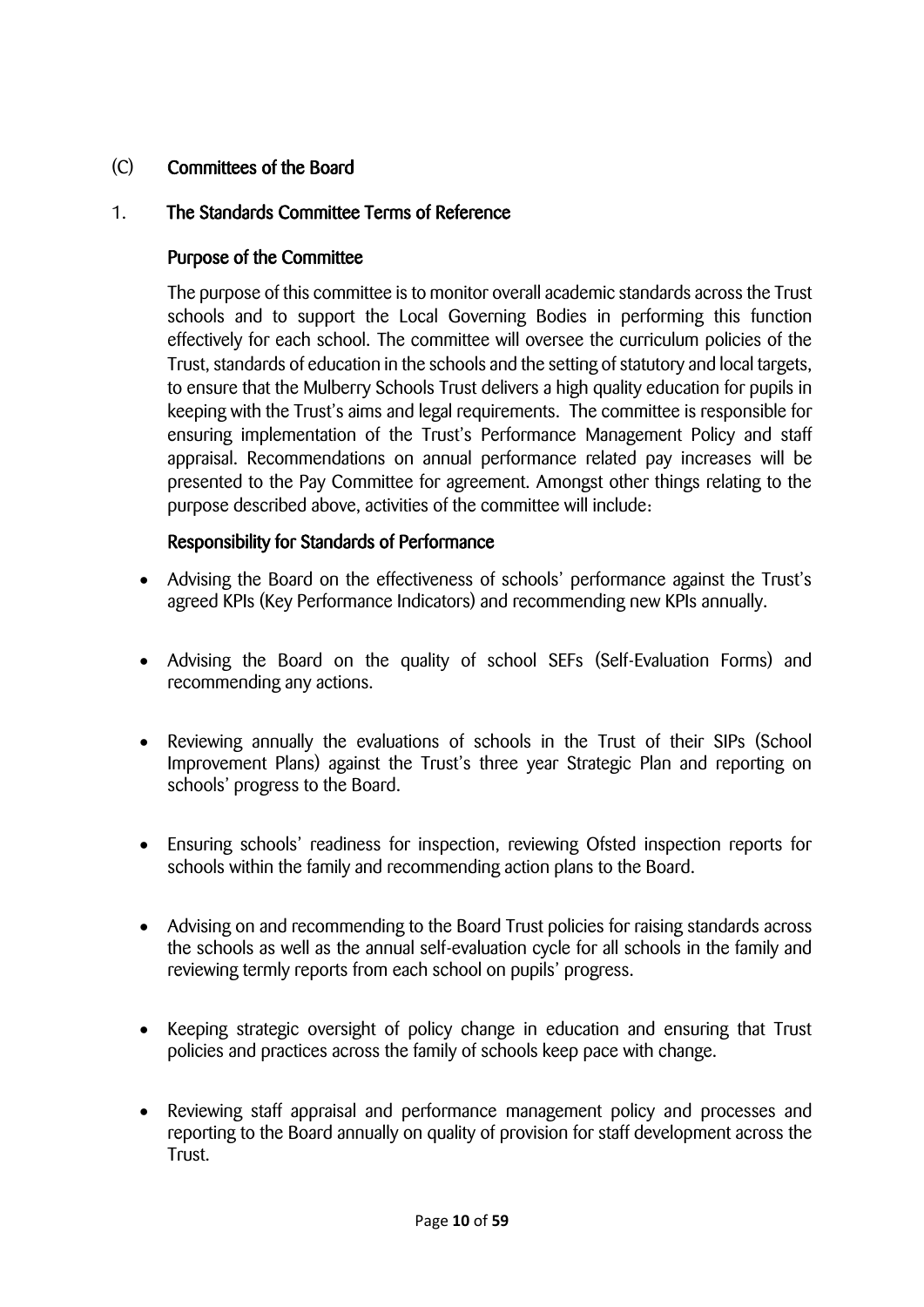## Quality of Provision

- Reviewing, approving and recommending to the Board policy and practice across the Trust relating to learning and teaching and pedagogy.
- Monitoring and reviewing annually the quality of teaching and classroom experience of pupils across all schools in the Trust.
- Establishing and reviewing curriculum provision in all schools belonging to the Trust, recommending to the Board changes where necessary.
- Receiving reports from schools in the Trust on Inclusion, exclusions, use of Pupil Premium and Catch-up funding, attendance, pupils' pastoral care and safeguarding, ensuring that children are safe and that matters relating to Prevent as well as Internet safety are effectively monitored and managed. Making any necessary recommendations to the Board for change.
- Receiving reports from schools in the Trust on provision for pupils with SEN (Special Educational Needs) and disability, reporting to the Board on effectiveness and recommending any actions necessary.
- Receiving reports from schools in the Trust on the quality of sex and relationships education, PSHEE, PE, spiritual, moral social and cultural development and religious education. Making any necessary recommendations to the Board for change.
- Reviewing and reporting to the Board on the quality of post-16 education, making recommendations for development to be considered in the Board's strategic planning for the family of schools.
- Receiving reports annually from schools across the Trust on careers education, workrelated learning and destinations for pupils, making recommendations for effective provision.

#### Wider Learning and Partnerships

- Preparing and reviewing policy documents of the Trust relating to the development of pupils' confidence, aspiration and achievement as well as policies on pupil voice and leadership and extended learning opportunities for pupils.
- Reviewing and agreeing key Trust material relating to communications and marketing, specifically (but not exclusively): Trust and school prospectuses, the Trust website and schools' linked websites, the Trust VLE, the Trust's twitter and Facebook pages together with any linked school social networking, branding and corporate stationery and signage.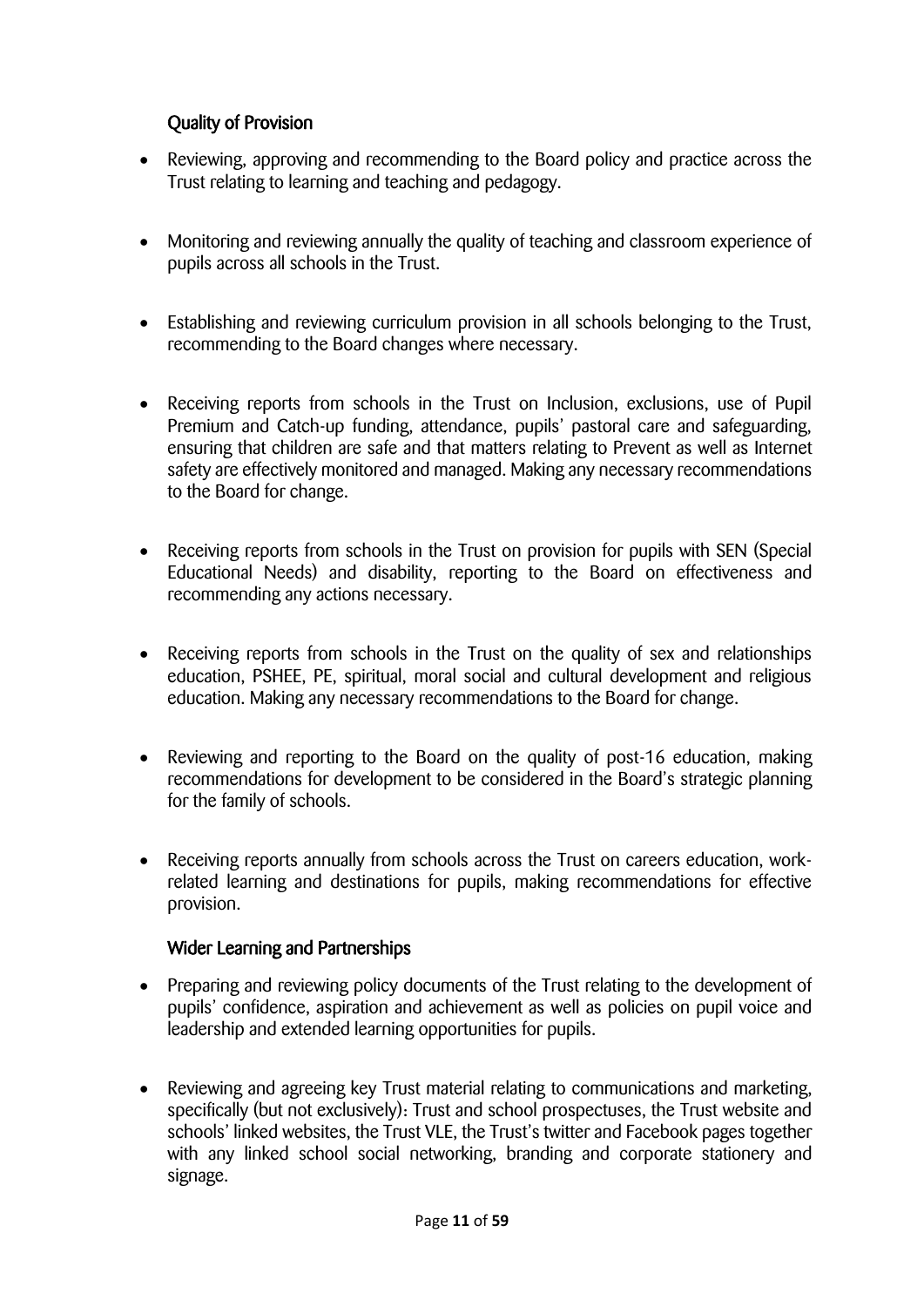- Reviewing and reporting to the Board the work of schools across the Trust relating to parents / carers and effective engagement with families in support of pupils' progress.
- Receiving reports from the Extended Learning team of the Trust on their work relating to all out of hours learning, enrichment, global learning and MUN, outdoor education, pupil voice, women's education and men's education programmes. Making recommendations to the Board for development and ensuring that uptake is effectively monitored across the schools of the Trust through use of The Mulberry Pledge.
- Reviewing and reporting to the Board the work of the Mulberry Arts College and its partnership work.
- Reviewing and reporting to the Board the work of The Mulberry Schools Trust's Teaching School, including ITT, leadership training and 'school to school support' work.
- Reviewing and reporting to the Board the work of the Trust and its schools to develop and sustain employer and university relationships. Membership

There shall be between three and seven members of whom the majority shall be Trustees. The membership will be agreed on an annual basis at the first meeting of the Trustees in the school year. The Chief Executive Officer shall be an ex-officio additional member. The Chair (who may not be a person employed by the Academy Trust) shall be appointed by the Board. The Chair's term of office shall be three years.

## Meetings

This committee will meet at least once a term, usually in advance of a main Trust Board meeting, with additional meetings as required. The Clerk shall be appointed by the Board and shall attend and service Committee meetings, including circulating the agenda and papers before each meeting, and preparing the minutes.

#### Declarations of interest

Members of the Committee, whether they are Trustees or not, must declare personal and pecuniary interests, loyalties and duties, in the same circumstances as apply to the Board.

#### Quorum and voting

It is generally expected and encouraged that decision making by the Committee should be by consensus. However, it is recognised that there will be occasions where a formal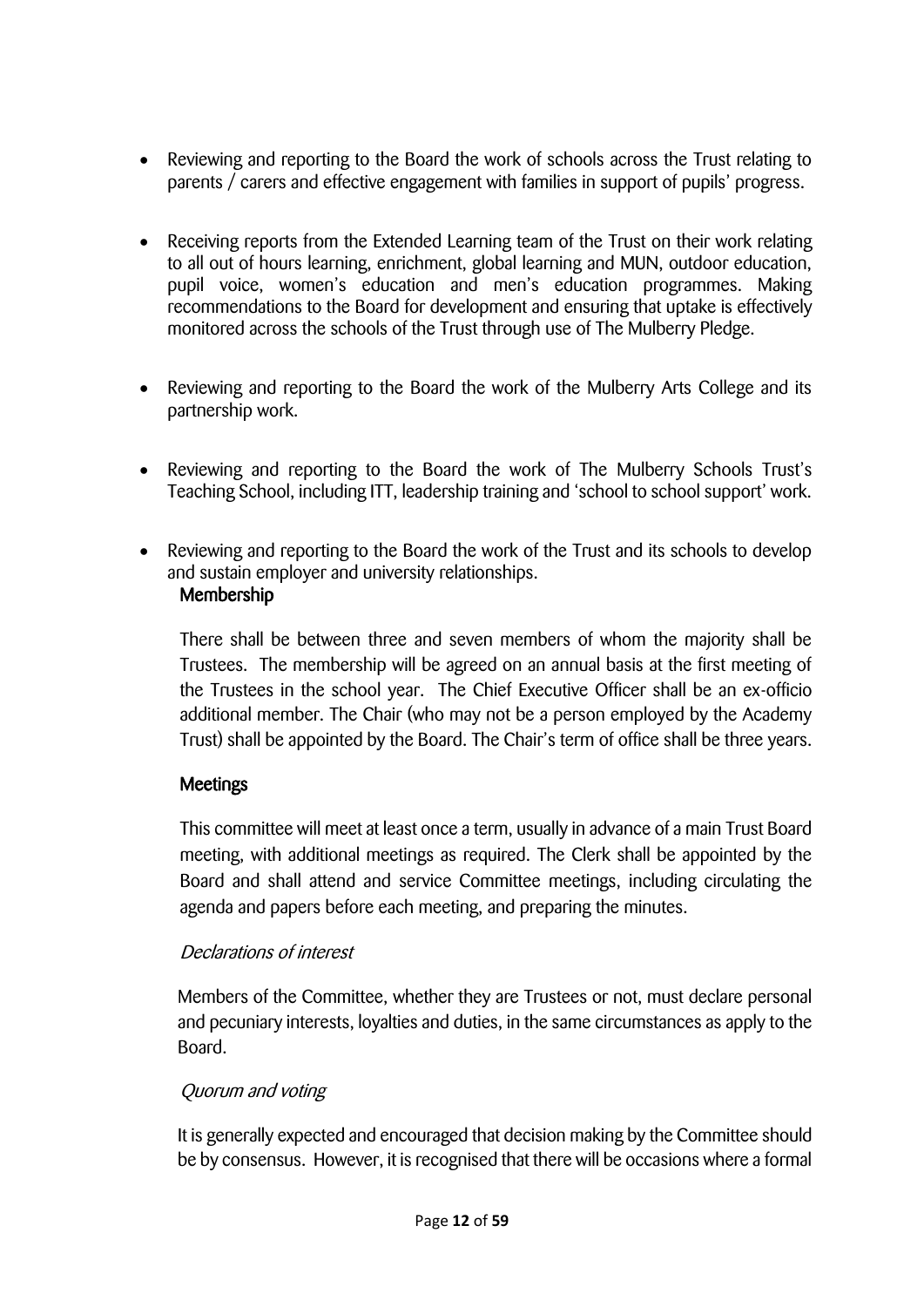vote is necessary. Members of the Committee shall have one vote each. This is subject to any member of the Committee having an interest, loyalty or duty that conflicts or is reasonably likely to conflict with interests of LPA in which case the member must declare his or her interest for the particular item and must not vote on or be present for the vote on that item.

The quorum for each Committee shall be three non-conflicted members of whom all must be Trustees. Voting shall be by majority decision unless the Trustees impose a higher threshold for any matter or on any Committee. Where necessary, the chair of the Committee may have a second or casting vote, provided that s/he is not prevented by a conflict of interest from participating in the voting.

- i. Meetings will be chaired by the chair of the Committee. In the absence of the chair, the Committee will elect a temporary replacement from among the Governors present at the Committee meeting.
- ii. In the absence of the clerk the Committee will elect a replacement for the meeting.
- iii. The Committee will meet as often as is necessary to fulfil its responsibilities and at least once each term.
- iv. The clerk to the Committee will circulate an agenda for each meeting and papers ideally a week before the sub-committee meeting.
- v. Attendance at each Committee meeting, issues discussed and recommendations for decisions will be recorded. The written record of each meeting will be submitted to the next meeting of the Committee.
- vi. The chair of the Committee will be responsible for giving an oral summary of the Committee's deliberations if necessary at meetings of the Board of Trustees.
- vii. The Committee is authorised to invite attendance at its meetings from persons to assist or advise on a particular matter or range of issues.
- viii. In the event of a need to make genuinely urgent decisions between meetings on matters falling within the remit of the Committee, the Chair of the Board of Trustees, in consultation with the Chief Executive Officer and chair of the Committee, will take appropriate action on behalf of the Committee. The decisions taken and the reasons for urgency will be explained fully at the next meeting of the Committee.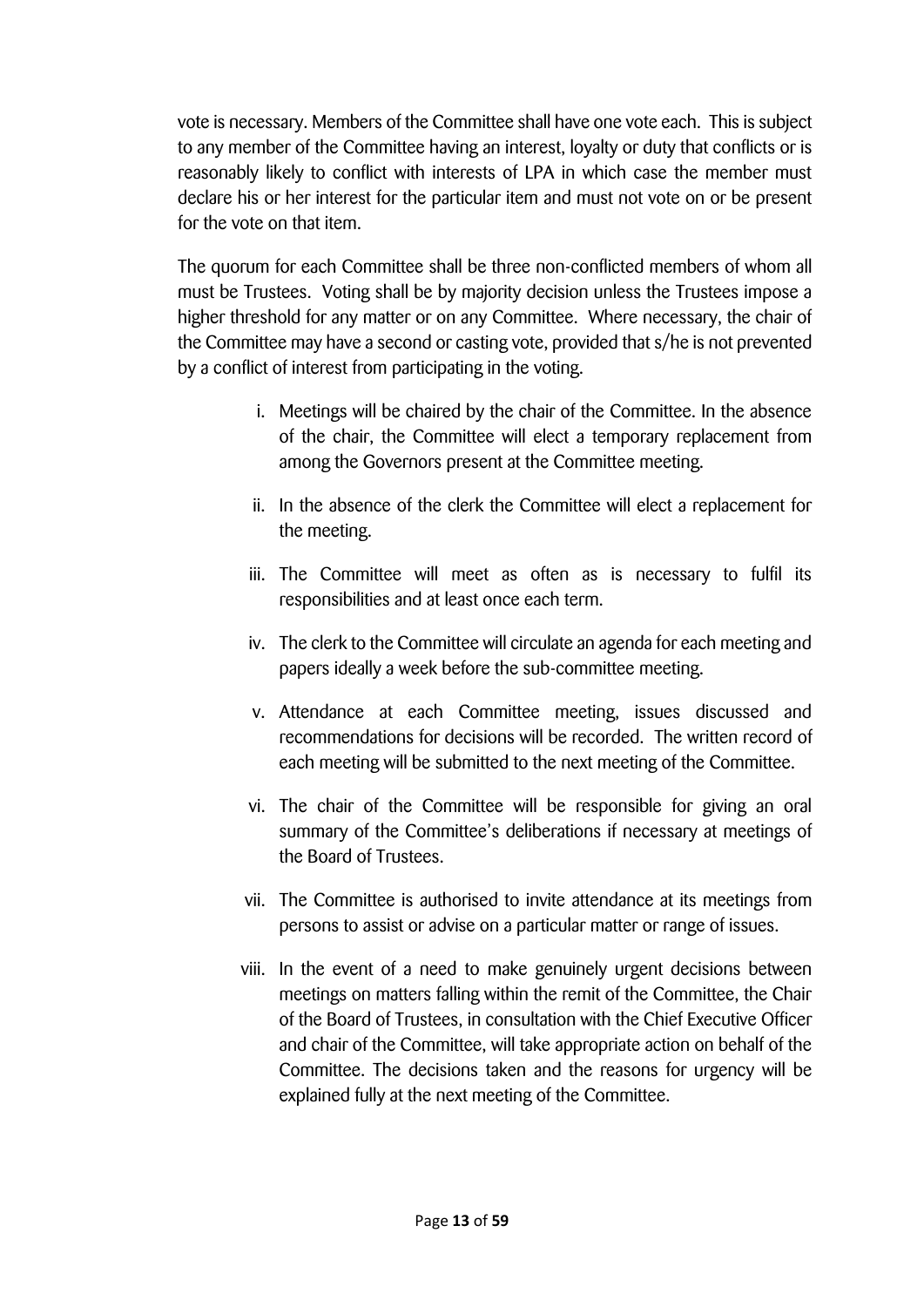The Committee's chair will meet with the Chair of the Board of Trustees and the Chief Executive Officer at the beginning of each school year to plan the work of the Committee.

Any Trustee may attend any meetings of the Committee by arrangement with the CEO and the Chair of the Board of Trustees.

## Reporting

The minutes of every meeting shall be recorded and submitted to the following meeting of the Board of Trustees. They shall also be circulated to the LGBs of The Mulberry Schools Trust.

All expenditure by or on behalf of the Committee or legal commitments of any sort authorised by the Committee shall be recorded and reported promptly to the Trustees.

## Delegated Authorities

The Standards Committee does not have its own budget and so any expenditure, including capital expenditure, or legal commitments of any sort may only be made with the prior consent of the Trustees.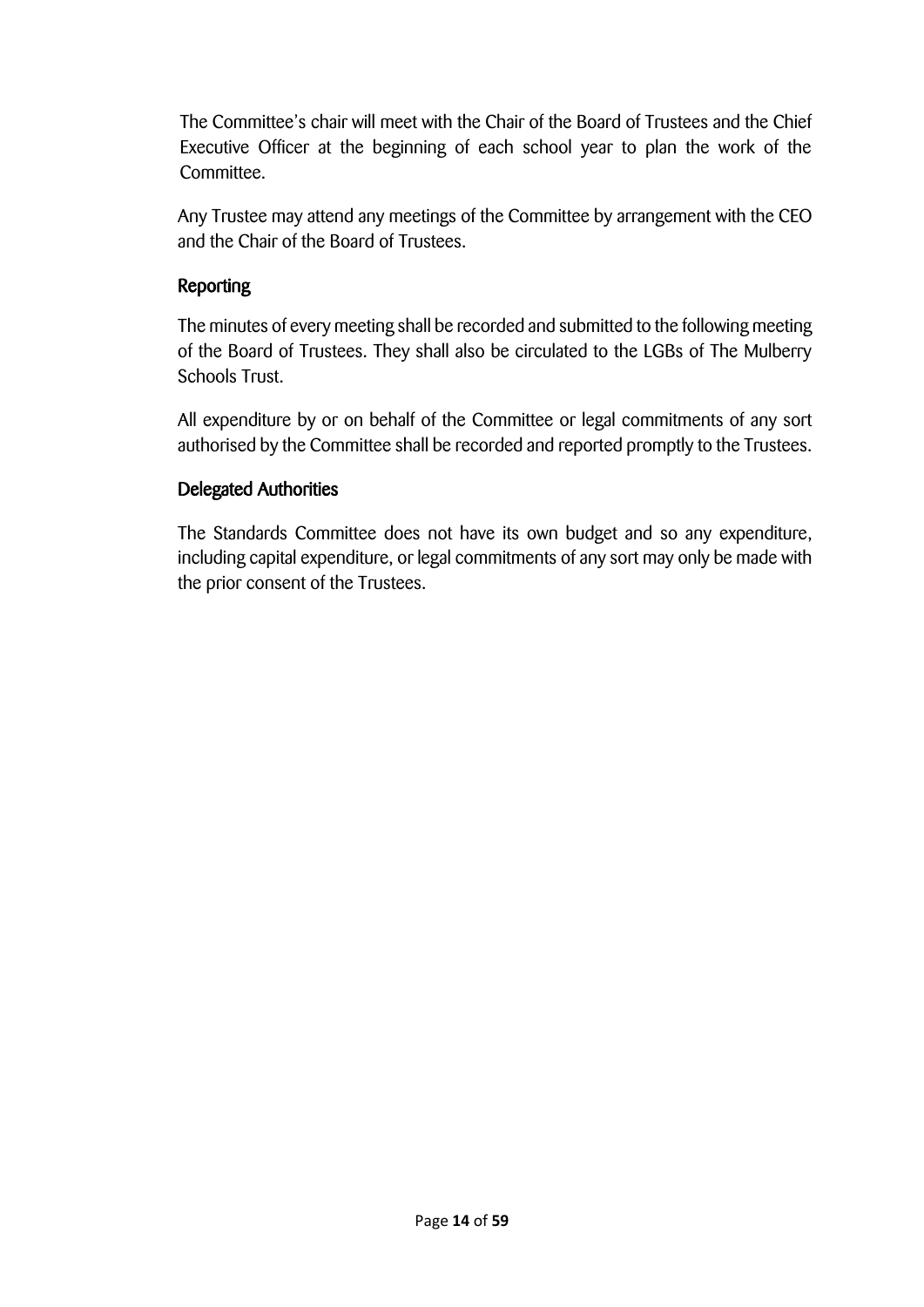## 2. The Finance Committee Terms of Reference

#### Purpose of the Committee

The purpose of this committee is to ensure oversight of all of the financial affairs of the Trust, including advising the Trust Board on setting the budget. This committee also examines the longer term financial sustainability of the Trust and its schools, monitoring performance against budget, ensuring an appropriate set of policies and procedures are in place to provide assurance that public funds are being used correctly and good value for money is being achieved. This committee maintains oversight of the Trust's central support services. The committee will also oversee the effectiveness of the Trust's risk management, financial accounting and reporting systems and policies.

This committee is to be notified of all decisions or recommend-ations by the Trust Board or other Committees which have a budgetary consequence. Amongst other things relating to the purpose described above, activities of the committee will include:

#### Finance

- Preparation and review of financial policy documents as required.
- Examining and agreeing on the level of delegation to the schools and their Principals for day-to-day financial management via the financial policies, recommending annually the updated scheme of delegation for the Trust and its schools.
- Deciding and then advising the Board of Trustees on the proportion of the budget to be held centrally by the Trust.
- Maintaining oversight of the effective delivery of the Trust central services.
- Deciding long term financial planning and resourcing across the Trust, ensuring its financial health and long term sustainability.
- Considering and presenting for approval to the Trust Board a 3 year Budget Plan taking account of the Trust Development Plan priorities and, within this framework, present an annual Budget to the Trust Board for approval.
- Monitoring the Trust's annual budget including the budget for each school as well as reviewing reports on financial management, end of year accounts and latest monthly management accounts and termly forecasts.
- Reviewing the efficient allocation of financial resources, reporting regularly to the board on value for money.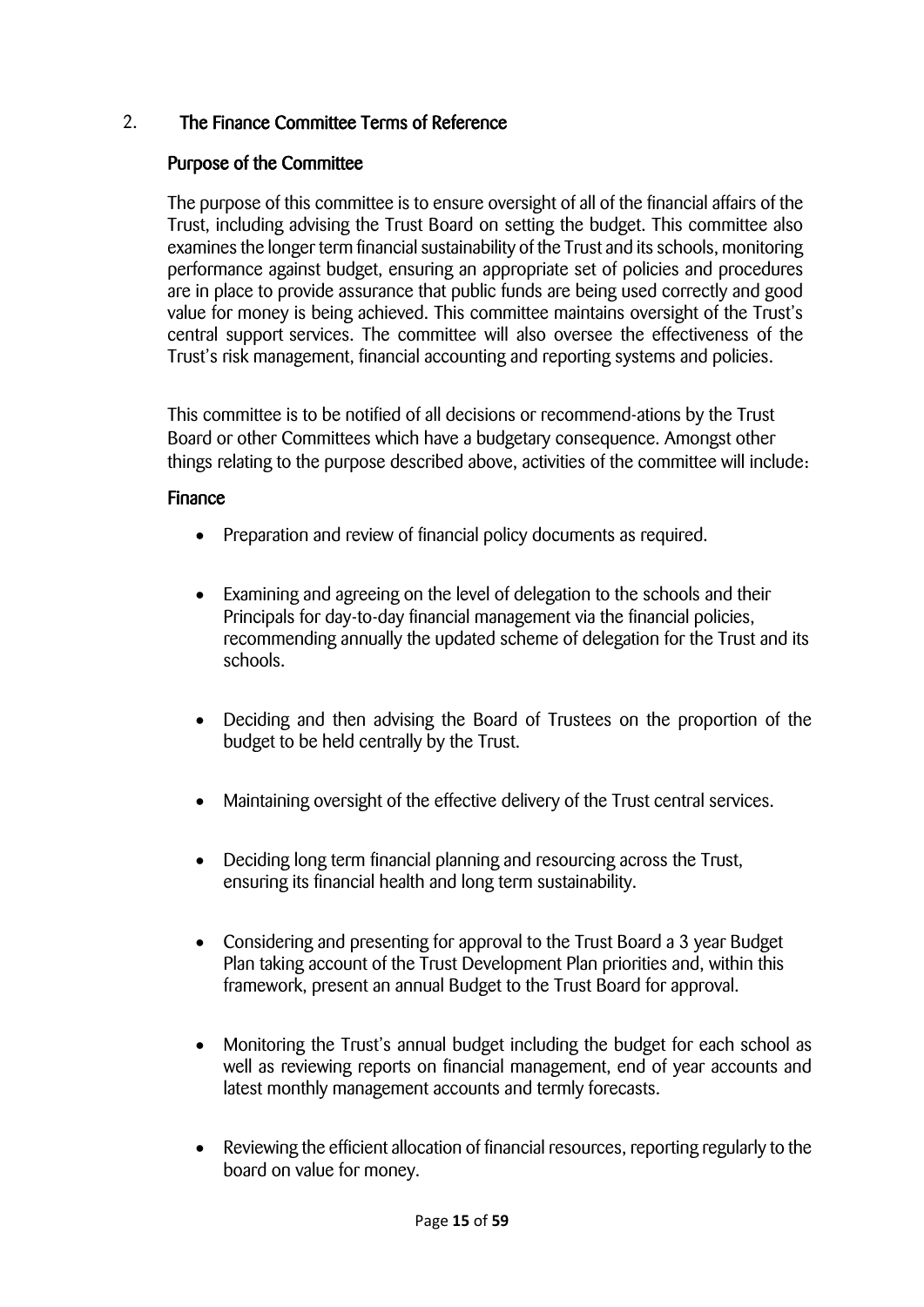- Producing financial statements and reports in accordance with the requirements of the EFA's Academies Financial Handbook and ensuring financial compliance and that the Trust fulfils other regulatory duties.
- Reviewing and approving the Annual Report for the Trust.
- Considering and reviewing decisions relating to the finance systems employed by the Trust, the MIS system, the banking service and the building management system used by the Trust and its schools.
- Establishing, monitoring and reviewing the risk register for the Trust and its schools and to ensure where necessary there is a risk mitigation plan.
- Examining monitoring reports on the income and expenditure of all public funds (i.e. the sources of the Trust's funding) and reporting the financial situation to the Trust Board each term.
- Appointing auditors of the Trust's financial processes on an annual basis, as well as auditors of the Trust's accounts, so that the Trust Board can monitor probity and good practice in financial matters.
- Reviewing and approving the auditor's letter and recommending it to the Board.
- Ensuring that actions required by auditors are implemented effectively and their impact monitored regularly.
- Ensuring adequate financial and asset management systems are in place across the Trust and all its schools.

#### Premises and Estate

- Deciding on and advising the Trust of priorities, including Health and Safety, for the maintenance and development of all premises belonging to schools in the Trust.
- Receiving and approving a three year strategy and annual improvement plan for the estate together with the budget, before presenting it to the Board.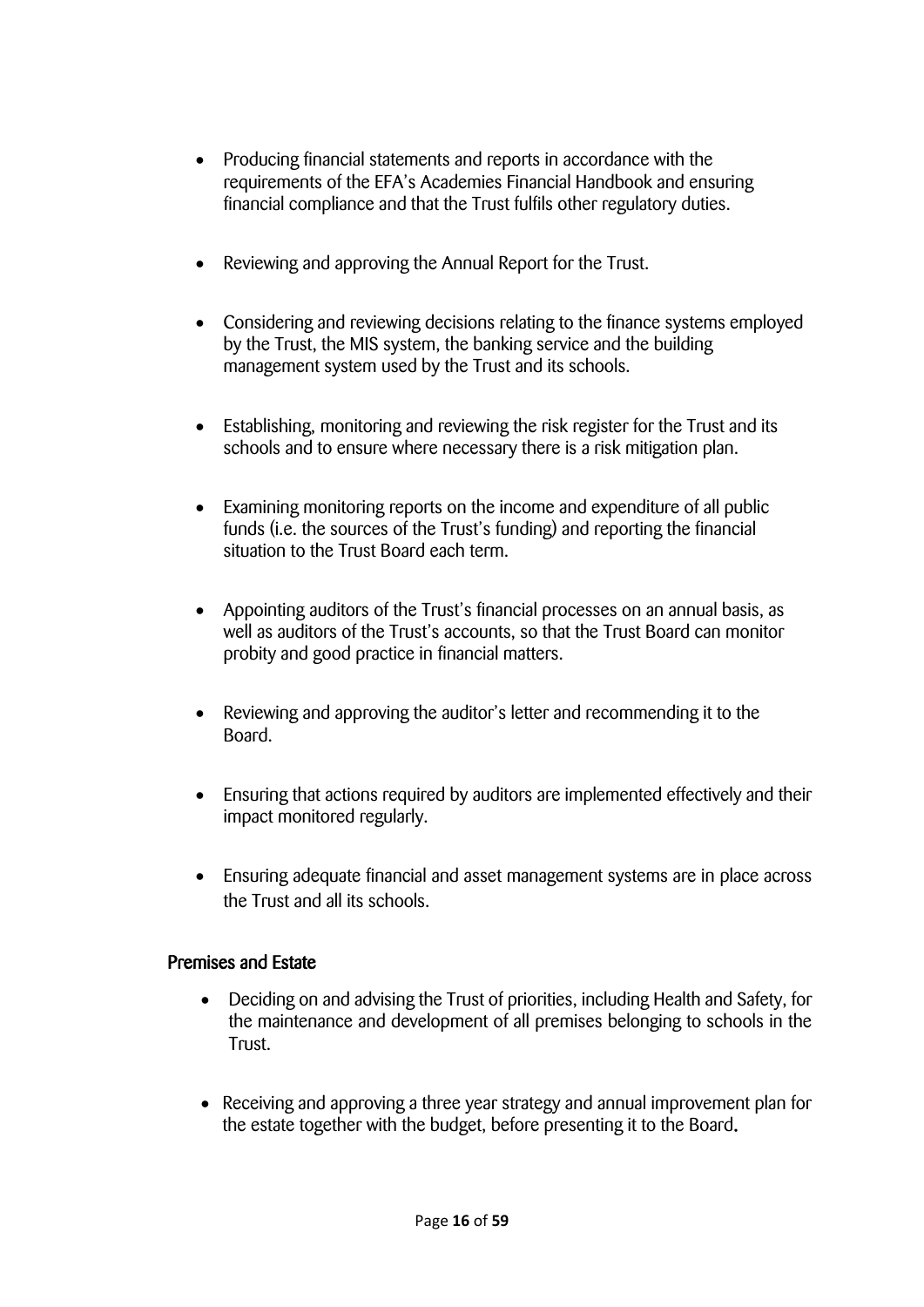- Considering and recommending to the Board plans for capital development works.
- Reviewing new builds / refurbishments relating to the new schools.
- Approving plans for the development of ICT services and resources across schools in the Trust.
- Ensuring all LGBs hold and review annually an Accessibility Plan.

## Staffing and HR

- Reviewing and approving HR policies on a planned basis taking account of best practice, legal developments and the culture of the Trust. As required, hearing final level appeals about grievances and dismissals, disputes over pay and conditions that have not been resolved at LGB level. Ensuring there is a fair and lawful recruitment process in place throughout the Trust and its schools and that staff within the Trust are treated fairly and have excellent conditions of employment.
- Considering proposals from LGBs and their principals for re-structuring of staff bodies, the creation of new posts within their staffing structure or other expenditure relating to reduction or expansion of staff that falls outside the limits imposed by the scheme of delegation.
- Considering proposals from LGBs and their principals about the development of their schools' staff.
- Determining the terms and conditions for staff in schools transferring into the Trust.

#### Membership

There shall be between three and seven members of whom all shall be Trustees. Membership will be agreed on an annual basis at the first meeting of the Trustees in the school year. The Chief Executive Officer shall be an ex-officio additional member. The chair (who may not be a person employed by the Academy Trust) shall be appointed by the Board of Trustees. The chair's term of office shall be three years.

#### Meetings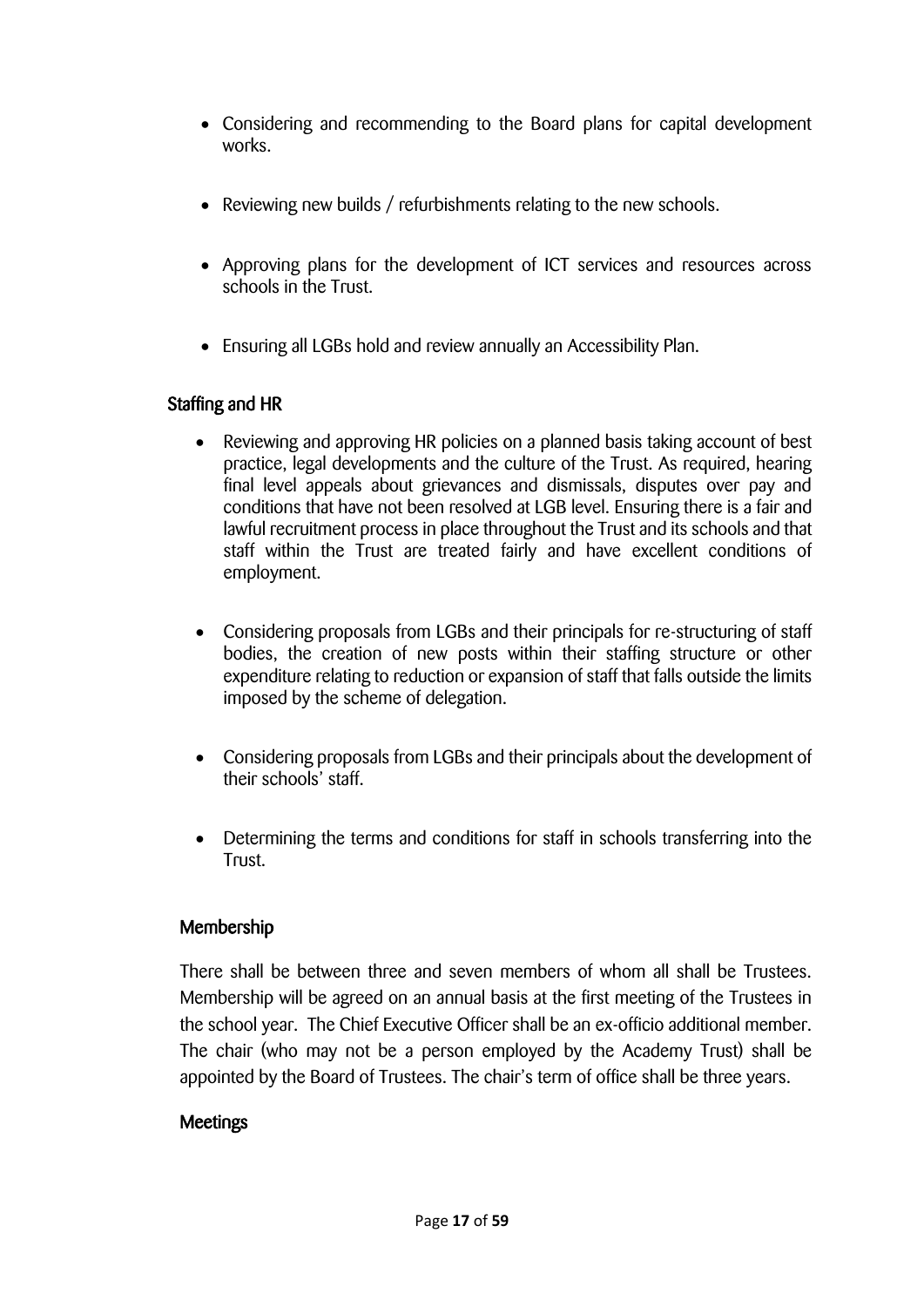This committee will meet at least once a term, usually in advance of a main Trust Board meeting, with additional meetings as required. The Clerk shall be appointed by the Board and shall attend and service Committee meetings, including circulating the agenda and papers before each meeting, and preparing the minutes.

## Declarations of interest

Members of the Committee, whether they are Trustees or not, must declare personal and pecuniary interests, loyalties and duties, in the same circumstances as apply to the Board.

## Quorum and voting

It is generally expected and encouraged that decision making by the Committee should be by consensus. However, it is recognised that there will be occasions where a formal vote is necessary. Members of the Committee shall have one vote each. This is subject to any member of the Committee having an interest, loyalty or duty that conflicts or is reasonably likely to conflict with interests of LPA in which case the member must declare his or her interest for the particular item and must not vote on or be present for the vote on that item.

The quorum for each Committee shall be three non-conflicted members of whom all must be Trustees. Voting shall be by majority decision unless the Trustees impose a higher threshold for any matter or on any Committee. Where necessary, the chair of the Committee may have a second or casting vote, provided that s/he is not prevented by a conflict of interest from participating in the voting.

- i. Meetings will be chaired by the chair of the Committee. In the absence of the chair, the Committee will elect a temporary replacement from among the Governors present at the Committee meeting.
- ii. In the absence of the clerk the Committee will elect a replacement for the meeting.
- iii. The Committee will meet as often as is necessary to fulfil its responsibilities and at least once each term.
- iv. The clerk to the Committee will circulate an agenda for each meeting and papers ideally a week before the sub-committee meeting.
- v. Attendance at each Committee meeting, issues discussed and recommendations for decisions will be recorded. The written record of each meeting will be submitted to the next meeting of the Committee.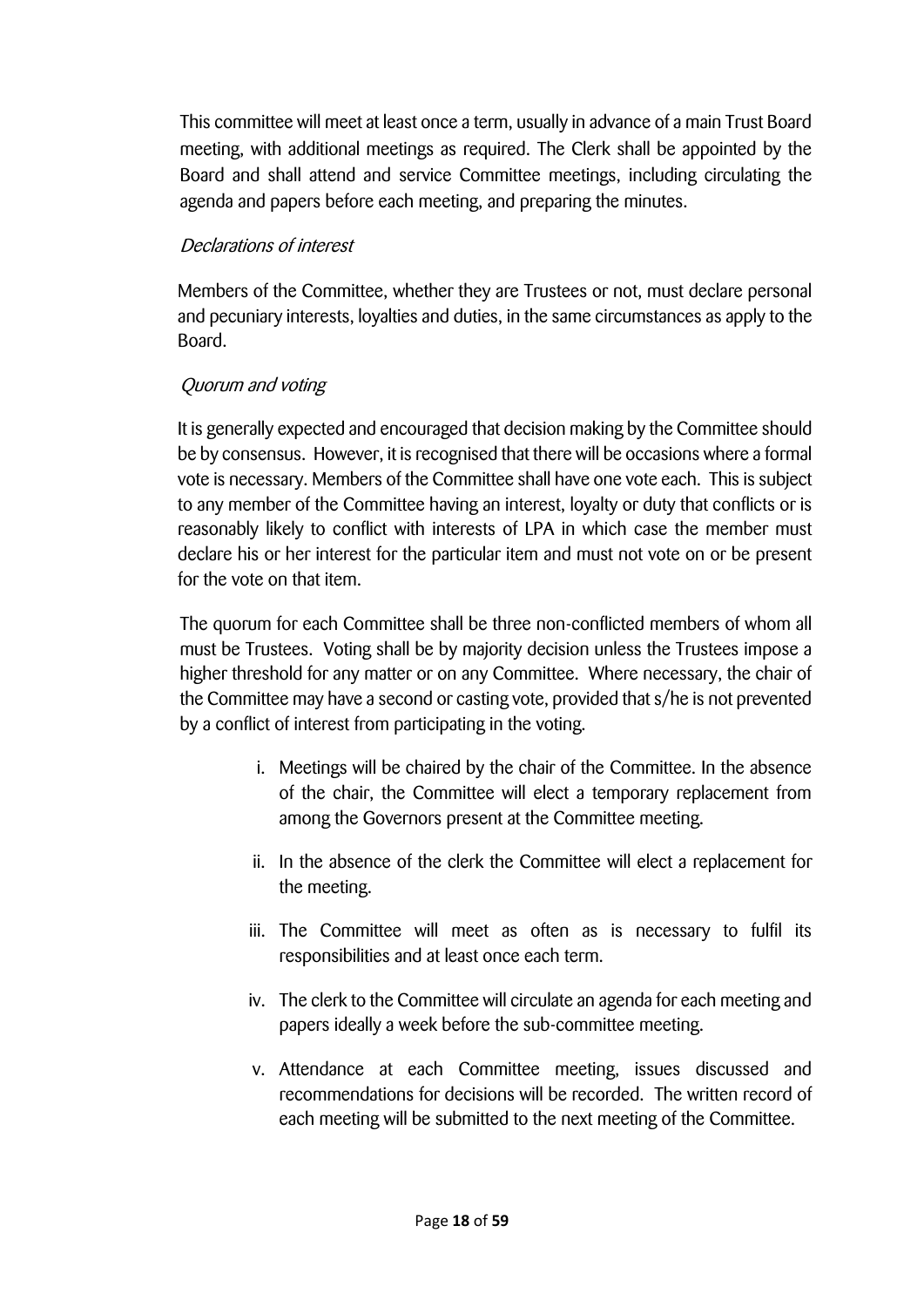- vi. The chair of the Committee will be responsible for giving an oral summary of the Committee's deliberations if necessary at meetings of the Board of Trustees.
- vii. The Committee is authorised to invite attendance at its meetings from persons to assist or advise on a particular matter or range of issues.
- viii. In the event of a need to make genuinely urgent decisions between meetings on matters falling within the remit of the Committee, the Chair of the Board of Trustees, in consultation with the Chief Executive Officer and chair of the Committee, will take appropriate action on behalf of the Committee. The decisions taken and the reasons for urgency will be explained fully at the next meeting of the Committee.

The Committee's chair will meet with the Chair of the Board of Trustees and the Chief Executive Officer at the beginning of each school year to plan the work of the Committee.

Any Trustee may attend any meetings of the Committee by arrangement with the CEO and the Chair of the Board of Trustees.

## Reporting

The minutes of every meeting shall be recorded and submitted to the following meeting of the Board of Trustees. They shall also be circulated to the LGBs of The Mulberry Schools Trust.

All expenditure by or on behalf of the Committee or legal commitments of any sort authorised by the Committee shall be recorded and reported promptly to the Trustees.

#### Delegated Authorities

The Finance Committee does not have its own budget and so any expenditure, including capital expenditure, or legal commitments of any sort may only be made with the prior consent of the Trustees. The Finance Committee shall not enter into any borrowing arrangements or operating or finance leases without the prior consent of the Trustees and the EFA.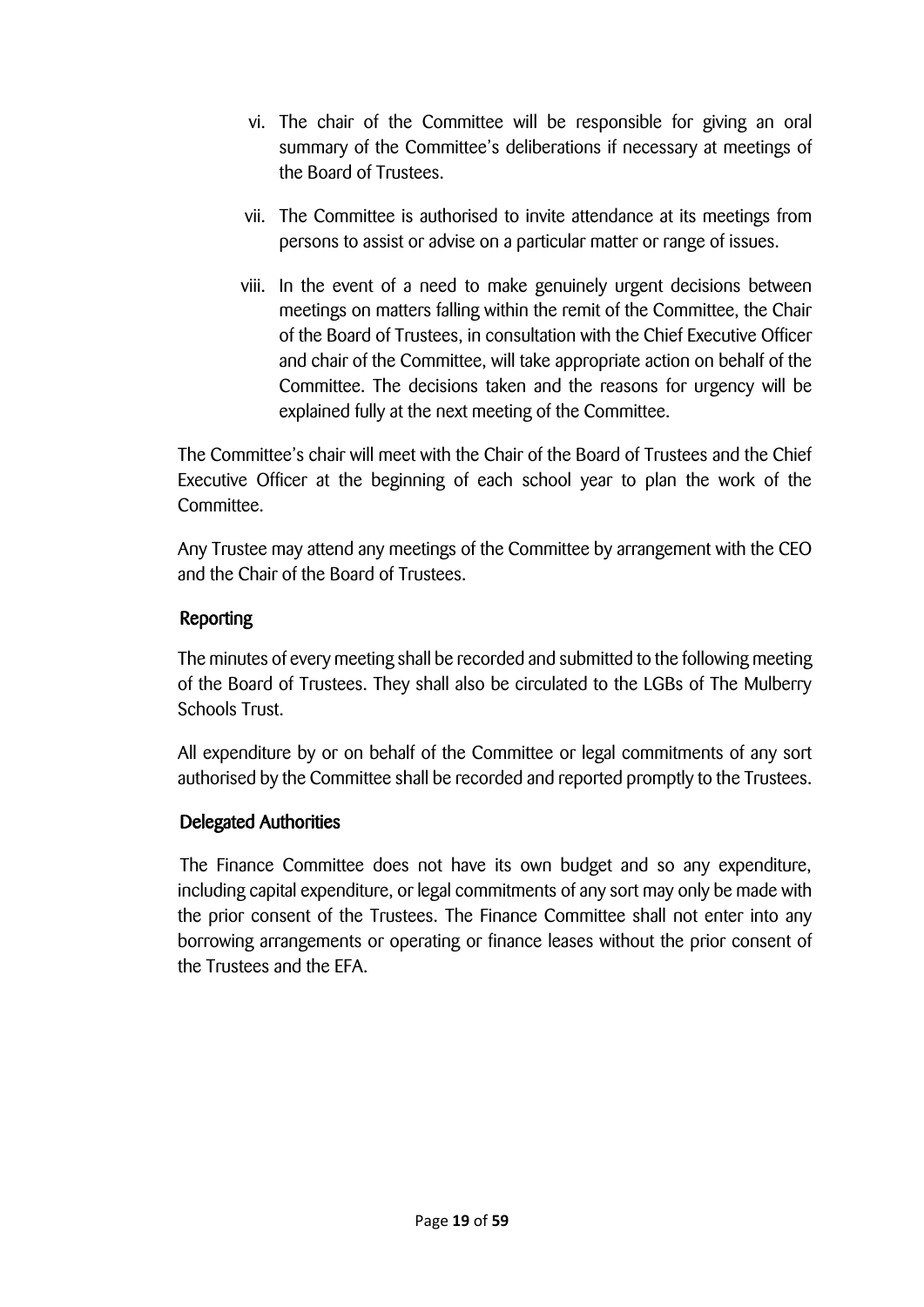## Audit Committee Terms of Reference

### Purpose of the Committee

The purpose of the Audit Committee is to provide assurance over the suitability of, and compliance with, the financial systems, operational controls and risk management of the Trust. The Committee's work must focus on providing assurances to the Trust Board that all risks are being adequately identified and managed with particular regard to reviewing the risks to internal financial control at Trust and academy level. The Committee should be independent and objective and each member should have a good understanding of the objectives and priorities of the Trust. The outcome of the Committee's work will inform the governance statement that accompanies the Trust's annual accounts. In pursuance of this purpose the Committee's activities will include:

#### Responsibilities

#### Financial Management and Policies

- To Keep under review the Trust's financial management and reporting arrangements, providing constructive challenge (where necessary) to the actions and judgements of management in relation to the interim management and financial accounts, statement and reports and the annual accounts and financial statements, prior to submission to the Trust Board, paying particular attention to:
	- (i) Critical accounting policies and practices, and any changes in them;
	- (ii) Decisions requiring a major element of judgement;
	- (iii) The extent to which the financial statements are affected by any unusual or complex transactions in the year and how they are disclosed;
	- (iv) The clarity and transparency of disclosures;
	- (v) Significant adjustments resulting from the external audit;
	- (vi) The going concern assumption;
	- (vii) Compliance with accounting standards;
	- (viii) Compliance with DfE and legal requirements.
- To review the Trust's policy and procedures for handling allegations from whistleblowers.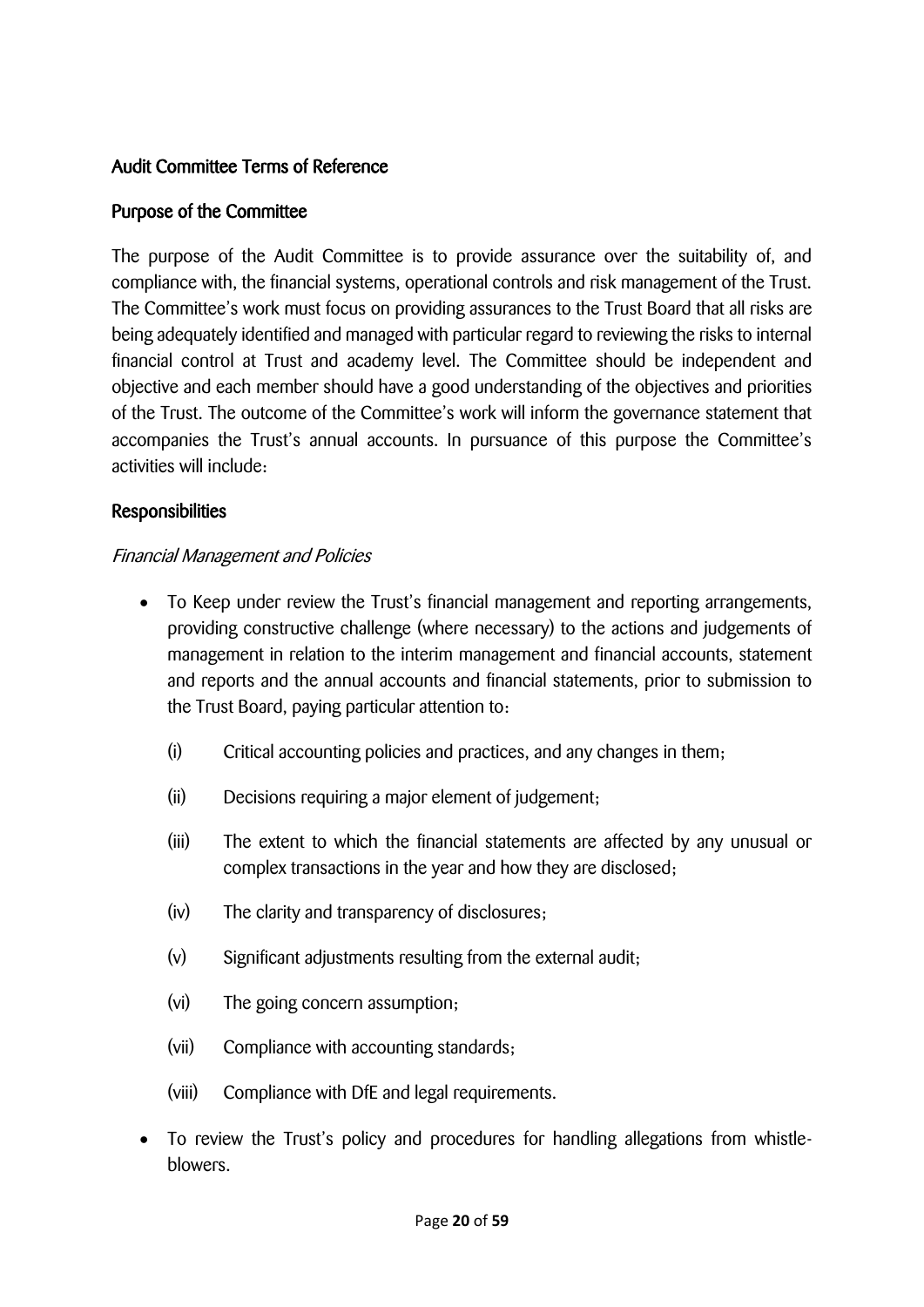- To review the Trust's policies and procedures for handling allegations of fraud, bribery and corruption.
- To receive reports on the outcome of investigations of suspected or alleged impropriety.
- To review the adequacy of policies for ensuring compliance with relevant regulatory, legal and code of conduct requirements.
- To ensure that any significant losses are investigated and reported to the DfE where required.
- To review the Trust's risk management policy, strategy, processes and procedures for the identification, assessment, evaluation, management and reporting of risks.
- To review the adequacy and robustness of risk registers.
- To keep under review the adequacy and effectiveness of the Trust's governance, risk management and internal control arrangements, as well as its arrangements for securing value for money, through reports and assurances received from management, the Responsible Officer, the external auditor and any other relevant independent assurances or reports (e.g. from the National Audit Office).
- To review all risk and control related disclosure statements, in particular the Trust's annual "Statement on Internal Control", together with any associated reports and opinions from management, the external auditor and Responsible Officer, prior to endorsement by the Trust Board.
- To review any recommendations made by the Secretary of State for Education for improving the financial management of the Academies.

#### Internal audit

- To review the programme and ensure that the function is adequately resourced.
- To review the reports and recommendations, together with the adequacy of management's response.
- To monitor the implementation of action agreed by management in response to reports from the external and internal auditor.

#### External Audit

 To oversee the process for selection of the external auditor and make appropriate recommendations to the Trust Board and members for consideration at the annual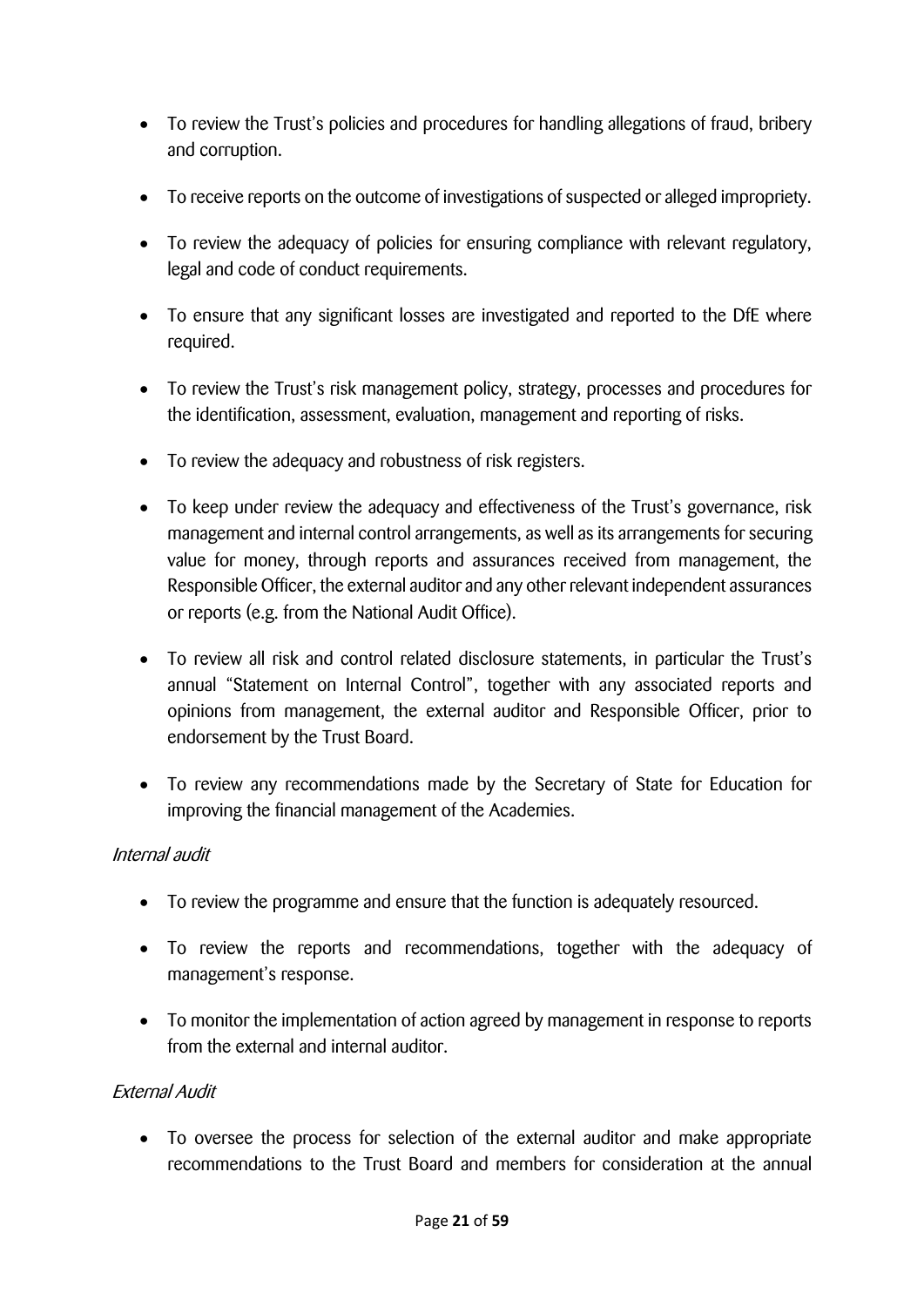general meeting. NB Currently, the Finance Committee oversees the appointment of the auditors and so, once the Audit Committee is required, this duty will transfer to the Audit Committee's remit.

- To consider the appointment of and assess independence of the external auditor, ensuring that key personnel are rotated at appropriate intervals.
- To ensure that any provision of non-audit services does not impair the external auditors' independence or objectivity.
- To discuss with the external auditor the nature and scope of each forthcoming audit and to ensure that the auditor receives the fullest co-operation.
- To review the external auditor's annual management letter and all other reports and recommendations, together with the appropriateness of management's response.
- To review the performance of the external auditor on an annual basis.
- To recommend to the Trust Board the appointment/ re-appointment of the external auditor.
- To review and consider the circumstances surrounding any resignation or dismissal of the external auditor.

#### General

- To review or investigate any other matters referred to the Committee by the Trust Board.
- To draw any significant recommendations and matters of concern to the attention of the Trust Board.

#### Membership

The Committee will comprise three Trustees each appointed by the Trust Board. No member shall be an employee of the Trust. When making the appointments the Trust Board shall ensure that the Committee collectively has a good range of skills and experience in relation to governance, risk and control and at least one member of the Committee has recent relevant financial experience to allow them to competently analyse the financial statements and understand good financial management disciplines.

The Trustees will appoint (and may remove) one of the members of the Committee with relevant experience to be chair.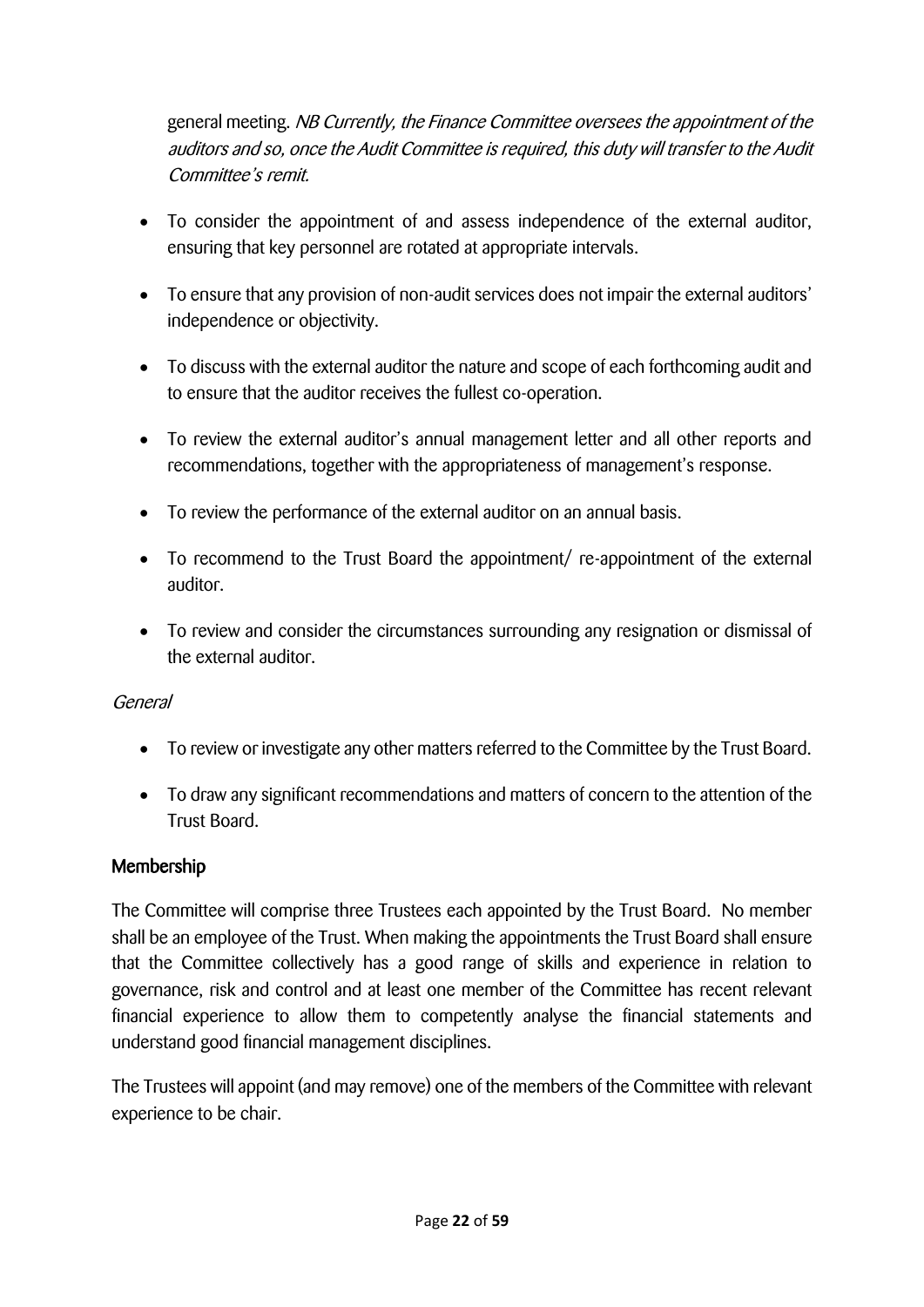The Committee may co-opt members (who need not be Trustees) for a period of time (not exceeding one year and with the prior approval of the Trustees) to provide specialist skills, knowledge and experience that the Committee needs at any particular time. No more than two members may be co-opted at any one time. Co-opted members must comply with all the qualification, safeguarding and conflict of interest management requirements that are imposed on Trustees.

The Trust Board may at any time remove or replace a Trustee on the Audit Committee.

## Meetings

The Committee will meet as often as is necessary to fulfil its responsibilities but at least three times a year.

The Clerk to the Committee shall be appointed by the Board and shall convene, attend and service the meeting including circulating the agenda and papers, preparing the minutes and forwarding any report and recommendations to the Trust Board.

## Declarations of interest

Members of the Committee must declare personal and pecuniary interests, loyalties and duties at every meeting.

# Quorum and voting

The quorum will be three members. Each member (including any co-opted member) has one vote. This is subject to any member of the Committee having an interest, loyalty or duty that conflicts or is reasonably likely to conflict with interests of the Trust in which case the member must declare his or her interest for the particular item and must not vote on or be present for the vote on that item.

Voting shall be by majority decision. Where necessary, the chair of the Committee may have a second or casting vote, provided that s/he is not prevented by a conflict of interest from participating in the voting.

The conduct of meetings will be as follows:

- Meetings will be chaired by the chair of the Committee.
- In the absence of the clerk the Committee will elect or appoint a replacement clerk for the meeting.
- The clerk to the Committee will circulate an agenda for each meeting and papers ideally a week before the Committee meeting.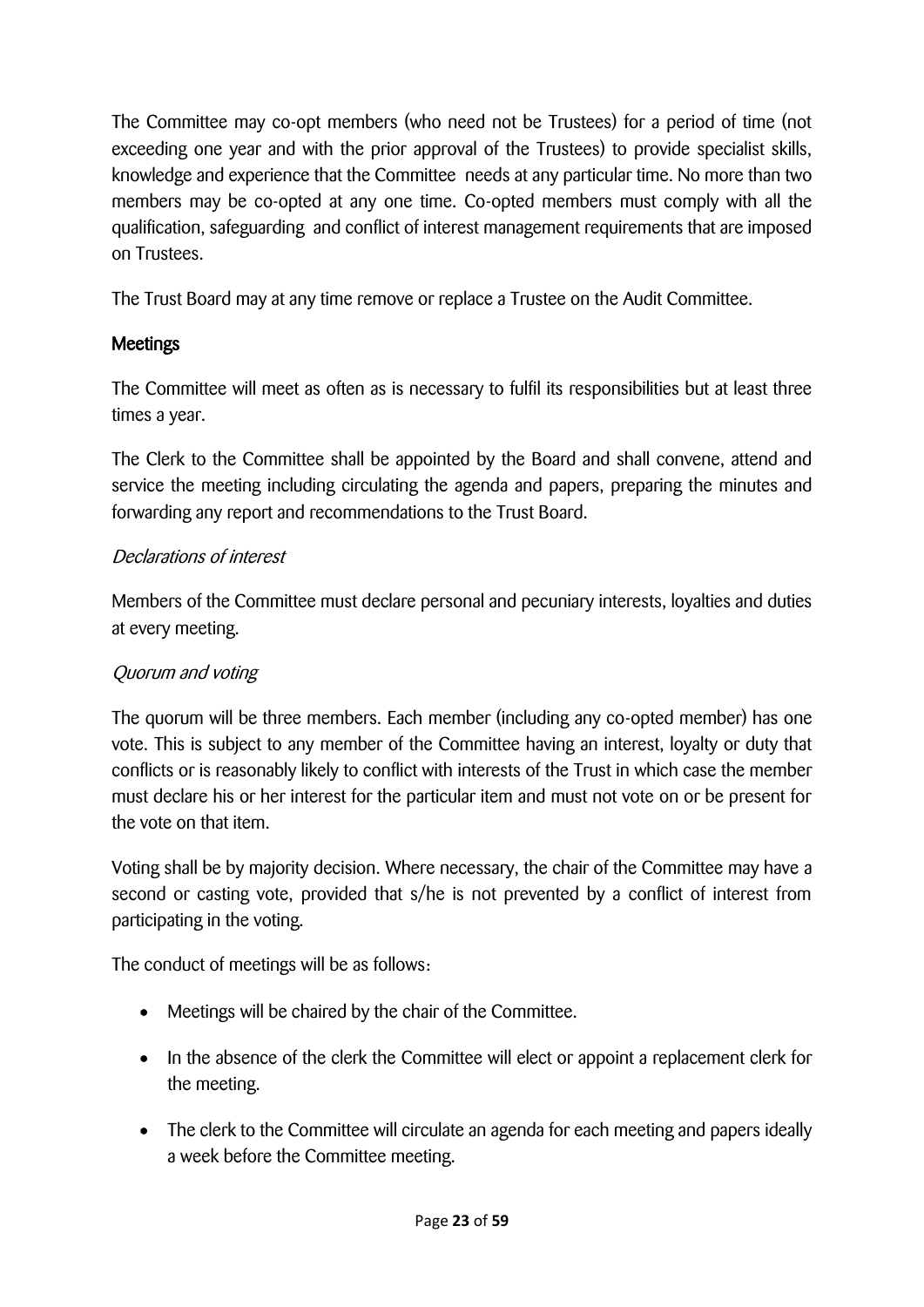- The Committee is authorised to invite attendance at its meetings by any persons to assist or advise on a particular matter or range of issues. It is expected that the CEO and the Accounting Officer will attend meetings and report to the Committee as required by the Committee.
- At every meeting the Committee shall decide whether to sit privately without any nonmembers present for all or part of the meeting.
- In the event of a need to deal with any urgent matters arising from the meeting or on matters falling within the remit of the Committee, the Chair of the Committee will consult with the chair of the Board of Trustees will take appropriate action and report to the Board on behalf of the Committee.

## Reporting

Within 21 days of its meeting the Committee will produce and agree minutes of its meetings and provide a summary report for the Trust Board. The report will identify decisions made, recommendations to and information for the Trust Board and any items for discussion by the Trust Board. Minutes and Committee reports can be agreed by Committee members by email.

The Clerk will forward the Committee reports to the Trust Board in good time for the next Trust Board meeting.

The chair of the Committee will be responsible for giving an oral summary of the Committee's deliberations if necessary at meetings of the Trust Board and for clarifying any questions arising from the business of the Committee meeting.

#### Authority

The Audit Committee does not have its own budget. It is authorised to:

- carry on any activity authorised by these terms of reference;
- seek any appropriate information that it requires from any officer or employee of the Trust and all officers and employees shall be directed to co-operate with any request made;
- with the prior consent of the Trust Board and at the expense of the Trust, procure specialist advice on an ad hoc basis to support them on particular pieces of business;
- co-opt members as described above.

## The Pay Committee Terms of Reference

#### Purpose of the Committee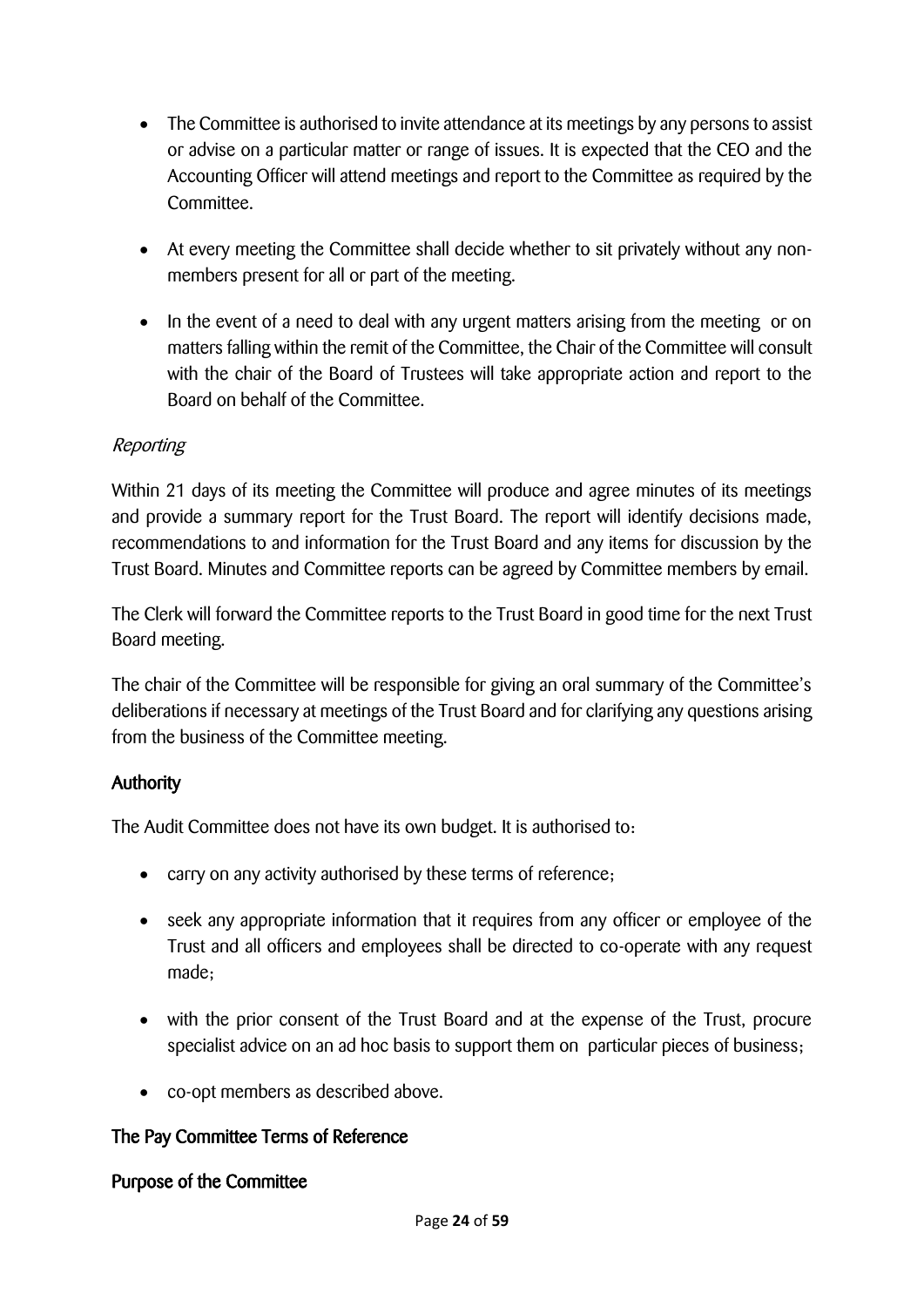The purpose of the Pay Committee is to oversee the staff appraisal process and the process for determining performance-related pay progression for staff at all the schools of the Trust. The committee will be responsible each year for making recommendations to the Board of Trustees on performance related pay progression for all staff. In making its recommendations the Committee will comply with the Trust's Performance Management, Pay and Appraisal Policies. Any recommendations approved by the Trust Board will be back dated to 1 September of the year in question which is the following academic year after the year during which performance was measured. In pursuance of this purpose the Committee's activities will include:

## Responsibilities

- To monitor each year the appraisal process conducted for all staff and to report on its implementation to the Trustees.
- To review the Appraisals Policy and process and to make any recommendations arising from the review to the Trust Board.
- To receive, before October 31 in each school year, from all of the LGBs of the Trust, proposals for performance related pay progression for their respective staff, including Principals.
- To consider the proposals from the LGBs on performance related pay progression and to make recommendations to the Clerk and the Chair of the Board of Trustees at least 10 days prior to the Trust Board meeting in the Autumn term at which the recommendations will be considered. The recommendations will either approve the LGB proposals or will make alternative proposals with explanations.
- To review, before October 31 in each school year, the performance of the members of the Executive team of the Trust including the CEO and their levels of pay. To make recommendations to the Board of Trustees of any performance related pay progression for the individual members of the Executive team including the CEO. The recommendations must be submitted to the Clerk and Chair of the Trust Board at least 10 days before the meeting of the Trustees in the Autumn term at which the recommendations will be considered.
- The Committee shall consult with the Finance Committee prior to finalising any recommendations on pay to the Trustees.

#### Membership

The Committee will comprise three Trustees appointed by the Trust Board at its first meeting in the school year. No voting member shall be an employee of the Trust. The Trustees will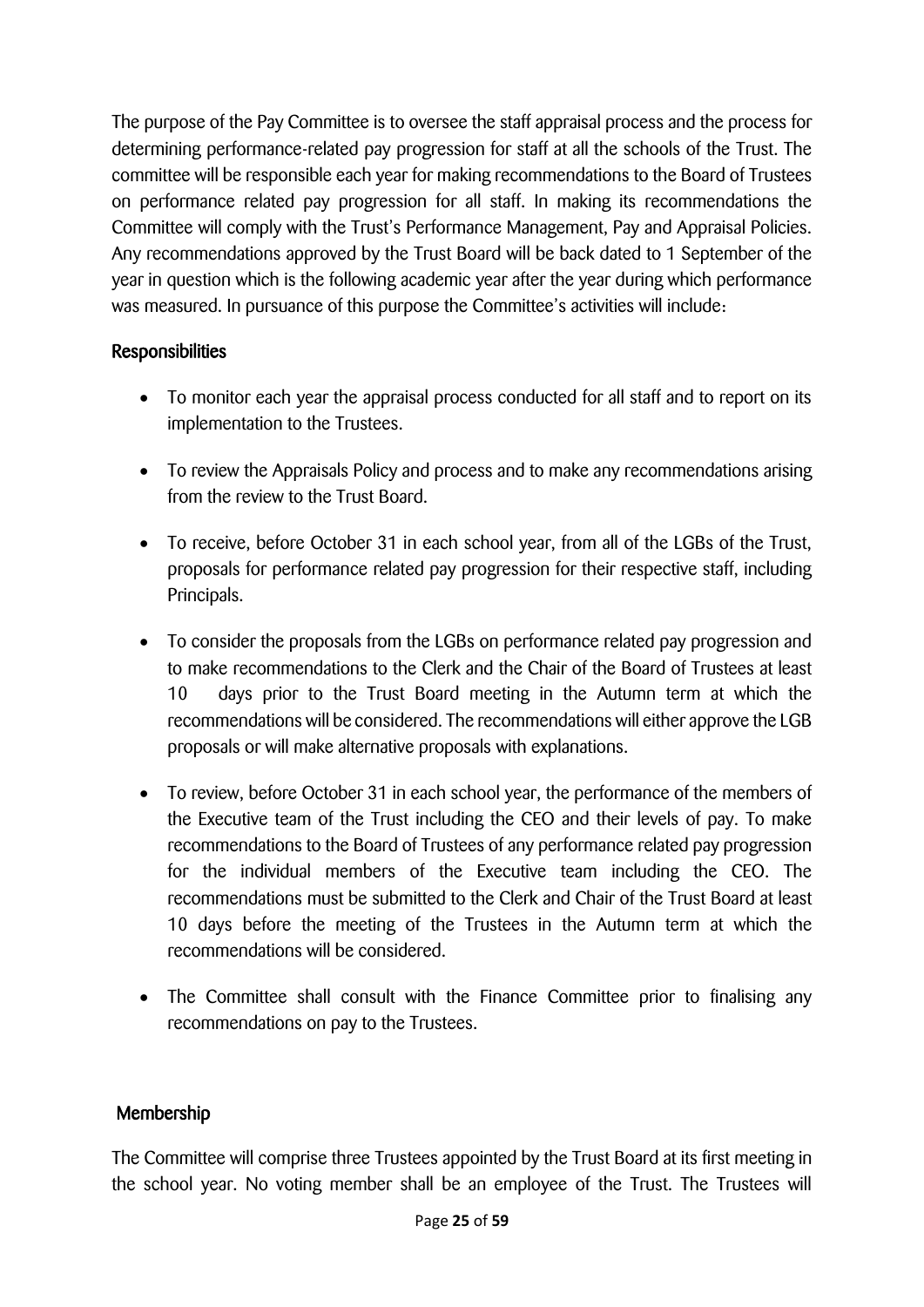nominate one of the members to be chair of the Committee. The Trust Board may at any time remove or replace a Trustee on the Pay Committee. The CEO shall attend the meeting of the Pay Committee to give the report on pay and progression and to assist trustees' discussions where required but s/he shall not have the right to vote.

## Meetings

The Committee will meet once per year in the Autumn term after October 31 and at least 14 days before the meeting of the Trustees that will consider the pay recommendations for staff.

The Clerk to the Committee shall be appointed by the Board and shall convene, attend and service the meeting including seeking the proposals from the LGBs, circulating the agenda and papers, preparing the minutes and forwarding any recommendations to the Board of Trustees.

## Declarations of interest

Members of the Committee must declare personal and pecuniary interests, loyalties and duties at every meeting.

## Quorum and voting

The quorum will be three members. Each member has one vote. This is subject to any member of the Committee having an interest, loyalty or duty that conflicts or is reasonably likely to conflict with interests of the Trust in which case the member must declare his or her interest for the particular item and must not vote on or be present for the vote on that item.

Voting shall be by majority decision. Where necessary, the chair of the Committee may have a second or casting vote, provided that s/he is not prevented by a conflict of interest from participating in the voting.

- i. Meetings will be chaired by the chair of the Committee.
- ii. In the absence of the clerk the Committee will elect or appoint a replacement clerk for the meeting.
- iii. The clerk to the Committee will circulate an agenda for each meeting and papers ideally a week before the Committee meeting.
- iv. The Committee is authorised to invite attendance at its meetings by any persons to assist or advise on a particular matter or range of issues.
- v. In the event of a need to deal with any urgent matters arising from the meeting or on matters falling within the remit of the Committee, the Chair of the Committee will consult with the chair of the Board of Trustees will take appropriate action and report to the Board on behalf of the Committee.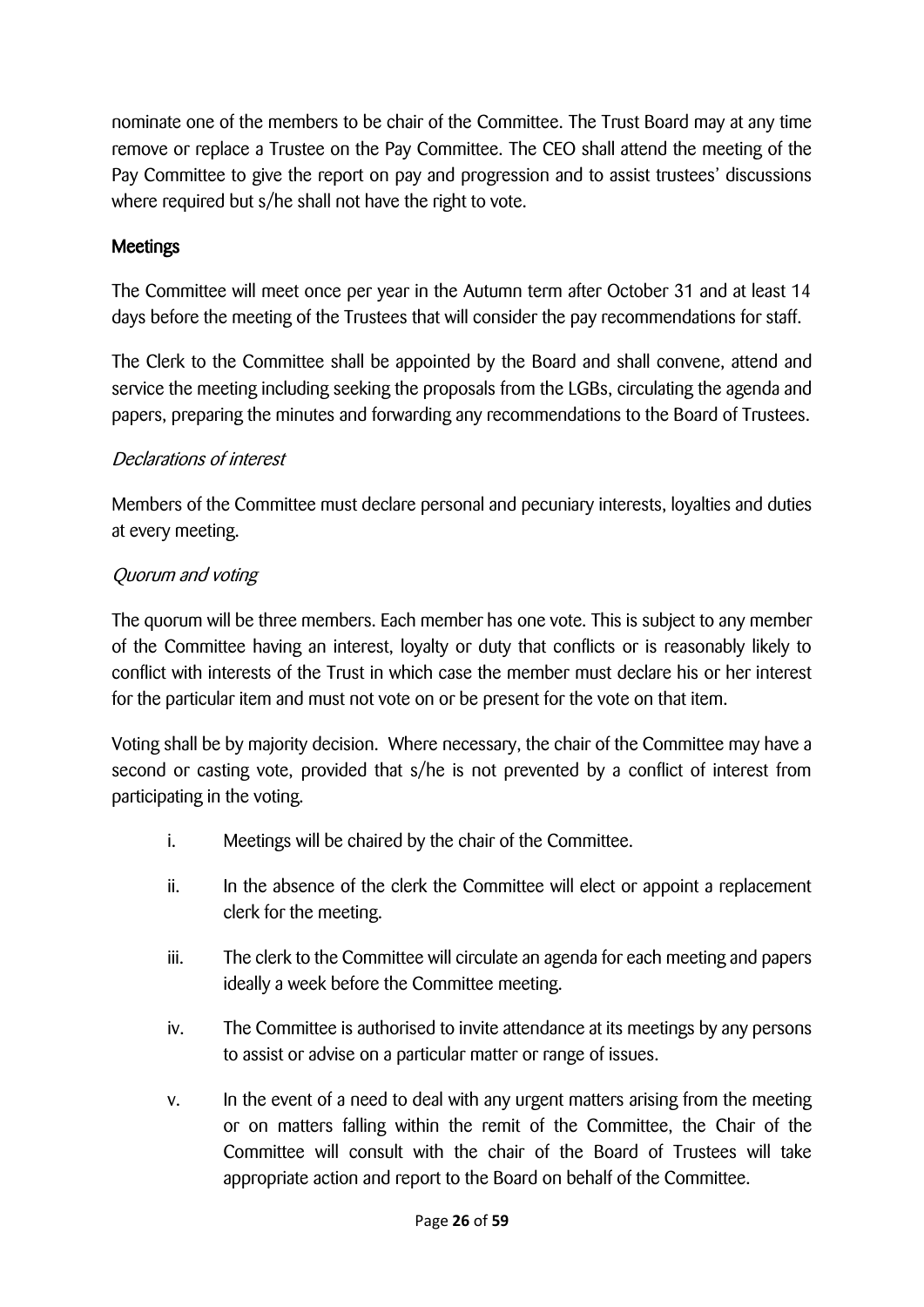## Reporting

Attendance, issues discussed and recommendations for decisions will be recorded by the Clerk. The written record of each meeting will be approved by the chair and submitted to the next Trustees meeting.

The chair of the Committee will be responsible for giving an oral summary of the Committee's deliberations if necessary at meetings of the Board of Trustees and for clarifying any questions arising from the business of the Committee meeting.

#### Delegated Authority

The Pay Committee does not have its own budget or any delegated authority for expenditure or legal commitments.

#### Additional meetings

If, exceptionally, the Committee determines that it needs to hold additional meetings for the completion of its business, the additional meetings shall be convened and conducted in the manner described above, as applicable.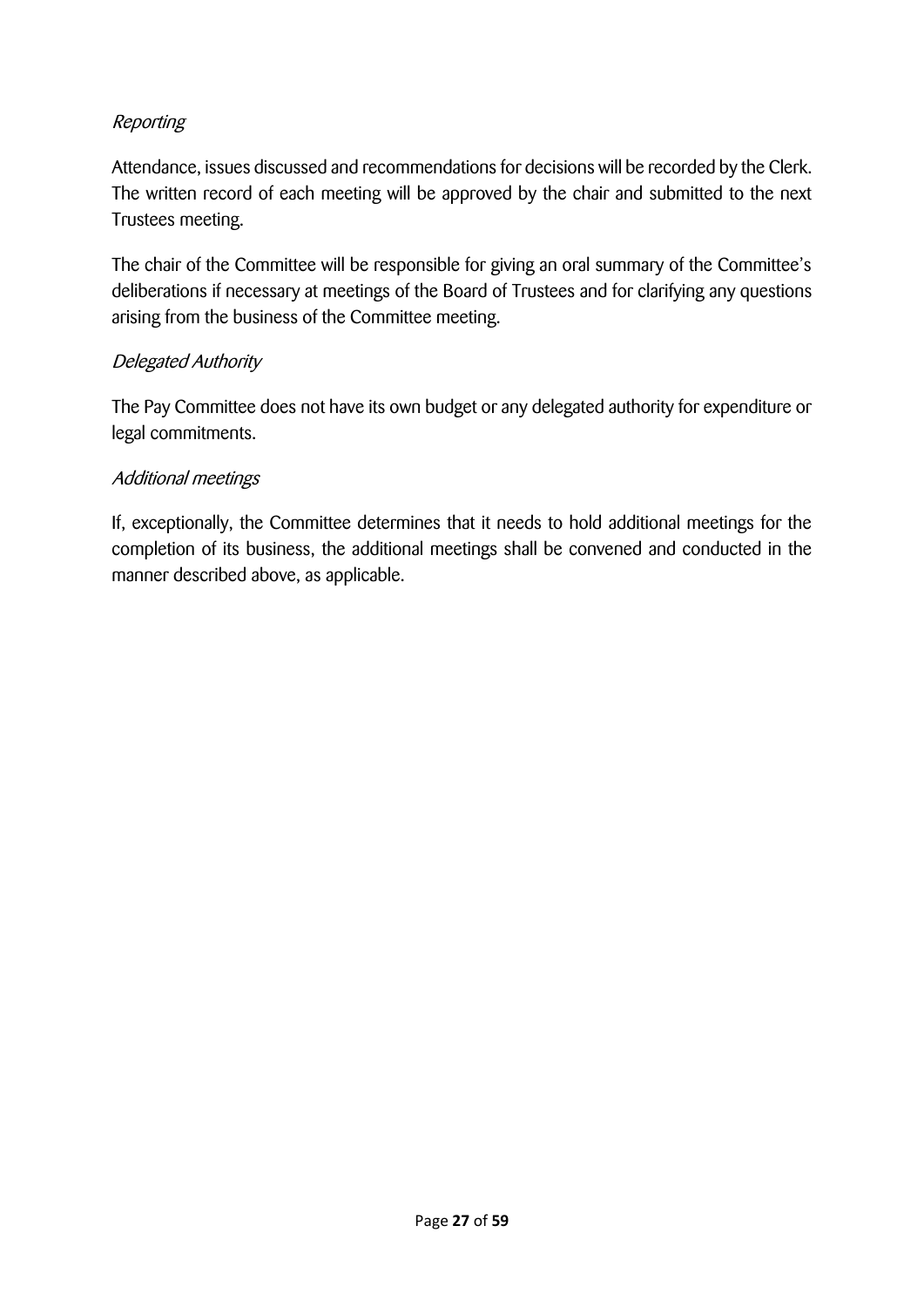## The Appointments Committee Terms of Reference

#### Purpose of the Committee

The purpose of the Appointments Committee is to assist the Trust Board and the company members of the Trust with the appointments and selection processes for which they are respectively responsible under the Articles of Association. The Trust Board will convene the Appointments Committee when necessary. The Committee will, when carrying out its tasks, consider the governance needs of the Trust and its schools and will make recommendations to the Trust Board on suitable candidates for the Board of Trustees and the Local Governing Bodies. Members of the Appointments Committee will have been trained in recruitment practice in order to undertake this role. The Appointments Committee brings for approval all recommendations for appointment of Trustees to the company members and all recommendations of appointment of Trustees and members of LGBs to the Trustees. In pursuance of this purpose the Committee's activities will include:

#### Responsibilities

- To work with the Trust Board to identify the particular skills, knowledge and experience and characteristics needed and to review person specifications and/or office descriptions
- To ensure a diverse range of people are appointed to the Trust Board and its LGBs, taking account of matters of equality and inclusion
- To ensure that where candidates stand for election as parent or staff governors, they satisfy the requirements for skills, knowledge and experience to enable them to serve the Trust effectively – for example, they must be able to read and speak English to a sufficient level to ensure participation
- To oversee communications with prospective candidates, scrutinise suitability against criteria and conduct interviews with candidates where required.
- To liaise with the Trust executive as necessary on succession planning and appropriate recruitment processes.
- To liaise with the Trust executive over consideration of applications and taking up references as appropriate.
- If requested by the Trust Board, to review or oversee the election process for parent or staff governors conducted under the Terms of Reference of the LGBs.

#### Membership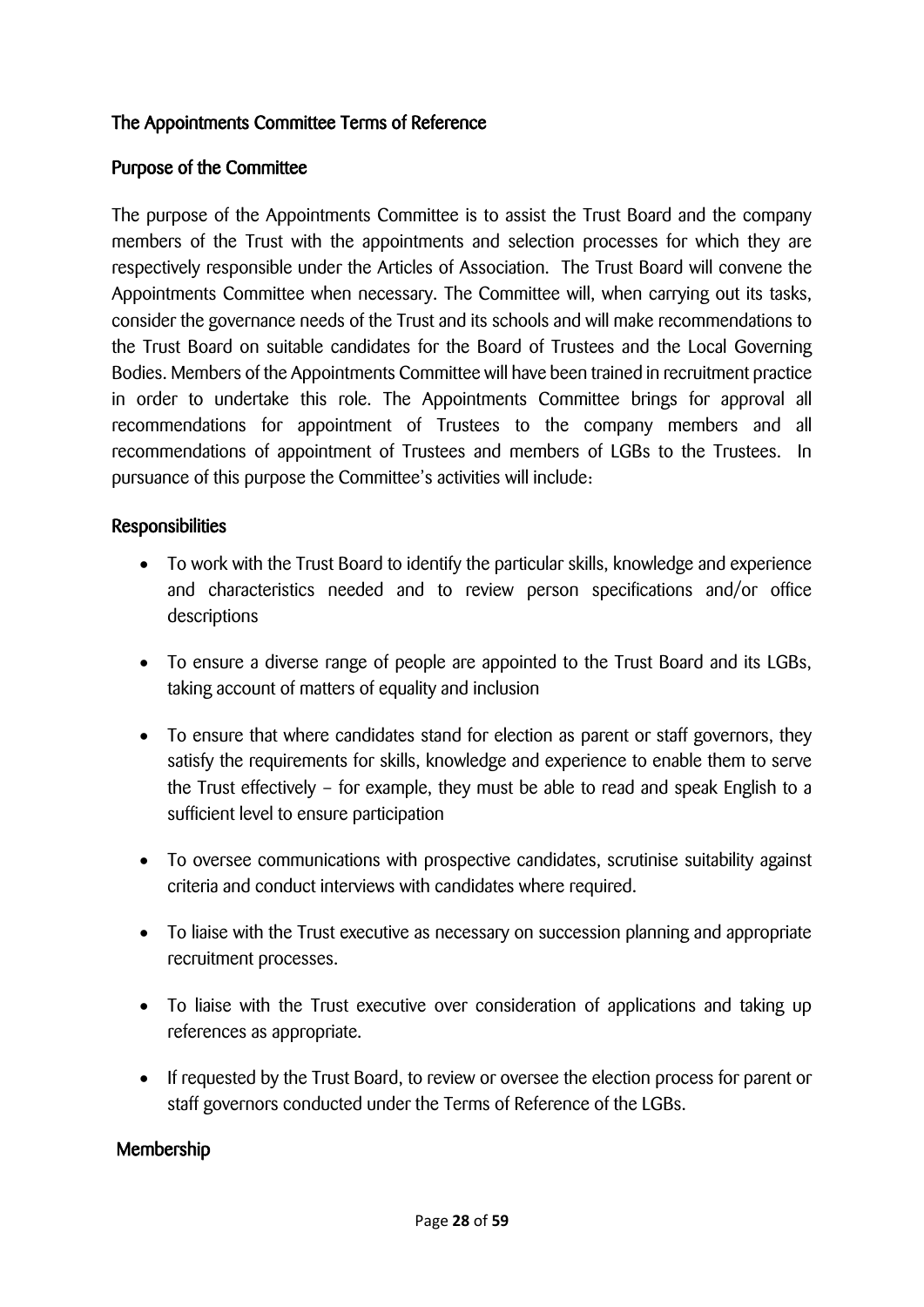The Committee will comprise three Trustees (not including the CEO although the CEO will attend) appointed by the Trust Board for such term of office to be decided by the Trust Board. The Board may also co-opt another trustee at times as a member of this committee should particular skills be required.

No member shall be an employee of the Trust other than the CEO who will attend meetings to advise as required but who will not have a vote. The Trustees will nominate one of its members to be chair of the Committee.

## Meetings

The Committee will meet when required by the Trust Board. The Clerk to the Committee shall be appointed by the Board and shall convene, attend and service meetings of the Committee, circulating the agenda and papers, preparing the minutes and forwarding any recommendations to the Board of Trustees or company members as applicable.

## Declarations of interest

Members of the Committee must declare personal and pecuniary interests, loyalties and duties at every meeting.

## Quorum and voting

The quorum will be three members. Each member has one vote. This is subject to any member of the Committee having an interest, loyalty or duty that conflicts or is reasonably likely to conflict with interests of the Trust in which case the member must declare his or her interest for the particular item and must not vote on or be present for the vote on that item.

Voting shall be by majority decision. Where necessary, the chair of the Committee may have a second or casting vote, provided that s/he is not prevented by a conflict of interest from participating in the voting.

- i. Meetings will be chaired by the chair of the Committee.
- ii. In the absence of the clerk the Committee will elect a temporary replacement clerk for the meeting.
- iii. The clerk to the Committee will circulate an agenda for each meeting and papers ideally a week before the Committee meeting.
- iv. The Committee is authorised to invite attendance at its meetings by any persons to assist or advise on a particular matter or range of issues.
- v. In the event of a need to deal with any urgent matters arising from the meeting or on matters falling within the remit of the Committee, the Chair of the Board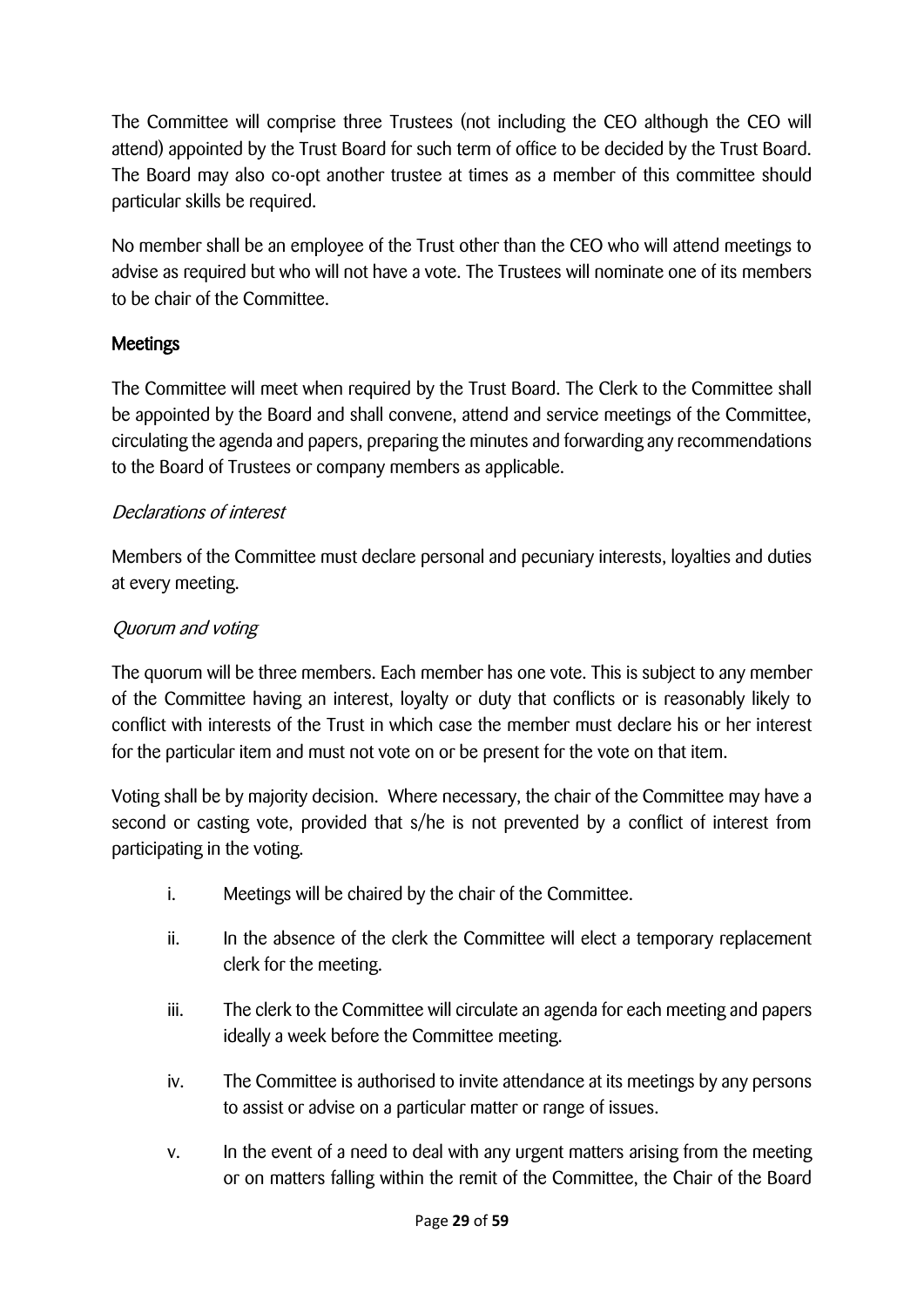of Trustees in consultation with the Chief Executive Officer and chair of the Committee will take appropriate action on behalf of the Board of Trustees or Committee. The action taken and the reasons for urgency it will be explained fully at the next meeting of the Committee (and the Board of trustees if relevant).

### Reporting

Attendance, issues discussed and recommendations for decisions will be recorded by the Clerk. The written record of each meeting will be approved by the chair and submitted to the next Trustees meeting.

The chair of the Committee will be responsible for giving an oral summary of the Committee's deliberations if necessary at meetings of the Board of Trustees and for clarifying any questions arising from the business of the meeting.

## Delegated Authority

The Appointments Committee does not have its own budget or any delegated authority for expenditure or legal commitments. Any expenditure (on recruitment advertisement for example) should be approved in advance by the Trustees.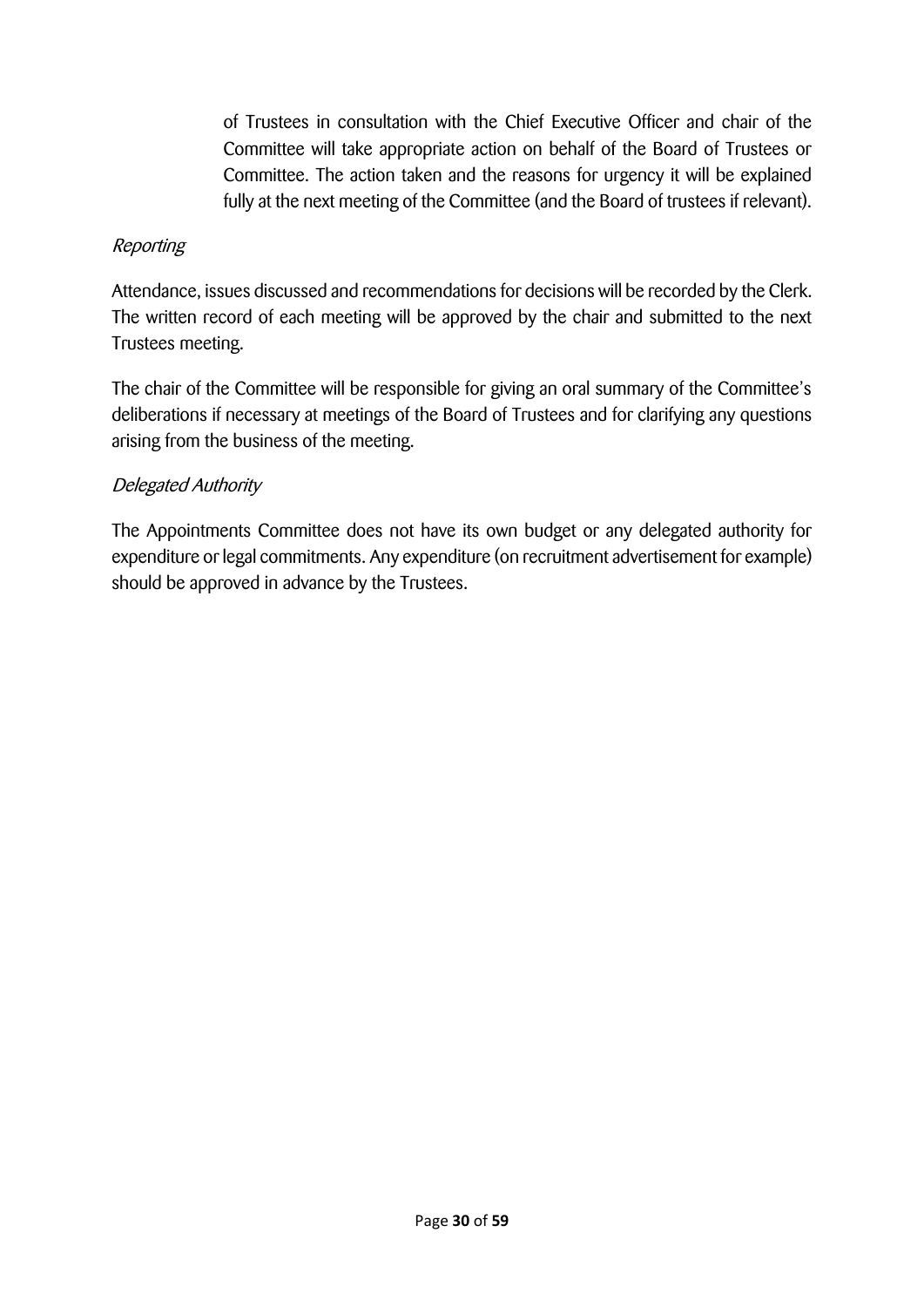## (D) Local Governing Bodies

#### 1. General Terms of Reference

#### Introduction

Currently, each school, and the UTC, has an LGB established under Articles 100-106, whose main responsibility is to ensure that standards of attainment and achievement by the students of the school are high and are maintained at the highest possible level. The LGB must account and report to the Board of Trustees of The Mulberry Schools Trust, as required by the Board, on the school's performance. Members of the LGB shall be known as "Governors". Governors are not Trustees of The Mulberry Schools Trust unless they also sit on the Trust Board. Each LGB may be (in time) responsible for the governance of two or more schools.

#### Responsibilities

#### Core responsibilities of Governors:

- (a) Ensure that the highest academic standards, quality of curriculum and personal development of pupils are upheld at the school(s)
- (b) Act as a responsible steward of the finances, resources and assets held by the school(s), ensuring best value for money is obtained so that all pupils gain maximum benefit from them
- (c) Review and recommend to the Board for approval school policies (other than those set by the Trustees) and put in place procedures to implement all policies as necessary.
- Organise appropriate procedures to elect Parent Governors and Staff Governors when vacancies arise.
- Hold at least three LGB meetings per year.
- Establish any temporary working groups as deemed appropriate and with the consent of the Trustees.
- Suspend a Governor as approved by the Board of Trustees and in accordance with the Code of Conduct
- Recommend, for approval by the Trustees, the annual budget plan for each school, for each financial year.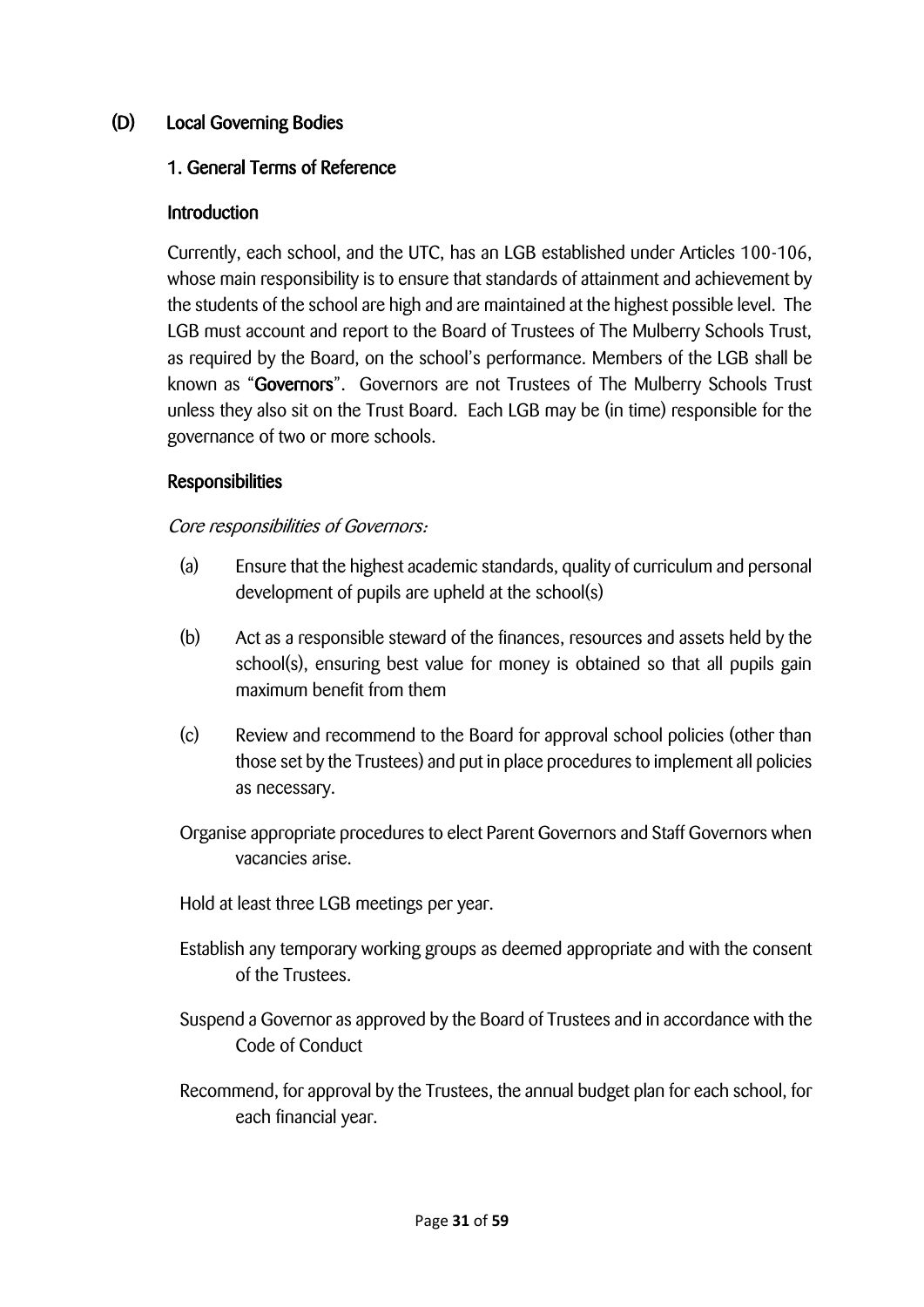- Comply with the financial policies, financial reporting procedures and delegated authorities issued by the Trustees from time to time
- Review any sub-delegation arrangements
- Oversee Exclusions and Admissions and manage appeals
- Implement the Admissions Policy for the school(s)

#### Governance

- To appoint from its number, Local Governors with specific responsibilities for special educational needs, child protection and financial matters and standards.
- To establish an Exclusions Committee for reviewing decisions of the Principal in that respect.
- To establish an appeals panel in respect of staff redundancies or disciplinaries as required.

#### **Staffing**

- To support the Principals in the appointment of school staff (subject to the delegated authorities) to ensure that the school is fully staffed.
- To ensure The Mulberry Schools Trust's policies on all HR matters are implemented in the school(s).
- To monitor the implementation of the Trust's policies at the school(s) for HR matters including the appointment, induction and performance management of staff, pay review process and procedures for dealing with disciplinary matters, grievances and dismissal.
- To ensure that the 'single central record' of staff at the school(s) is held correctly and updated for compliance with safeguarding requirements.
- To work effectively and constructively with Trade Unions throughout the year as appropriate to ensure that staff well-being is regularly considered.

#### **Students**

- To ensure the highest possible standards of learning and teaching are upheld for all pupils
- To ensure that a rich, balanced and varied curriculum is available to all pupils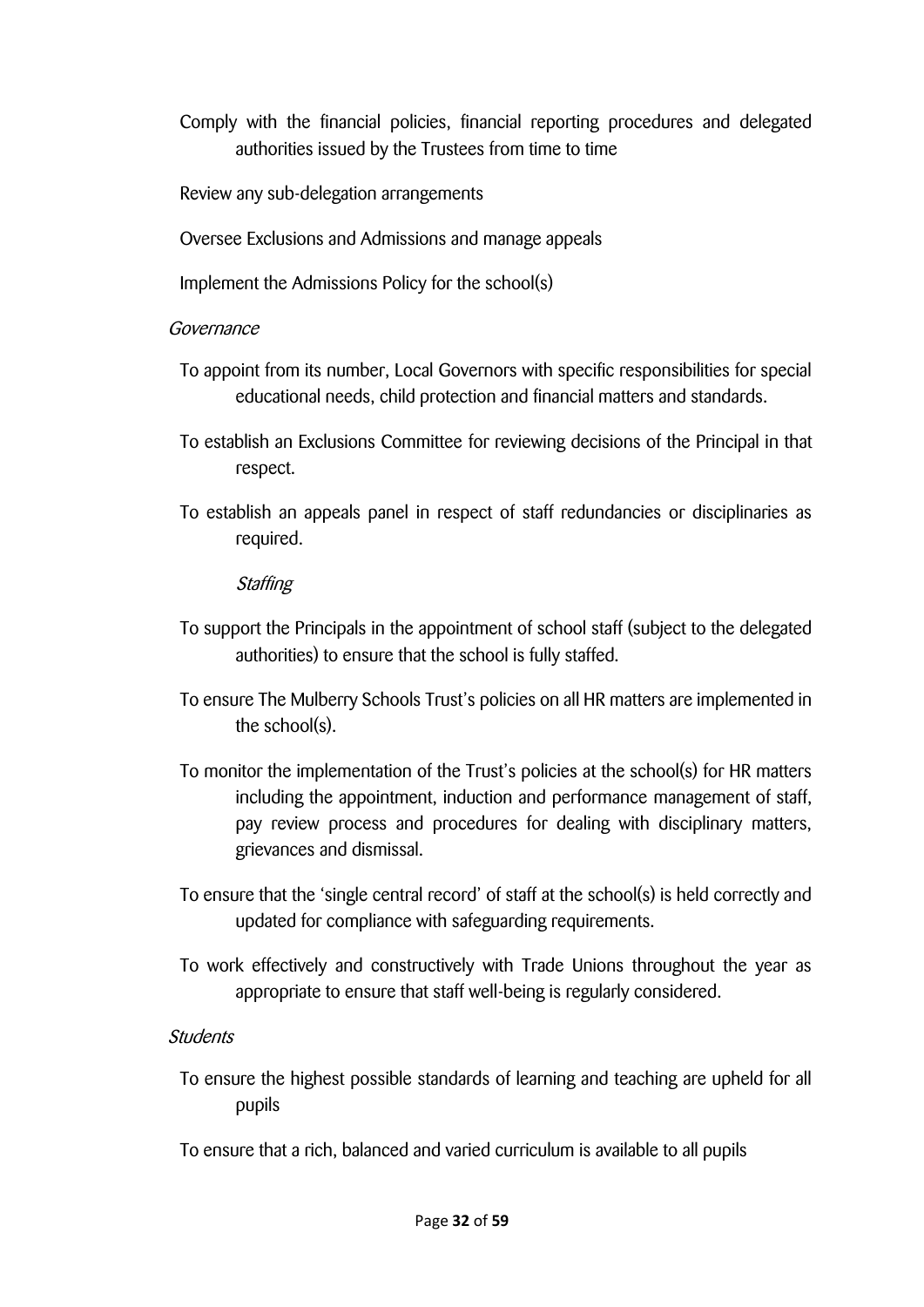- To ensure that pupils have access to a range of suitable qualifications that give them access to high quality destinations on leaving the school(s)
- To ensure effective arrangements are in place for student support and representation at the school(s).
- To ensure the admission arrangements in the school(s) conform to the Admissions Code of practice held by the Trust.
- To ensure effective arrangements are in place for student recruitment.
- To ensure student attendance and monitoring systems are in place to maintain access to education at all times.
- To establish arrangements for reviewing decisions of the Principals regarding exclusions.

To monitor, evaluate and report to the Standards Committee on:

- the impact of the school(s)' behaviour, classroom management, antibullying pupil/student welfare and reward policies and procedures and home-school agreements on attendance and behaviour and attainment;
- to check that pupils/students feel safe and secure in the school.

#### **Safeguarding**

- To review, maintain and implement a safeguarding and child protection policy for the school(s).
- To appoint from its number a Local Governor with specific responsibility for safeguarding.

#### Community and parents

- To contribute to the development of the school's(s') prospectus and website content.
- To support The Mulberry Schools Trust, the Chief Executive and the Principals and the extended school provision in any school(s).
- To ensure systems are in place in line with the Trust's strategy at the school(s) for effective communication with students, parents or carers, staff and the wider community including the establishment and support of a local parent liaison group.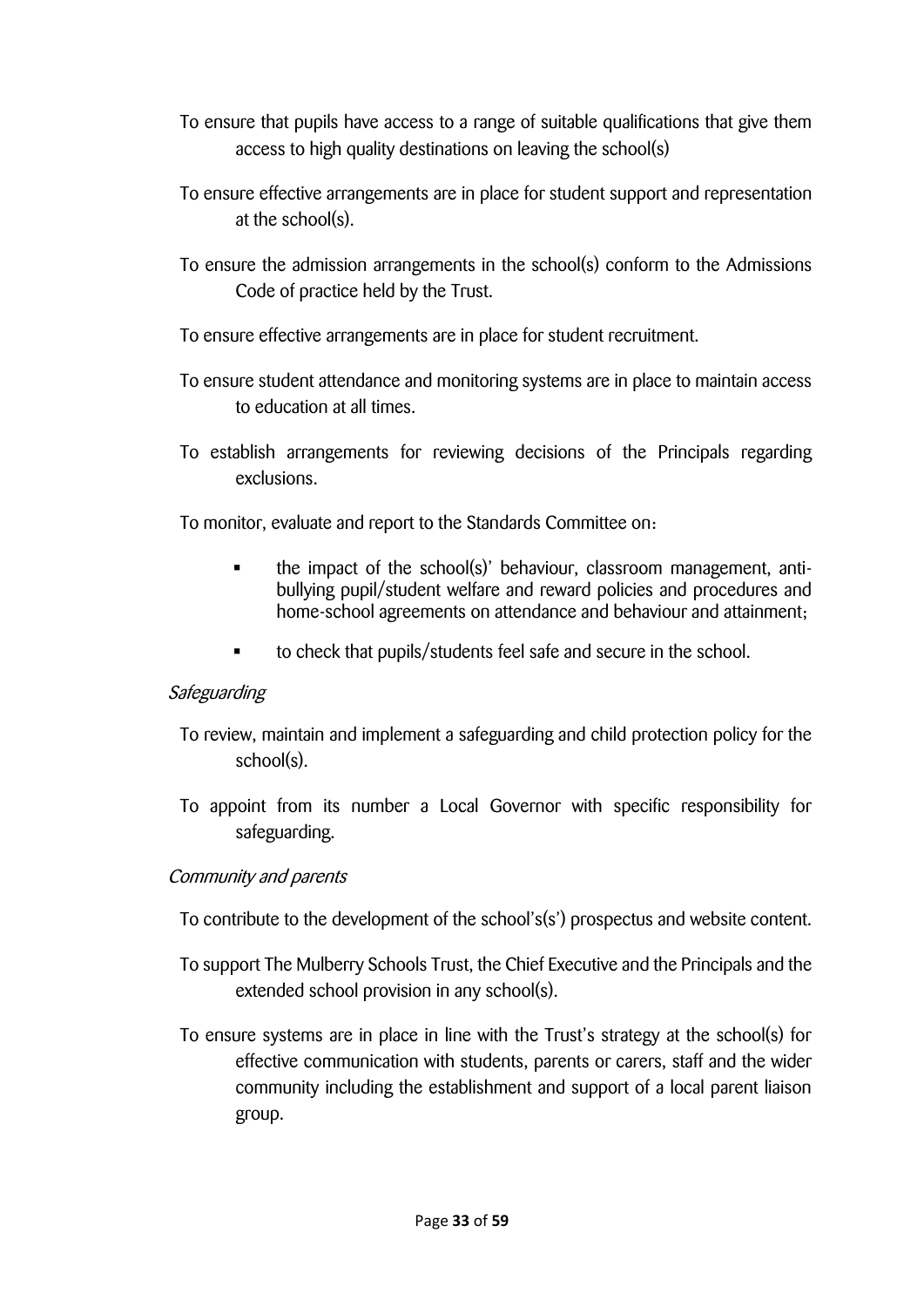- To implement a means whereby the school(s) can receive and react to parental feedback.
- To establish and maintain a relationship with the local elected community representatives.

## Composition

There shall be 11 Governors, comprising:

- Chair of the LGB
- Co-opted governor Higher Education
- Co-opted governor Finance
- Co-opted governor Community
- Co-opted governor Law
- Co-opted governor HR and Personnel
- Co-opted governor Accountancy
- Staff governor to be elected
- Parent governor to be elected
- Parent governor to be elected
- Principal of the Academy (ex-officio)

#### Appointment

#### **Chair**

The Chair of the LGB shall be appointed by the Board of Trustees. The Chair must be a member and Trustee of The Mulberry Schools Trust.

#### Co-opted Governors

Co-opted Governors are appointed by the Trustees to ensure that each school has a governing body which is constituted with special skills related to finance, HR, project management, education and premises.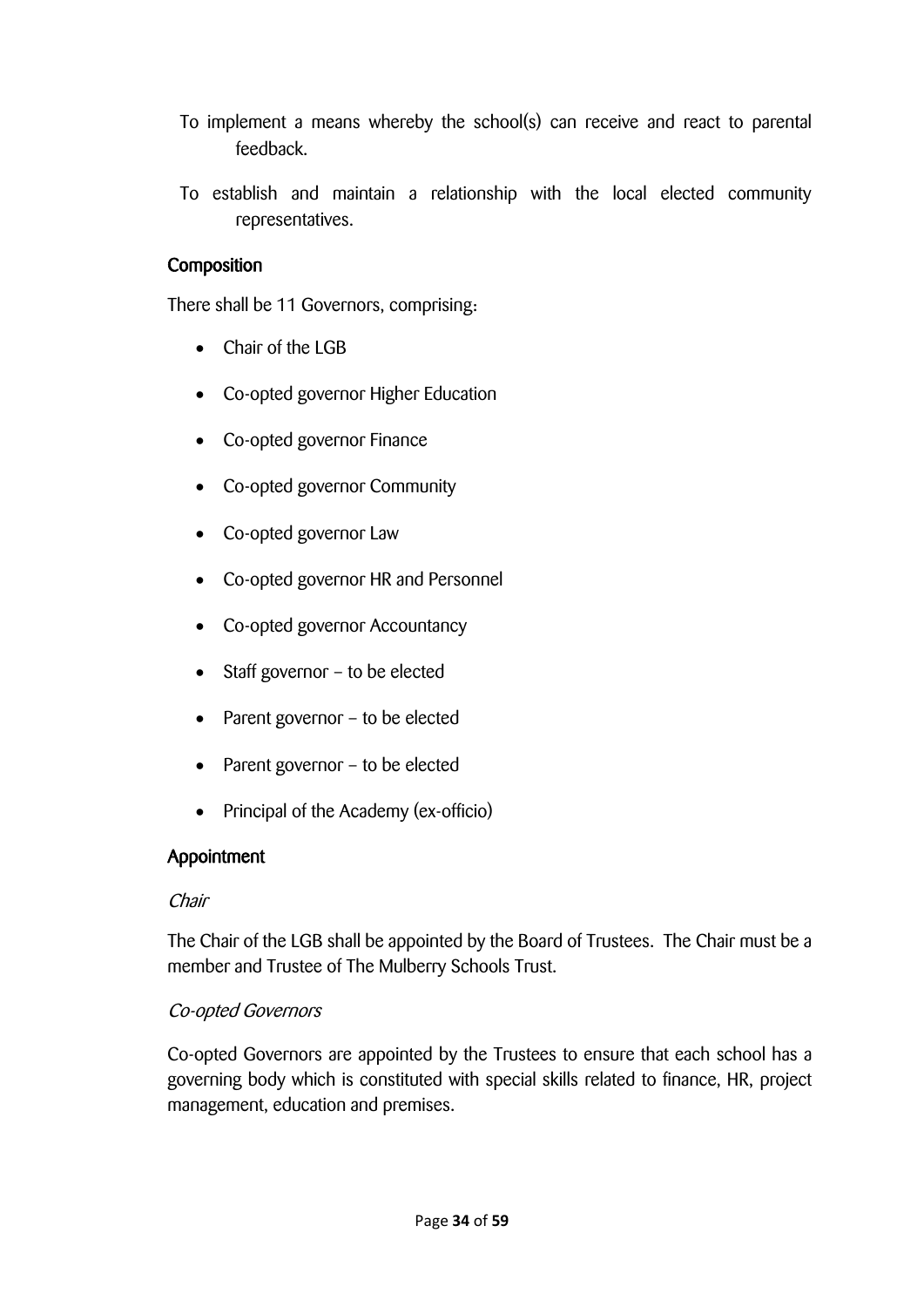#### Staff Governor

The LGB shall invite nominations from the staff of the school or, where there is more than one school under the LGB's jurisdiction, of both schools. Where there are any contested posts, the Governors shall hold an election of all staff employed at the relevant schools by secret ballot. Where there is more than one school under the jurisdiction of the LGB, the term of office for a staff governor will be two years rather than four to allow greater opportunity for representation of more than one school in the general governance of the LGB.

#### Parent Governors

The LGB shall invite parents of registered pupils at the school, or where there is more than one school under the jurisdiction of the LGB, from each respective school to nominate an individual from among their number to be a Parent Governor. Where there is more than one school under the jurisdiction of the LGB, one Parent from each school up to a maximum of two will be elected. Where there are any contested posts, the Governors should hold an election of parents of pupils registered at the relevant schools by secret ballot.

## Term of office

The term of office for any Governor shall be four years, but this shall not apply to the Principal. Subject to remaining eligible to be on the LGB, any Governor may be reappointed or re-elected to the LGB.

#### Resignation and removal

A Governor shall cease to hold office if s/he resigns as Governor, or, in the case of the Principal teacher or a Staff Governor, resigns in his/her capacity as a member of staff of the school.

A Governor shall also cease to hold office if s/he is removed by the Trustees of The Mulberry Schools Trust.

#### **Disqualification**

The rules on who is barred from acting as an LGB Governor must reflect the rules on the disqualification of Trustees as set out in Articles 68 to 74 and Articles 77 to 79 of the Articles of The Mulberry Schools Trust, as follows:

(a) No person shall be qualified to be an LGB Governor unless s/he is aged 18 or over at the date of his election or appointment. No current pupil or current student of any of the schools shall be an LGB Governor.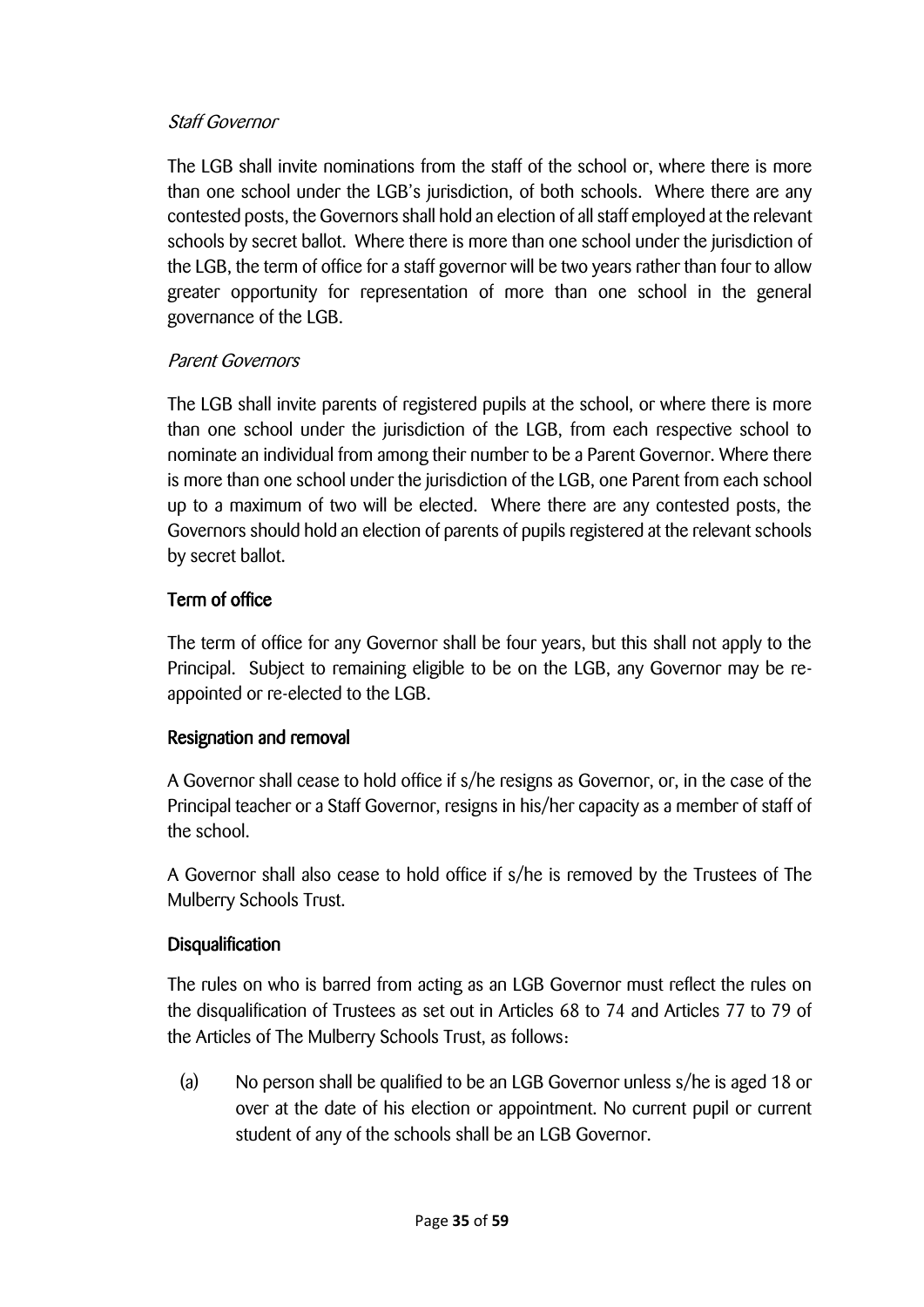- (b) An LGB Governor shall cease to hold office if s/he becomes incapable by reason of illness or injury of managing or administering her/his own affairs.
- (c) An LGB Governor shall cease to hold office if s/he is absent without the permission of the other Governors from all their meetings held within a period of six months and the Governors resolve that her/his office be vacated.
- (d) A person shall be disqualified from holding or continuing to hold office as an LGB Governor if –
	- o s/he has been declared bankrupt and/or her/his estate has been seized from her/his possession for the benefit of her/his creditors and the declaration or seizure has not been discharged, annulled or reduced; or
	- $\circ$  s/he is the subject of a bankruptcy restrictions order or an interim order.
- A person shall be disqualified from holding or continuing to hold office as an LGB Governor at any time when s/he is subject to a disqualification order or a disqualification undertaking under the Company Directors Disqualification Act 1986 or to an order made under section 429(2)(b) of the Insolvency Act 1986 (failure to pay under county court administration order).
- An LGB Governor shall cease to hold office if s/he would cease to be a trustee by virtue of any provision in the Companies Act 2006, or would be disqualified from acting as a trustee by virtue of section 178 of the Charities Act 2011 (or any statutory re-enactment or modification of that provision.
- A person shall be disqualified from holding or continuing to hold office as an LGB Governor if s/he has been removed from the office of charity trustee or trustee for a charity by an order made by the Charity Commission or the High Court on the grounds of any misconduct or mismanagement in the administration of the charity for which s/he was responsible or to which s/he was privy, or which s/he by her/his conduct contributed to or facilitated.
- A person shall be disqualified from holding or continuing to hold office as an LGB Governor where s/he has, at any time, been convicted of any criminal offence, excluding any that have been spent under the Rehabilitation of Offenders Act 1974 as amended, and excluding any offence for which the maximum sentence is a fine or a lesser sentence except where a person has been convicted of any offence which falls under section 178 of the Charities Act 2011;
- After the first school has opened, a person shall be disqualified from holding or continuing to hold office as an LGB Governor if he has not provided to the chairman of the Trustees a criminal records certificate at an enhanced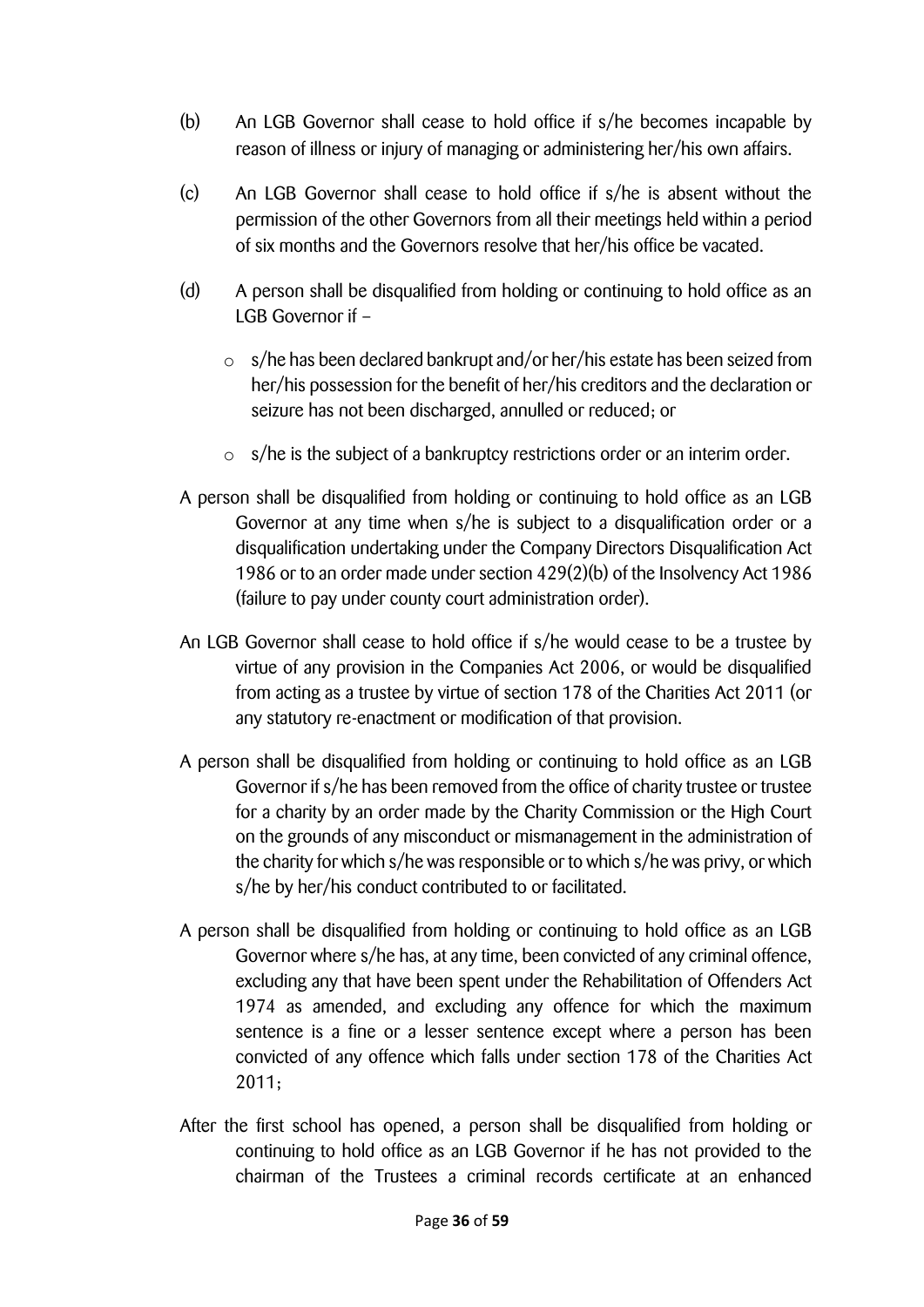disclosure level under section 113B of the Police Act 1997. In the event that the certificate discloses any information which would in the opinion of either the Chair or the Chief Executive Officer confirm their unsuitability to work with children that person shall be disqualified. If a dispute arises as to whether a person shall be disqualified, a referral shall be made to the Secretary of State to determine the matter. The determination of the Secretary of State shall be final;

Where, by virtue of these Articles a person becomes disqualified from holding, or continuing to hold office as an LGB Governor; and s/he is, or is proposed, to become such an LGB Governor, s/he shall upon becoming so disqualified give written notice of that fact to the Clerk.

#### Vice-chair

The LGB shall appoint from among the Governors a Vice-chair of the LGB at the first meeting of the LGB to serve for a term of three years.

## Clerk

The Trustees shall appoint a clerk who shall attend and service LGB meetings.

## Declarations of interest

Governors must declare personal and pecuniary interests, loyalties and duties (whether direct or indirect), in the same circumstances as apply to the Trustees of The Mulberry Schools Trust (in accordance with Articles 97 and 98 of the Articles of The Mulberry Schools Trust).

## Quorum and voting

It is generally expected and encouraged that decision making by the LGB should be by consensus. However, it is recognised that there will be occasions where a formal vote is necessary. Governors shall have one vote each. This is subject to any Governor having an interest, loyalty or duty that conflicts or is reasonably likely to conflict with interests of The Mulberry Schools Trust in which case the Governor must declare his or her interest for the particular item and must not vote on or be present for the vote on that item.

The quorum for each LGB meeting shall be three non-conflicted members provided that Governors who are employees of the school and The Mulberry Schools Trust may not be in the majority. Voting shall be by majority decision. Where necessary, the Chair of Governors may have a second or casting vote, provided that s/he is not prevented by a conflict of interest from participating in the voting.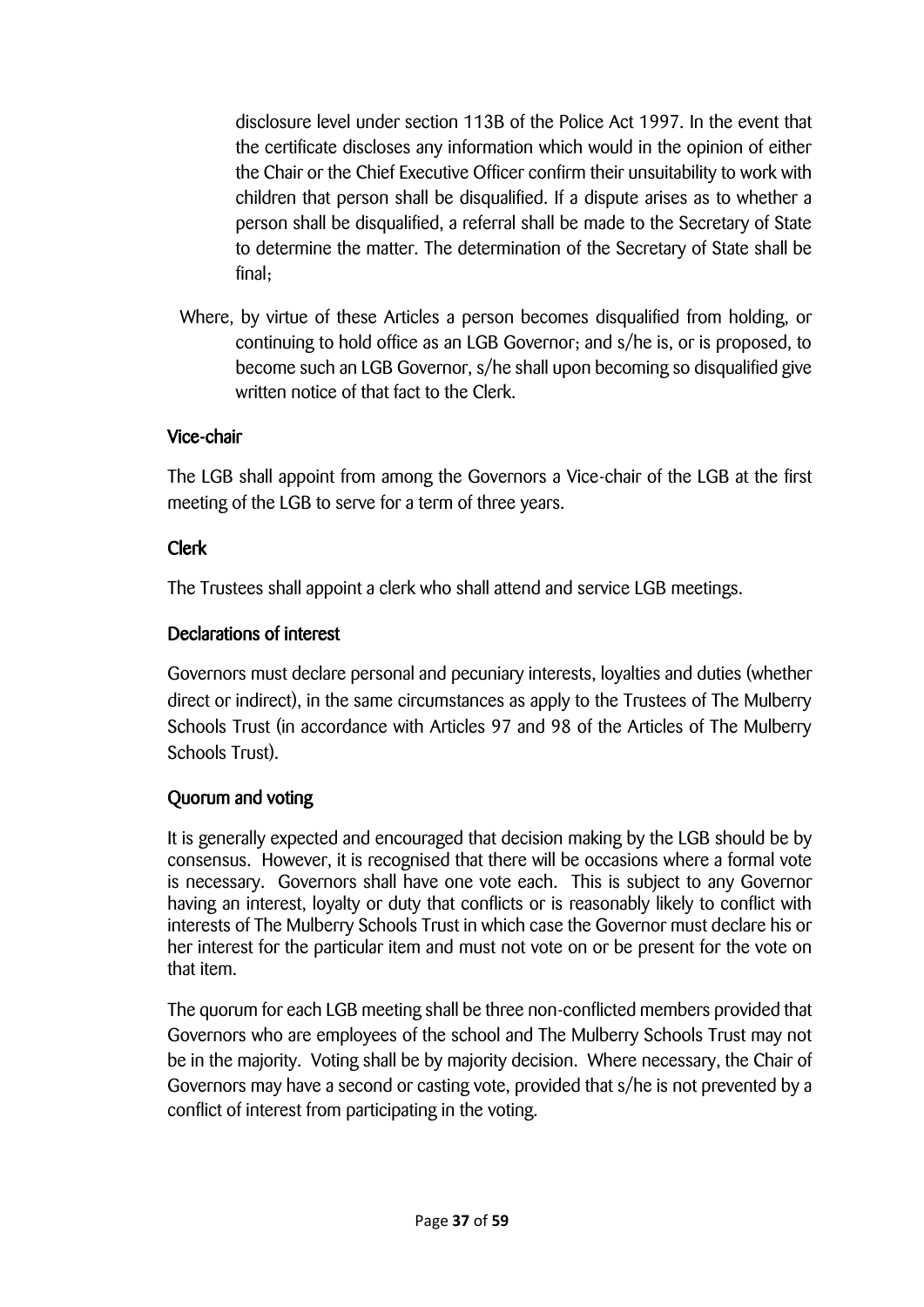#### Meetings

- (a) Subject to this Scheme of Delegation, the Governors' and Trustees' Code of Conduct and any direction given by the Trustees, the LGB may regulate its proceedings as the Governors think fit.
- (b) Meetings will be chaired by the Chair of the LGB. In the absence of the Chair from any LGB meeting or if there is at the time a vacancy in the office of Chair, the Vice-chair shall act as the Chair for the purposes of the meeting. In the absence of a Vice-chair, the Governors shall elect a temporary replacement from among the Governors present at the LGB meeting.
- (c) In the absence of the clerk the LGB will appoint a replacement for the meeting.
- (d) The LGB will meet at least once each school term.
- (e) The clerk to the LGB will circulate an agenda for each meeting and papers ideally at least a week before the LGB meeting.
- (f) Attendance at each LGB meeting, issues discussed and recommendations for decisions will be recorded.
- (g) The LGB is authorised to invite attendance at its meetings from any persons to assist or advise on a particular matter or range of issues.
- (h) In the event of a need to make genuinely urgent decisions between meetings on matters falling within the remit of the LGB, the Chair of the Governors, in consultation with the Principal and the CEO will take appropriate action on behalf of the LGB. The decisions taken and the reasons for urgency will be explained fully at the next meeting of the LGB and will be reported to the Board of Trustees as appropriate.
- (i) On occasion, the LGB may be required to convene a Pupil Discipline Committee to hear representations made by parents / carers in relation to decisions made by the principal to exclude their child. Please see the Exclusions Policy and Guidance for further information regarding the constitution and requirements for such meetings.

## Delegated authorities

The LGB must operate within the financial limits set by the Trustees from time to time and notified in writing to the LGB. Subject to this, the Governors may:

- (a) Approve an increase in direct staff costs within the school budget
- (b) Approve contracts with a maximum value up to £20,000 or 2 year term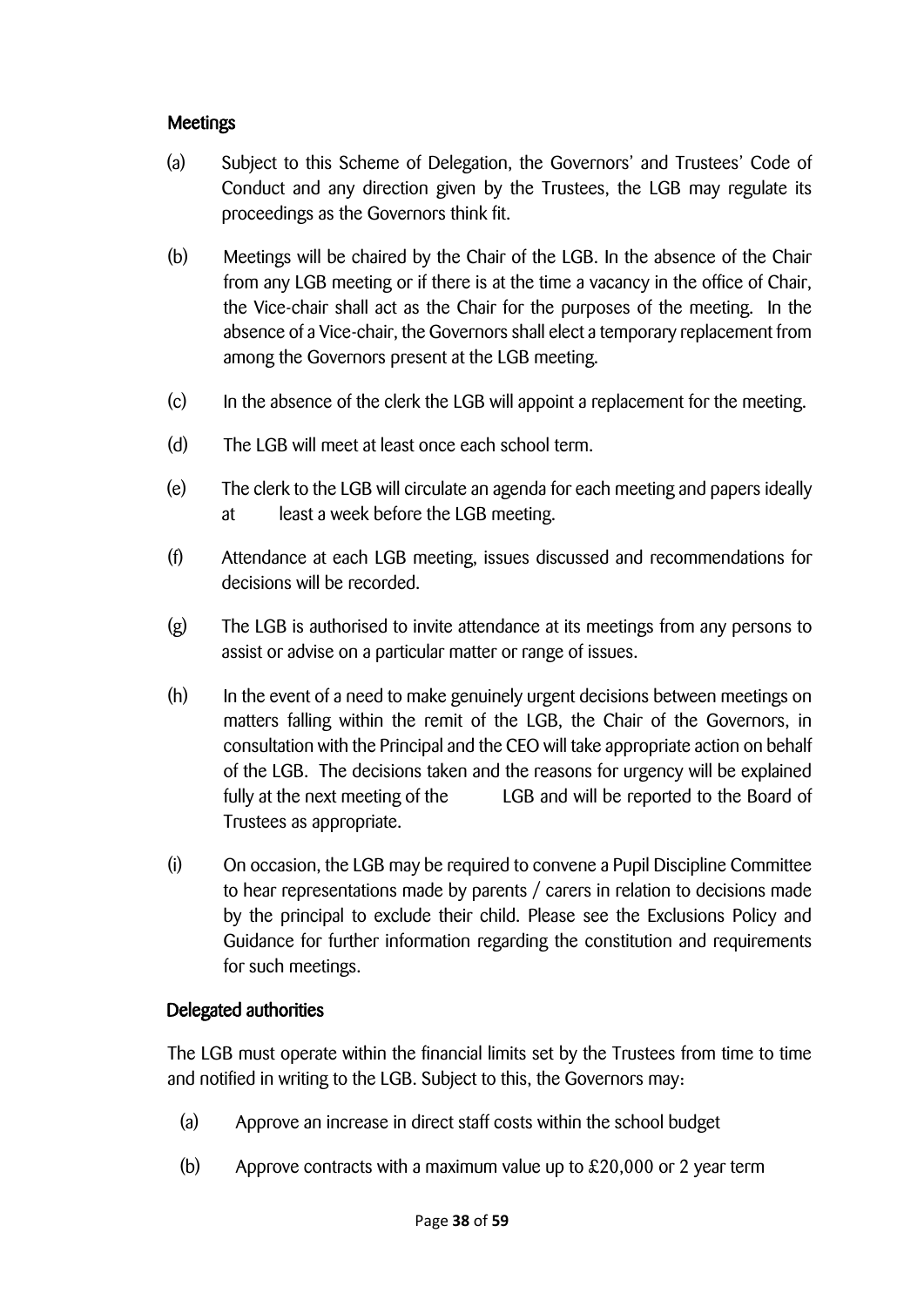- (c) Approve of any capital item up to and including £20,000 within the school overall budget.
- (d) Agree virements of school expenditure up to £20,000

The LGB may not approve any expenditure outside the budget without the prior approval of the Trustees including any unbudgeted permanent school staff recruitment. All proposals for expenditure above these amounts should be considered by the Finance Committee of The Mulberry Schools Trust and presented to the Board for approval / ratification.

## 2. Mulberry UTC

#### **Introduction**

The terms of reference for the LGB of Mulberry UTC will include all of the general terms of reference for LGBs except for composition and appointment which are set out below.

## **Composition**

There shall be 11 Governors, comprising:

- Chair of the LGB Member and Trustee of the Mulberry Schools Trust, Chair of the Governing Body
- University Sponsor Goldsmith's University
- Employer Sponsor BFI (British Film Institute)
- Employer Sponsor National Theatre
- Employer Sponsor Bank of America Merrill Lynch
- Employer Sponsor Barts Health NHS Trust
- Co-opted Governor representing either the university of one of the employers
- Parent Governor to be elected
- Parent Governor to be elected
- Staff Governor to be elected
- Principal of the UTC ex-officio

Chair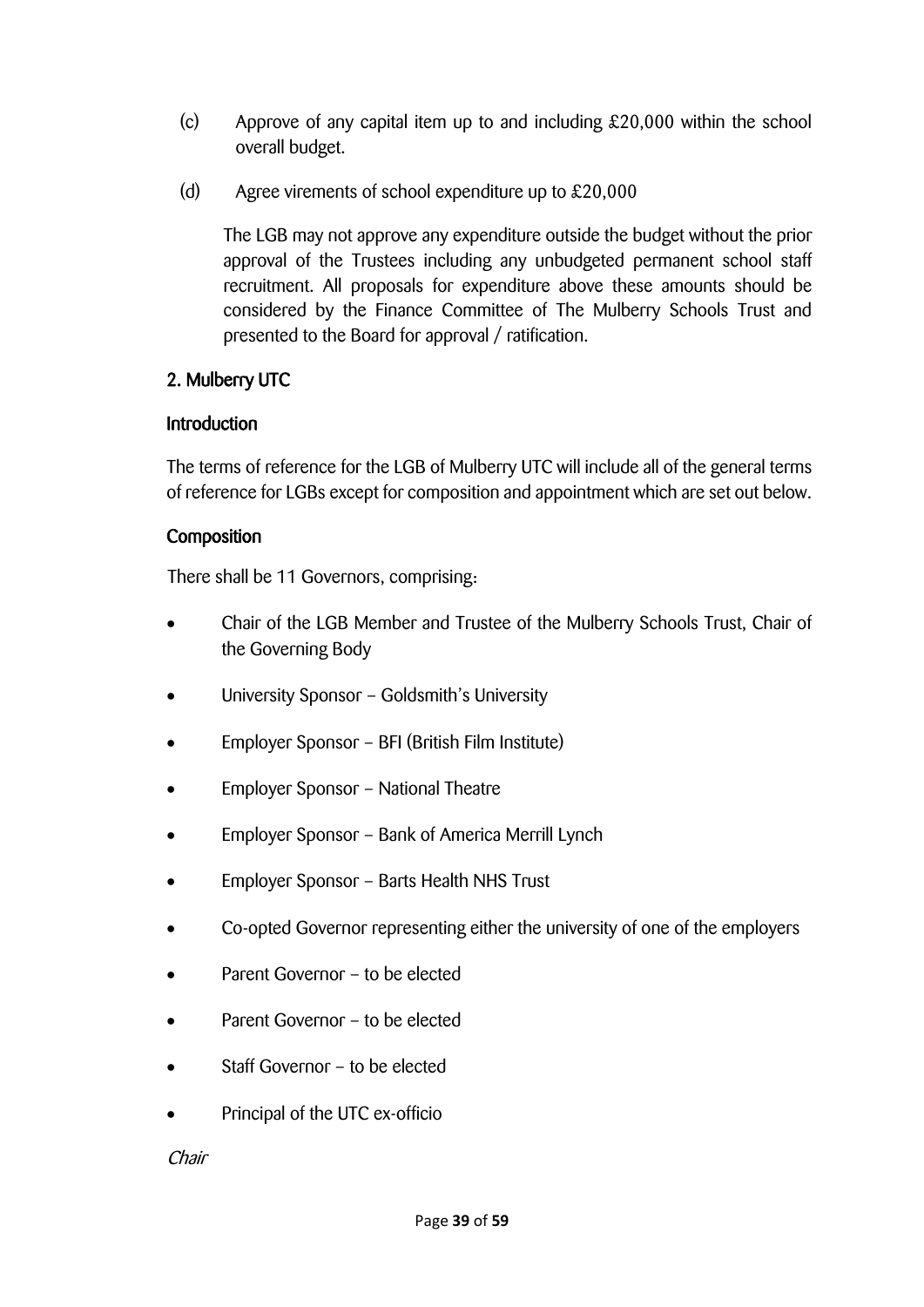The Chair of the LGB shall be appointed by the Board of Trustees of The Mulberry Schools Trust. The chair must be a member and Trustee of the Trust.

#### Sponsor Governors

Each of the Sponsors shall be invited by the Trustees of the Mulberry Schools Trust to nominate an individual to be their "University" or "Employer" Sponsor Governor respectively, as applicable. The Board of Trustees shall, in consultation with the Governors, consider each nomination, and if approved, make the appointment and notify the LGB.

## Co-opted Governor

The Co-opted Governor shall be appointed by The Trustees. The Co-opted Governor shall have some connection with either the University, Employer Sponsors or The Mulberry Schools Trust.

#### Staff Governor

The LGB shall invite nominations from the UTC's staff and, where there are any contested posts, shall hold an election by secret ballot.

### Parent Governors

The LGB shall invite parents of registered pupils at the UTC nominations from among their number and where there are any contested posts, should hold an election by secret ballot.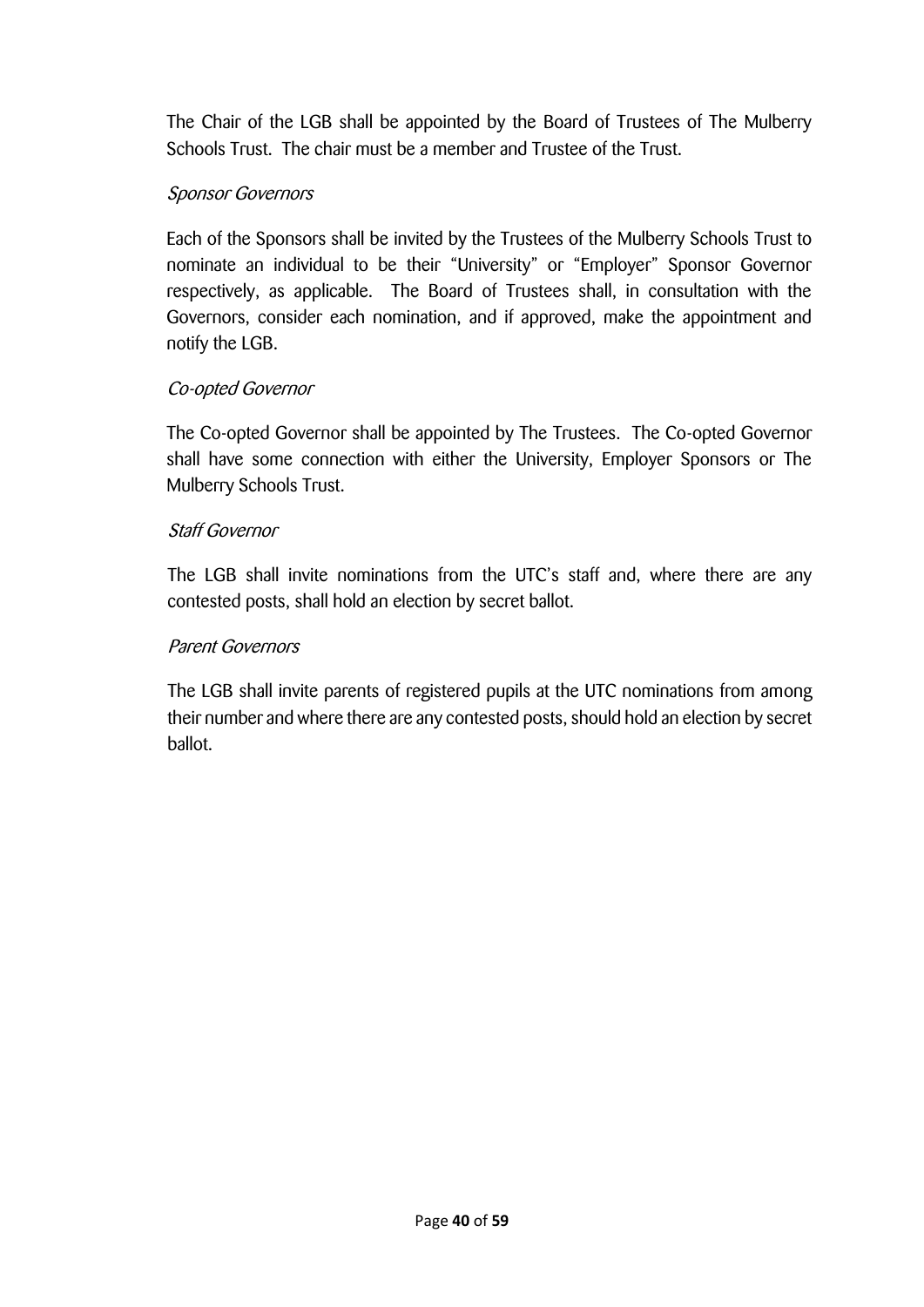## (E) Pupil Discipline Committee Terms of Reference

#### Purpose of the Committee

The Pupil Discipline Committee is a committee of the Local Governing Body and will meet at the request of the Chair in response to the need to hear cases relating to exclusions.

The purpose of the Pupil Discipline Committee is to hear representations made by parents / carers in relation to decisions made by the headteacher/principal to exclude their child. Only the headteacher/principal under law can exclude pupils and so the Mulberry Schools Trust delegates the authority to hear representations and appeals from parents and carers against the exclusion of their child to the Local Governing Body (LGB) for each school.

#### Responsibilities

- To carry out the Local Governing Body's responsibilities for reviewing exclusions including considering the views of the parent/carer of an excluded pupil and deciding whether or not to confirm an exclusion – in line with the DfE and Mulberry Schools Trust guidance. A copy of the guidance is available from the headteacher/principal.
- To consider representations from parents/carers if a pupil excluded from 1-5 school days (in aggregate) in a term and to place a note of the Committee's views on the exclusion on the pupil's record with a copy of the headteacher's exclusion letter, where appropriate.
- To review:

(a) all fixed –term exclusions of more than 15 school days (in aggregate) in term, including consideration of the implications of the school of re-integrating pupils excluded for more than 15 school days in a term;

(b) all exclusions which would deny a pupil the chance to take public examination or National Curriculum test;

(c) all permanent exlusions;

Such reviews will include:

- Considering the case presented by the headteacher/principal or nominated member of the Senior Team;
- Considering the views of parents/carers of excluded pupil;
- Having regard to the DfE, Local Authority (where appropriate) and Mulberry Schools Trust guidance;
- Deciding whether to uphold the exclusion or not where the exclusion is for more than 5 days (in aggregate) in a term or is permanent;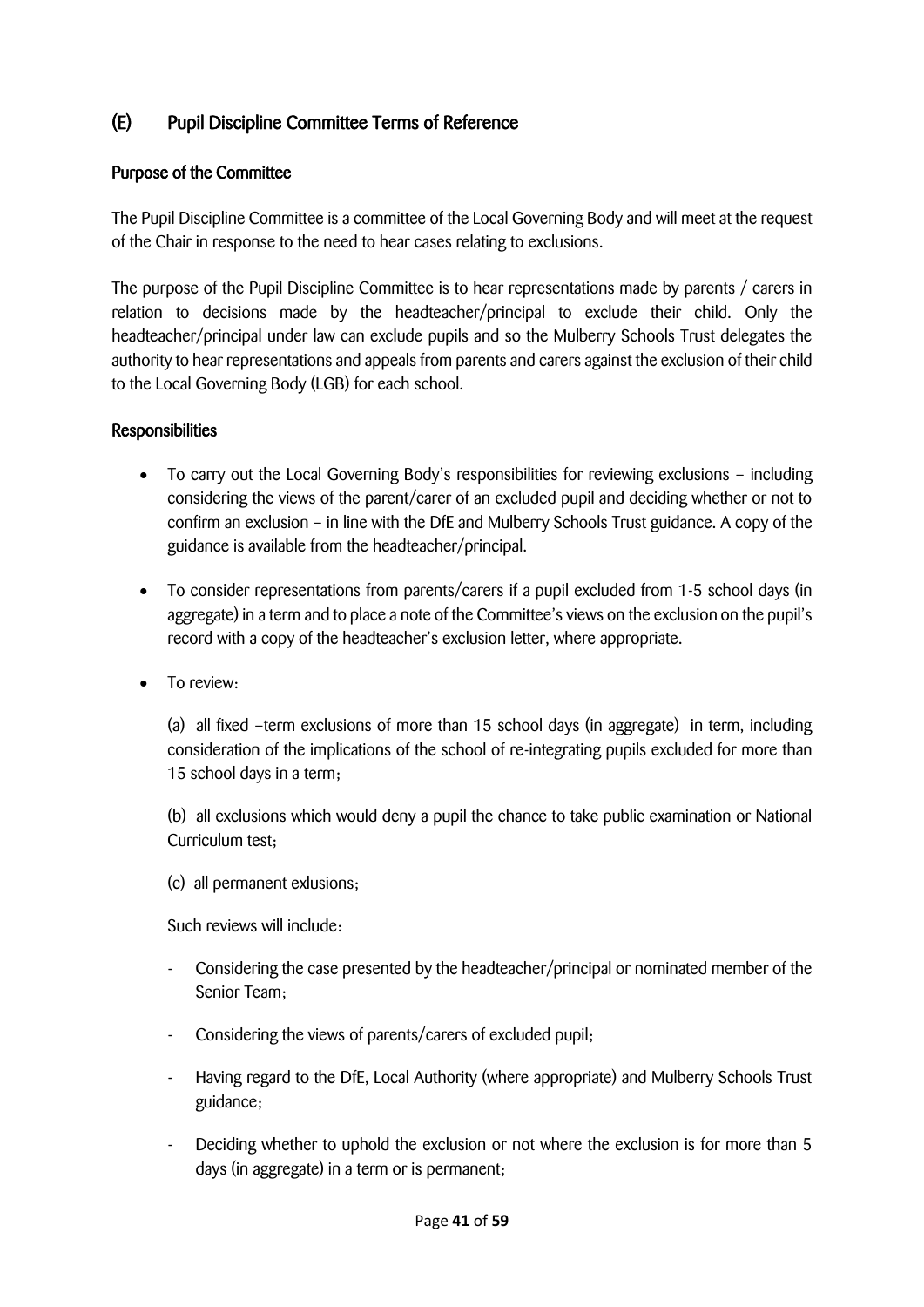- Ensuring that, (where an exclusion is for 5 days or less) a note of the Committee's views on exclusion is placed on the pupil's record with a copy of the headteacher's exclusion letter, where appropriate.

#### Membership

The Committee will comprise three members who should be drawn from governors on the individual school's Local Governing Body and from trustees of the board of the Mulberry Schools Trust. The panel of three governors/trustees should normally consist of at least 2 members of the school's LGB. The panel should be chaired by a governor/trustee who has been trained in exclusion and who has had experience of sitting on such panels before. It is also preferable that both other panel members will have had training and experience in exclusion – although on occasion, this may not be possible.

#### Meetings and Process

The Committee will meet when required and must be convened to consider the headteacher's/principal's decision as follows:

- When a pupil has been permanently excluded, excluded for more than 15 days in any one term or will miss a public exam, the Committee must meet within 15 school days
- When a pupil has been excluded for more than 5 days within any one term, the Committee must meet within 50 school days
- The time limits given above should be adhered to, although where they slip, this does not invalidate decisions made in meetings once they are held.

1. The decision by the headteacher/principal to exclude a pupil for up to 5 days in any one term may not be overturned and so this does not fall under the Pupil Discipline Committee's remit. Parents however may make representations to the local governing body about the decision. Governors must consider parents' representations but may not reinstate the pupil. They are not required to meet to consider those representations (although they may do so if they deem it appropriate) but they should investigate the concerns raised, writing formally afterwards to set out a response. Whilst not able to overturn the decision and reinstate the pupil, they may for example examine aspects of policy or practice that could be improved to ameliorate future situations.

2. On rare occasions, if governors decide to meet parents directly, they should form a panel of 3 in the same way as for usual Discipline Committee hearings and hear from both the parents and the headteacher/principal using the same protocol as for a panel meeting, after which they should write formally to set out their response in the same way and place the letter on the child's file.

3. The headteacher/principal should notify the CEO that a Pupil Discipline Panel is being convened and make arrangements with the Director of Governance and Development for a clerk, who is currently provided by Tower Hamlets through a service level agreement. The headteacher/principal should also notify the Chair of the LGB and arrange with her/him the constitution of the panel in accordance with the Trust's policy. The CEO will normally attend the hearing. Parents should also be advised where they can seek support. Usually details of support agencies such as the Parents Advisory Centre will be included in the exclusion letter.

4. Once a date has been agreed, the headteacher/principal should ensure that papers for the hearing are sent to all parties involved in the hearing, including the parents and governors as well as the clerk.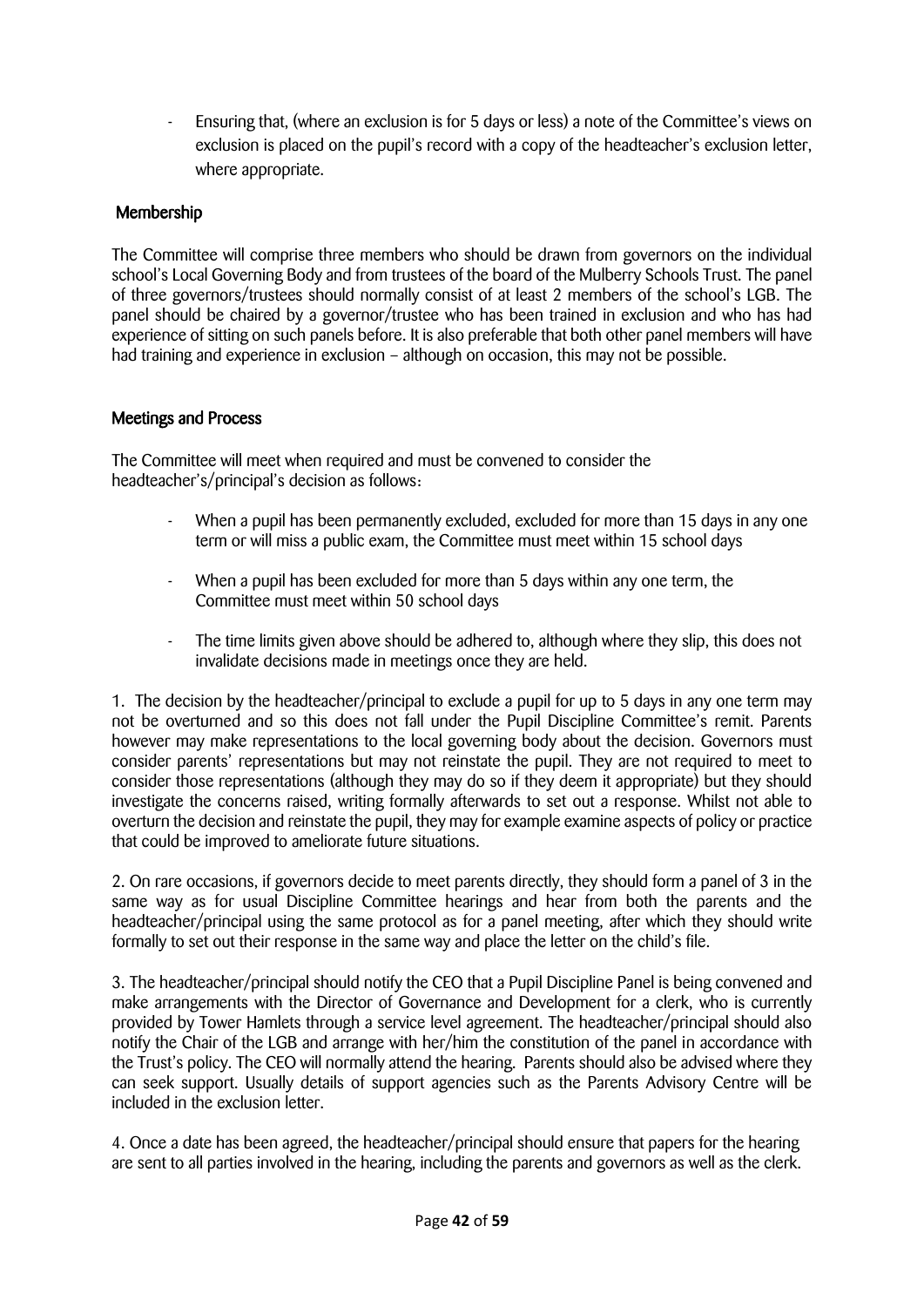Arrangements for translation for parents must be made if necessary. The pupil's home Local Authority should also be notified if the exclusion is a permanent exclusion.

5. Papers should usually include:

- The exclusion letter and any other letters regarding previous exclusions (including internal and external exclusions)
- The headteacher's/principal's report outlining the reasons why the exclusion under consideration was made, details of the incident and what led to it
- Evidence about the breach of behaviour policy (and any other relevant policies) including witness statements and any other relevant evidence
- Evidence of any support and intervention with the pupil, such as PSP records, a behaviour log, a log of attendance to intervention sessions such as counselling, learning mentor drop-ins etc
- Attendance and achievement information
- Any other relevant information such as an EHCP or other SEND information

6. Parents should be advised that they can be accompanied by a representative (at their own expense) and a friend and that their child should be encouraged to attend the meeting with them.

7. Meetings should be held in a supportive atmosphere for the family, ensuring the hearing is conducted in a fair, professional and open manner. There is a guidance sheet in the Guidance section of the Exclusion policy, which sets out the process for a Pupil Discipline Committee panel hearing.

8. Panels may return 2 different decisions:

- 1. Panels may decide that a headteacher/principal has not acted lawfully, reasonably or fairly and so overturn the exclusion and reinstate the pupil
- 2. Panels may uphold the headteacher's/principal's decision to exclude the pupil

9. All such meetings are confidential and must be minuted, with a formal letter outlining in sufficient detail the decision, sent to parents without delay – usually on the day of the hearing. The clerk may telephone the family on the day the decision is made and follow up with the letter, which will be deemed to have provided notice on the same day if it arrives on the second working day after posting if sent by first class mail

#### Declarations of interest

Members of the Committee must declare personal and pecuniary interests, loyalties and duties at every meeting.

#### Quorum and voting

The quorum will be three members. Each member has one vote. This is subject to any member of the Committee having an interest, loyalty or duty that conflicts or is reasonably likely to conflict with interests of the Trust in which case the member must declare his or her interest for the particular item and must not vote on or be present for the vote on that item.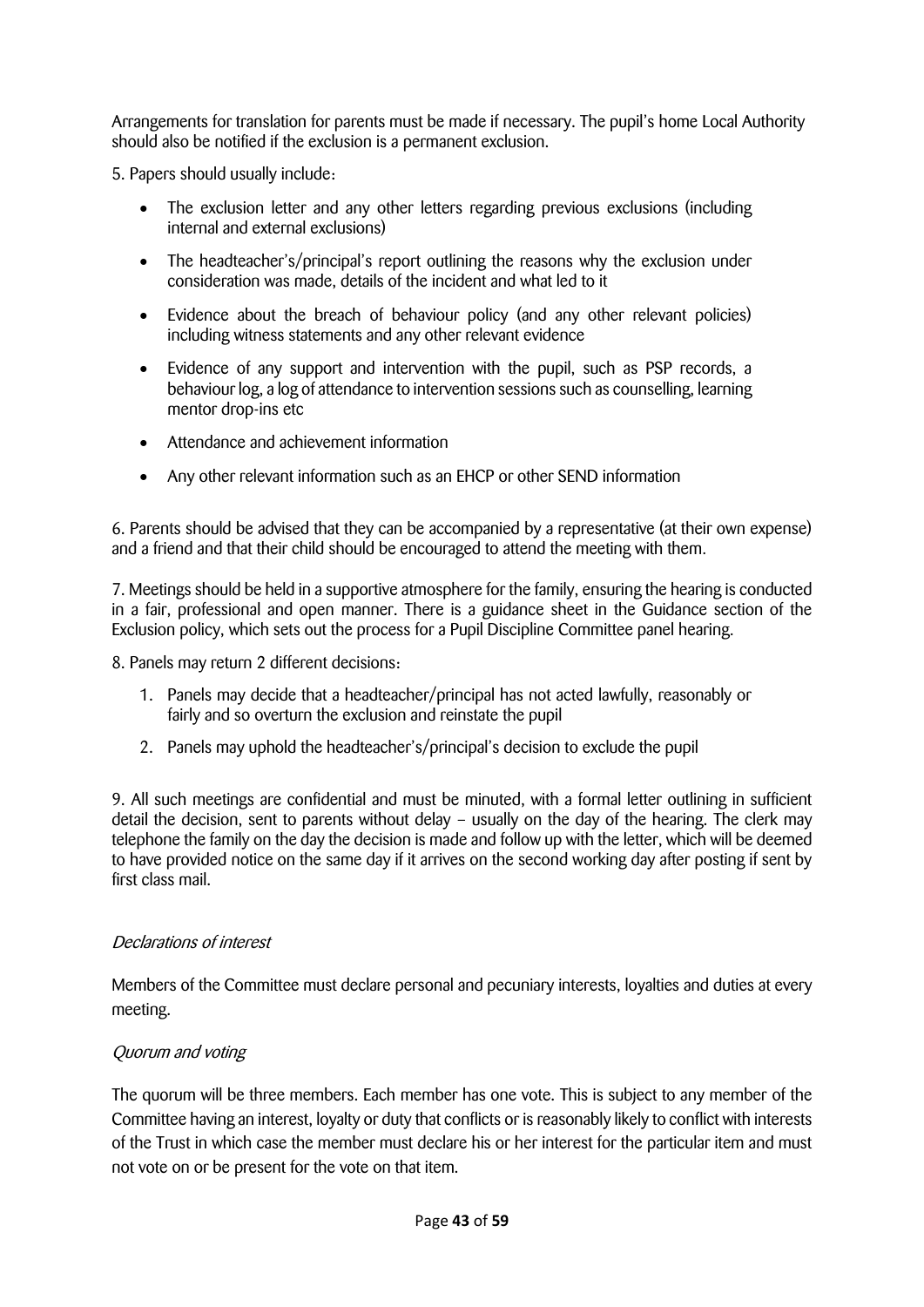Voting shall be by majority decision. Where necessary, the chair of the Committee may have a second or casting vote, provided that s/he is not prevented by a conflict of interest from participating in the voting.

- vi. Meetings will be chaired by the chair of the Committee.
- vii. In the absence of the clerk the Committee will need to reconvene the meeting as, due to conflict of interest, no governor or member of Trust staff may clerk a Pupil Discipline Committee meeting.
- viii. The clerk to the Committee will circulate the papers for the meeting and a list of those in attendance to all parties no less than 5 days before the panel hearing.
- ix. The Committee is authorised to invite attendance at panel hearings by any persons to assist or advise on a particular matter relating to the exclusion under consideration.

#### Reporting

Attendance, issues discussed and recommendations for decisions will be recorded by the Clerk. The written record of each meeting will be approved by the chair and will remain confidential to the Committee members and the CEO of the Trust, unless there is a request for an Independent Review hearing.

The chair of the Committee will be responsible for giving an oral summary of the Committee's deliberations if necessary, taking due account of the GDPA at meetings of the Local Governing Body or the Board of Trustees and for clarifying any questions arising from the business of the meeting.

Letters will be sent to parents/carers on the outcome of the hearing, without delay as set out in the Trust's Exclusion policy and in accordance with the model letters from the DfE.

#### Delegated Authority

The Committee does not have its own budget or any delegated authority for expenditure or legal commitments.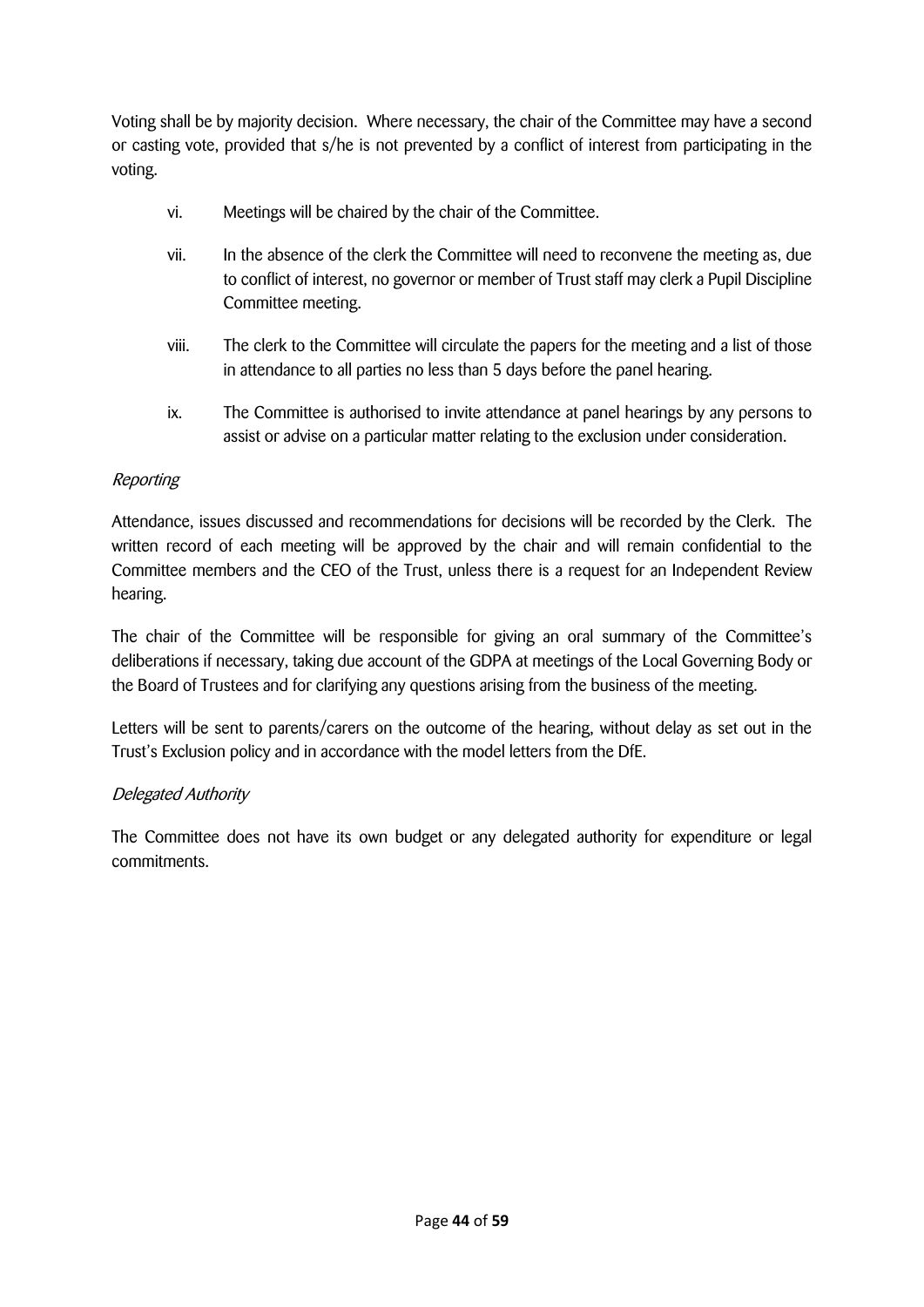To assist interpretation of the matters delegated the table below provides additional comment as appropriate.

| Area                                                                                                                                                                         | <b>Members</b>                                        | <b>Trustees</b>                                                                                                                                               | <b>CEO</b>                                                                                                                                                         | <b>LGB</b>                                                                                                                                                  | Head/Assoc Principal                                                                                               |
|------------------------------------------------------------------------------------------------------------------------------------------------------------------------------|-------------------------------------------------------|---------------------------------------------------------------------------------------------------------------------------------------------------------------|--------------------------------------------------------------------------------------------------------------------------------------------------------------------|-------------------------------------------------------------------------------------------------------------------------------------------------------------|--------------------------------------------------------------------------------------------------------------------|
| School Improvement Plan - evaluations of schools SIPs<br>(School Improvement Plans) against the Trust's three year<br>Strategic Plan                                         |                                                       | Determine the SIP in<br>consultation with the<br><b>CEO</b><br>Review against the 3                                                                           | Deliver - drafting and<br>agreeing the SIP with<br>LGBs and the Board<br>Report to the Board                                                                       | Recommend SIP<br>to the Board<br>Review the SIP<br>and report to the                                                                                        | Work with the CEO in<br>producing the SIP<br>Review and report to the<br>LGB and CEO                               |
|                                                                                                                                                                              |                                                       | year strategic plan                                                                                                                                           |                                                                                                                                                                    | <b>CEO</b>                                                                                                                                                  |                                                                                                                    |
| Key Performance Indicators - effectiveness of schools'<br>performance against the Trust's agreed KPIs (Key<br>Performance Indicators) and recommending new KPIs<br>annually. | Determine<br>the<br>philosophy,<br>aims and<br>vision | Determine Trust wide<br>and school KPIs<br>Review performance<br>against KPIs and<br>approve<br>recommendations for<br>development and<br>planning to improve | Consult with the LGBs<br>and propose KPIs to the<br>Board<br>Receive reports - from<br>the LGBs and report<br>performance of the LGBs<br>against KPIs to the Board | Consult<br>Recommend<br>targets for<br>performance of<br>the school to the<br><b>CEO</b><br>Review<br>performance of<br>the school and<br>report to the CEO | Consult<br>Deliver performance of the<br>school against KPIs<br>Report performance of the<br>school to LGB and CEO |
|                                                                                                                                                                              |                                                       |                                                                                                                                                               |                                                                                                                                                                    | Deliver: holding<br>leadership to<br>account for<br>delivery against<br><b>KPIs</b>                                                                         |                                                                                                                    |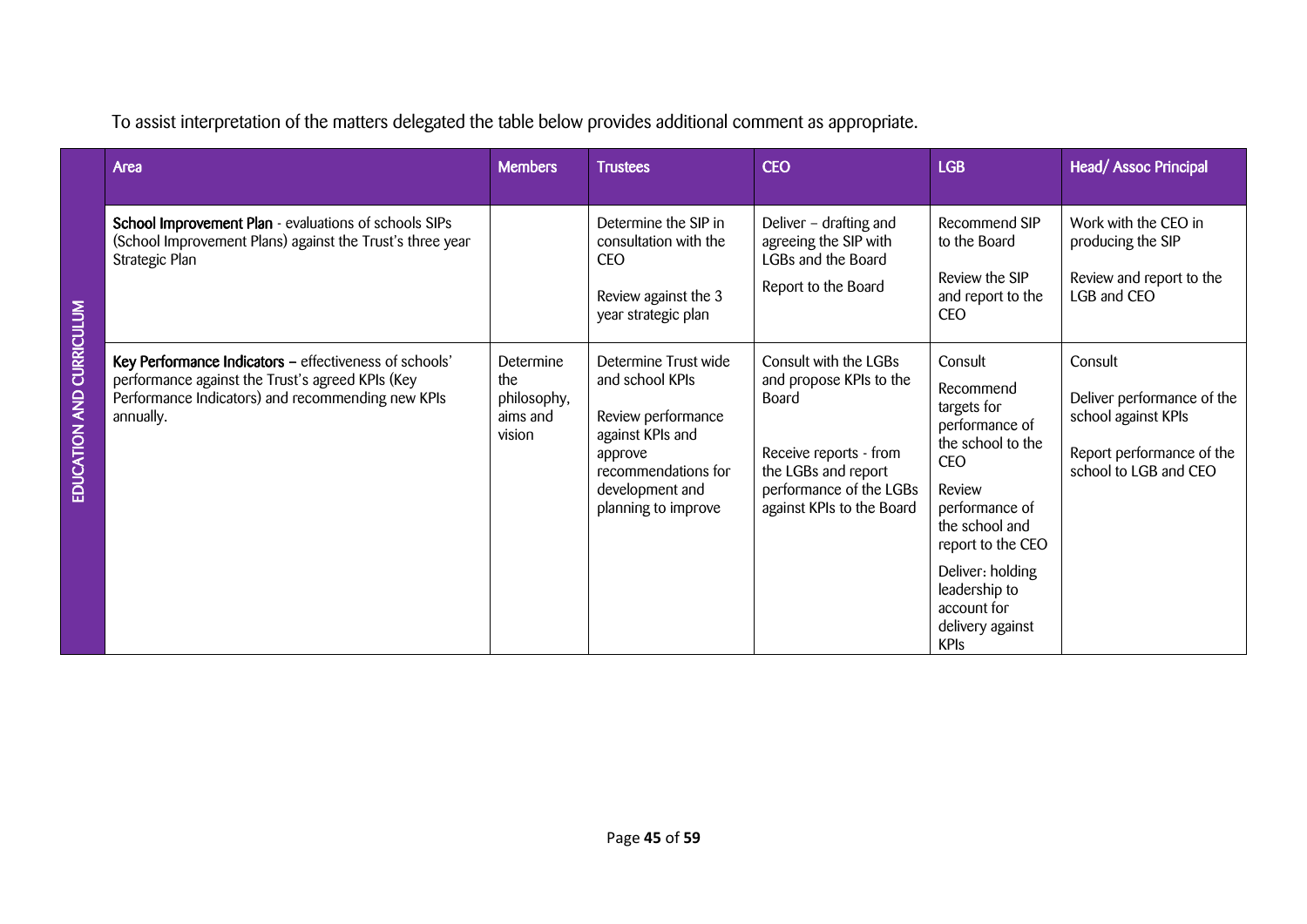| <b>Area</b>                                                                                                                                                                                 | <b>Members</b> | <b>Trustees</b>                                                                                                                                                                                                           | <b>CEO</b>                                                                                                                                                                   | <b>LGB</b>                                                                                                                            | Head/Assoc Principal                                                                                                                                                      |
|---------------------------------------------------------------------------------------------------------------------------------------------------------------------------------------------|----------------|---------------------------------------------------------------------------------------------------------------------------------------------------------------------------------------------------------------------------|------------------------------------------------------------------------------------------------------------------------------------------------------------------------------|---------------------------------------------------------------------------------------------------------------------------------------|---------------------------------------------------------------------------------------------------------------------------------------------------------------------------|
| Advising the Board on the quality of school SEFs (Self-<br>Evaluation Forms) and recommending any actions                                                                                   |                | Determine the content<br>of the Self-Evaluation<br>Form in consultation<br>with the CEO                                                                                                                                   | Deliver drafting and<br>agreement of the Self-<br>Evaluation Form for each<br>school in the MAT<br>Report regularly to the<br><b>Board</b>                                   | Recommend<br>school Self-<br>Evaluation Form to<br>the Board<br>Review the school<br>Self-Evaluation<br>Form and report<br>to the CEO | Work with the CEO in<br>producing the school Self-<br><b>Evaluation Form</b><br>Review and report to the<br>LGB and CEO                                                   |
| <b>OFSTED</b> - Ensuring schools' readiness for inspection                                                                                                                                  |                | Review reports from<br>the CEO on readiness<br>for inspection                                                                                                                                                             | Review and develop<br>plans in support of<br>readiness for inspection<br>Recommend action to<br>the CEO to improve<br>readiness<br>Report to the Board                       | Deliver readiness<br>for inspection<br>Review and report<br>on-going<br>development to<br>the CEO                                     | Deliver readiness for<br>inspection in the school<br>concerned<br>Consult and recommend<br>to LGB and the CEO any<br>planned improvement to<br>ensure readiness           |
| Raising Standards - across the schools as well as the annual<br>self-evaluation cycle for all schools in the family and<br>reviewing termly reports from each school on pupils'<br>progress |                | Determine the content<br>of the annual self-<br>evaluation cycle in<br>consultation with the<br><b>CEO</b><br>Review termly reports<br>from the CEO on<br>raising standards and<br>approving or making<br>recommendations | Review and develop self-<br>evaluation process and<br>practice across the Trust<br>Recommend<br>development to the<br>Board<br>Review and report on<br>progress to the Board | Consult HT of the<br>school concerned<br>on progress<br>Review and report<br>to the CEO and<br>the Board                              | Deliver on policy for<br>raising standards in the<br>school concerned<br>Consult and recommend<br>to LGB and the CEO any<br>plans for improvement<br>relating to the area |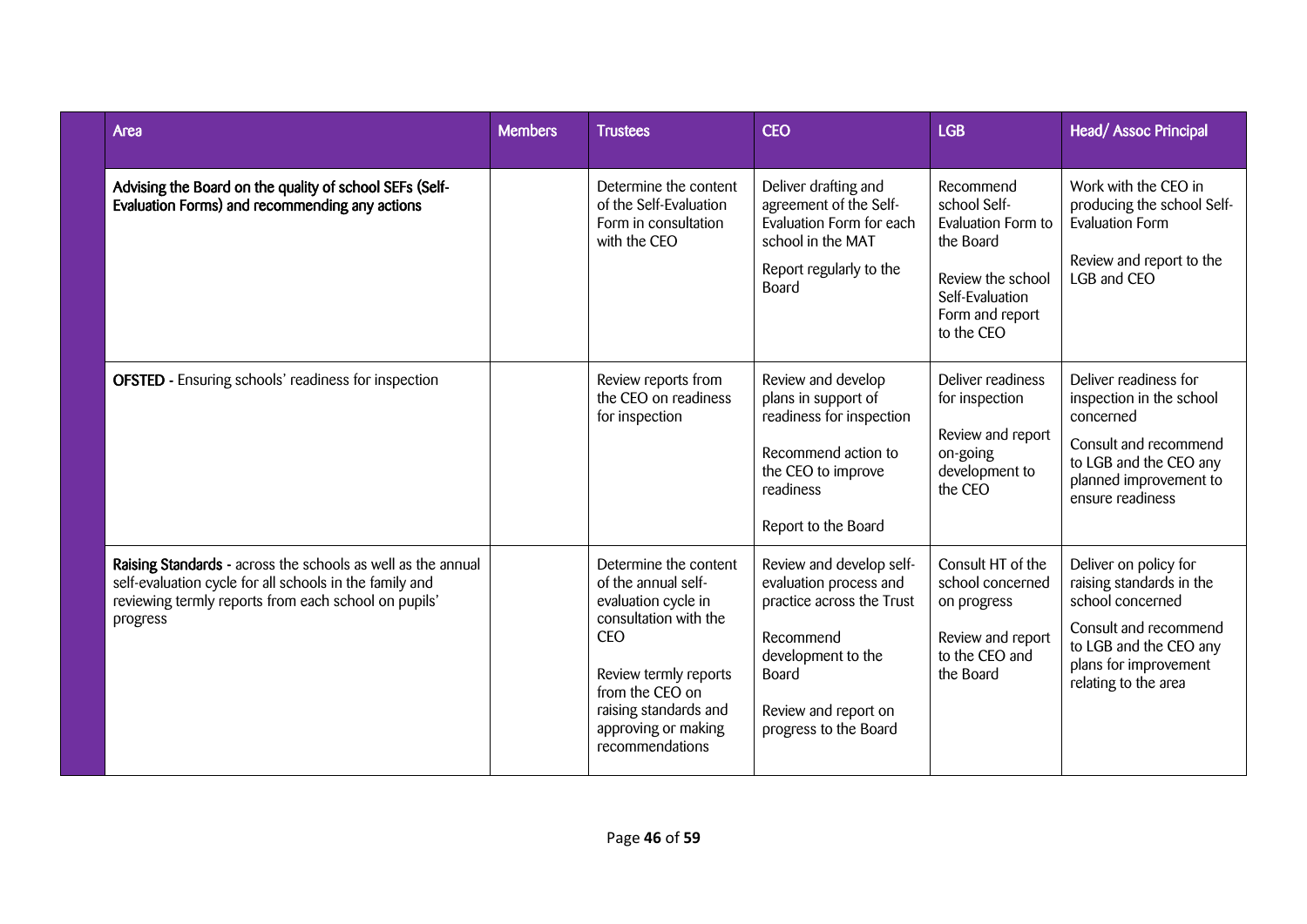| Area                                                                                                                                                                                         | <b>Members</b>                                        | <b>Trustees</b>                                                                                                                                                                                                              | <b>CEO</b>                                                                                                                                                                                                              | <b>LGB</b>                                                                                                        | Head/Assoc Principal                                                                                                                                                                                                                                                                                             |
|----------------------------------------------------------------------------------------------------------------------------------------------------------------------------------------------|-------------------------------------------------------|------------------------------------------------------------------------------------------------------------------------------------------------------------------------------------------------------------------------------|-------------------------------------------------------------------------------------------------------------------------------------------------------------------------------------------------------------------------|-------------------------------------------------------------------------------------------------------------------|------------------------------------------------------------------------------------------------------------------------------------------------------------------------------------------------------------------------------------------------------------------------------------------------------------------|
| Policy change - Keeping strategic oversight of policy<br>change in education and ensuring that Trust policies and<br>practices across the family of schools keep pace with<br>change         |                                                       | Deliver with the CEO<br>change in relation to<br>the national context<br>Review annual reports<br>from the CEO                                                                                                               | Develop plans for<br>improvement or change<br>in relation to the context                                                                                                                                                | Consult HT of the<br>school concerned<br>in relation to MAT<br>policy and its<br>impact on school<br>improvements | Consult and recommend<br>to LGB and the CEO any<br>plans for improvement<br>relating to the area                                                                                                                                                                                                                 |
| Reviewing staff appraisal and performance management<br>policy and processes and reporting to the Board annually<br>on quality of provision for staff development across the<br><b>Trust</b> |                                                       | Deliver - in respect of<br><b>CEO</b><br>Receive reports and<br>review appraisal<br>arrangements and<br>outcomes for staff in<br>the MAT<br>Review any appeals in<br>respect of the<br>Principals and cross<br>academy staff | Deliver - supporting the<br>school and intervening<br>where appropriate as well<br>as appraisal of Principals<br>$/$ HT<br>Review and report<br>(annually) to the Board<br>on appraisal<br>arrangements and<br>outcomes | Consult $-$ in<br>respect of<br>performance<br>management of<br>HT/Principal<br>Review and report<br>to the CEO   | Deliver and review in<br>respect of all other staff<br>Review management of<br>staff to ensure teaching<br>and learning objectives are<br>met<br>Report strengths and<br>concerns in the quality of<br>teaching to LGB and CEO<br>and report annually to the<br>CEO on appraisal<br>arrangements and<br>outcomes |
| Board policy and practice - across the Trust relating to<br>learning and teaching and pedagogy                                                                                               | Determine<br>the<br>philosophy,<br>aims and<br>vision | Determine policy<br>relating to learning and<br>teaching across all<br>schools in the MAT<br>Review regularly policy<br>and practice in learning<br>and teaching across the<br><b>MAT</b>                                    | Develop, review and<br>recommend across the<br>Trust as appropriate to<br>assure rising standards                                                                                                                       | Review and<br>deliver practice<br>within the school<br>concerned,<br>reporting to the<br><b>Board</b>             | Deliver quality and rising<br>standards of practice<br>within the school<br>concerned<br>Report regularly to the<br>CEO on progress in the<br>area                                                                                                                                                               |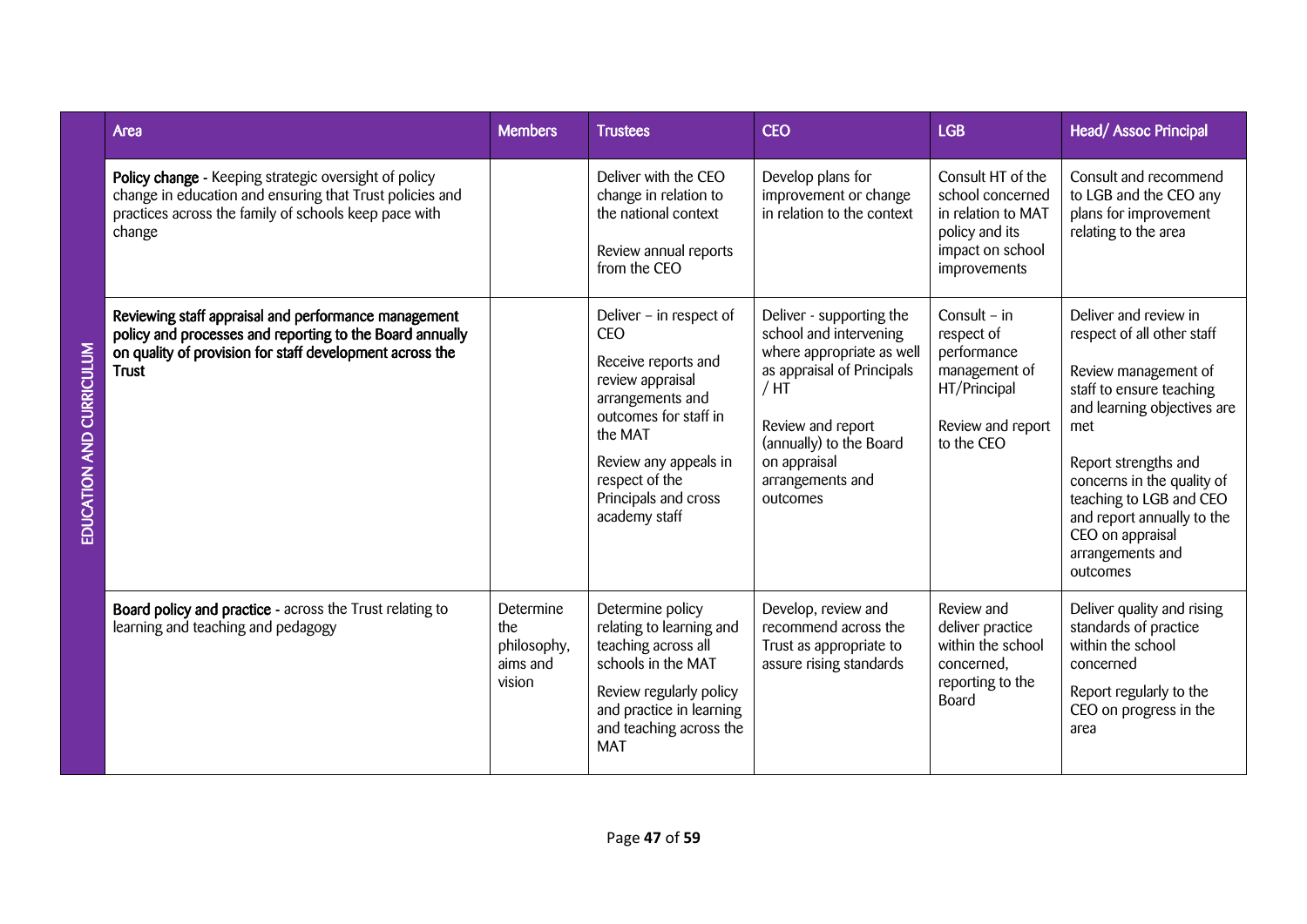|                         | Area                                                                                                                                                                                                                                                                     | <b>Members</b>                                          | <b>Trustees</b>                                                                                                                                  | <b>CEO</b>                                                                                                                                                                       | <b>LGB</b>                                                                                                                                                       | Head/Assoc Principal                                                                                                                                                                                        |
|-------------------------|--------------------------------------------------------------------------------------------------------------------------------------------------------------------------------------------------------------------------------------------------------------------------|---------------------------------------------------------|--------------------------------------------------------------------------------------------------------------------------------------------------|----------------------------------------------------------------------------------------------------------------------------------------------------------------------------------|------------------------------------------------------------------------------------------------------------------------------------------------------------------|-------------------------------------------------------------------------------------------------------------------------------------------------------------------------------------------------------------|
|                         | Quality of teaching and classroom experience of pupils<br>across all schools in the Trust                                                                                                                                                                                |                                                         | Review reports from<br>the CEO analysing<br>quality and<br>recommending<br>development                                                           | Develop, review and<br>recommend across the<br>Trust as appropriate to<br>assure rising standards<br>Report regularly to the<br>Board on standards<br>across the Trust           | Review and<br>deliver practice<br>within the school<br>concerned,<br>reporting to the<br>Board                                                                   | Deliver quality and rising<br>standards of practice<br>within the school<br>concerned<br>Report regularly to the<br>CEO on progress in the<br>area                                                          |
| EDUCATION AND CURRICULU | Curriculum - Establishing and reviewing curriculum<br>provision in all schools                                                                                                                                                                                           | Determine -<br>the<br>philosophy,<br>aims and<br>vision | Determine aims of the<br>curriculum, constitution<br>and standards<br>Review effectiveness of<br>the curriculum across<br>all schools in the MAT | Deliver high quality<br>curriculum across the<br>Trust<br>Recommend change in<br>policy and provision<br>across the Trust as<br>appropriate<br>Review and report to the<br>Board | Review and<br>deliver practice<br>within the school<br>concerned,<br>reporting to the<br>Board                                                                   | Deliver quality of provision<br>within the school<br>concerned<br>Report regularly to the<br>CEO on progress in the<br>area                                                                                 |
|                         | Inclusion, exclusions, use of Pupil Premium and Catch-up<br>funding, attendance, pupils' pastoral care and safeguarding<br>- ensuring that children are safe and that matters relating<br>to Prevent as well as Internet safety are effectively<br>monitored and managed |                                                         | Determine policy and<br>practice taking<br>recommendations from<br>the CEO<br>Review reports from<br>schools across the<br><b>MAT</b>            | Report to Board<br>effectiveness of these<br>areas across Trust<br>making<br>recommendations for<br>development as<br>appropriate                                                | Review and<br>deliver practice<br>within the school<br>concerned,<br>reporting to the<br>Board<br>Convene Pupil<br>Discipline<br>Committee<br>hearings to review | Deliver quality of provision<br>within the school<br>concerned<br>Report on effectiveness of<br>each area to the LGB and<br><b>CEO</b><br>Report to the CEO<br>decisions to exclude<br>pupils, as necessary |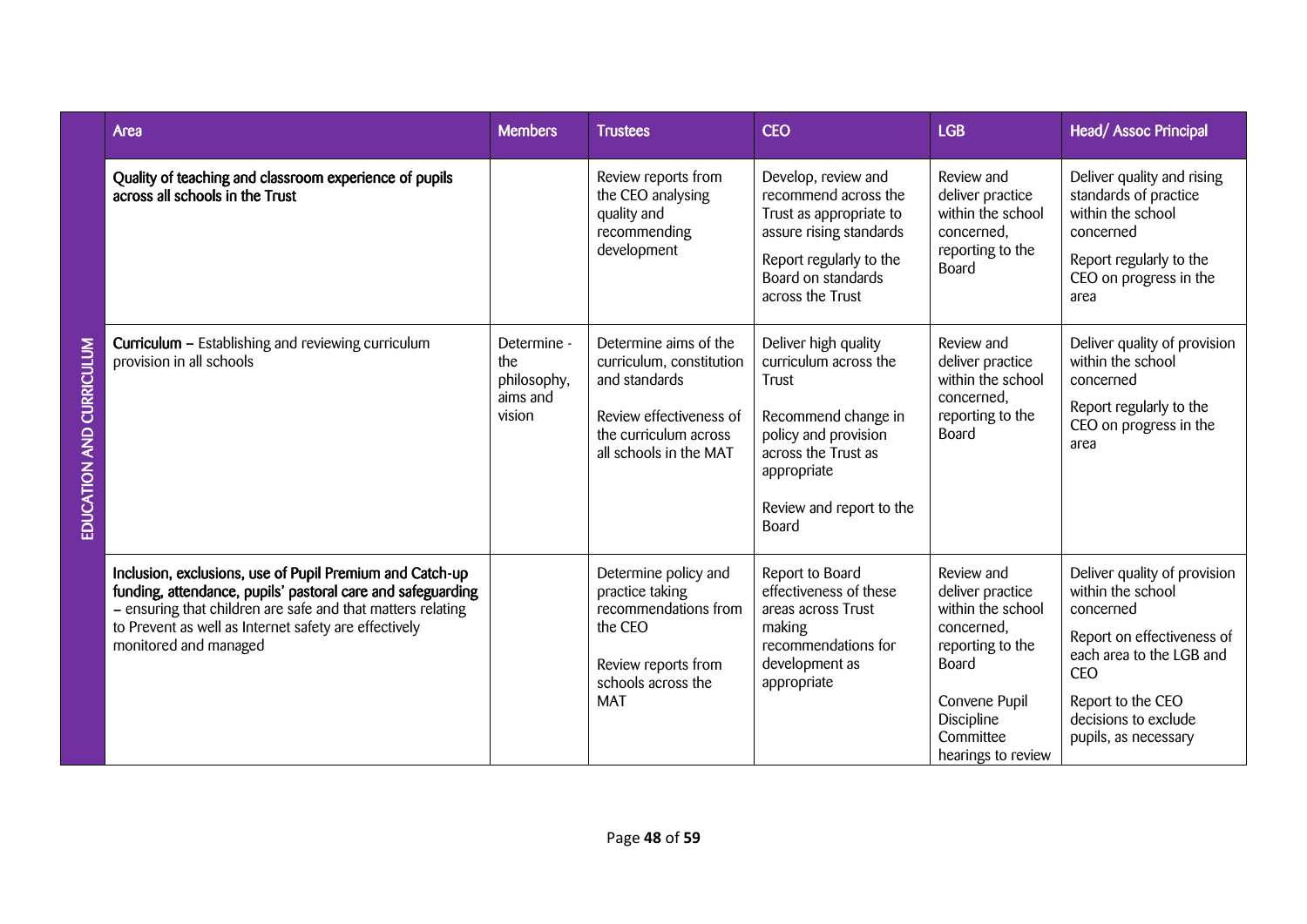|  |  |  |  | esions." |  |
|--|--|--|--|----------|--|
|--|--|--|--|----------|--|

|                                   | Area                                                                                                                                                                                   | <b>Members</b>                                        | <b>Trustees</b>                                                                                                                                                                              | <b>CEO</b>                                                                                                                               | <b>LGB</b>                                                                                     | <b>Head/Assoc Principal</b>                                                                                                            |
|-----------------------------------|----------------------------------------------------------------------------------------------------------------------------------------------------------------------------------------|-------------------------------------------------------|----------------------------------------------------------------------------------------------------------------------------------------------------------------------------------------------|------------------------------------------------------------------------------------------------------------------------------------------|------------------------------------------------------------------------------------------------|----------------------------------------------------------------------------------------------------------------------------------------|
| CURRICULUM                        | Provision for pupils with SEN (Special Educational Needs)<br>and disability - Receiving reports from schools in the Trust                                                              |                                                       | Determine content,<br>character and scope of<br>this area based on<br>recommendations from<br>the CEO<br>Review regular reports<br>on quality and make<br>recommendations for<br>development | Report to Board<br>effectiveness of these<br>areas across Trust<br>making<br>recommendations for<br>development as<br>appropriate        | Review and<br>deliver practice<br>within the school<br>concerned,<br>reporting to the<br>Board | Deliver quality of provision<br>within the school<br>concerned<br>Report on effectiveness of<br>each area to the LGB and<br><b>CEO</b> |
| $\frac{1}{2}$<br><b>EDUCATION</b> | Quality of sex and relationships education, PSHEE, PE,<br>spiritual, moral social and cultural development and<br>religious education - Receiving reports from schools in the<br>Trust | Determine<br>the<br>philosophy,<br>aims and<br>vision | Determine content,<br>character and scope of<br>this area based on<br>recommendations from<br>the CEO<br>Review regular reports<br>on quality and make<br>recommendations for<br>development | Report to Board<br>effectiveness of these<br>areas across Trust<br>making<br>recommendations for<br>development as<br>appropriate        | Review and<br>deliver practice<br>within the school<br>concerned,<br>reporting to the<br>Board | Deliver quality of provision<br>within the school<br>concerned<br>Report on effectiveness of<br>each area to the LGB and<br><b>CEO</b> |
|                                   | Quality of post-16 education - development to be<br>considered in the Board's strategic planning for the family<br>of schools                                                          |                                                       | Determine strategy<br>based on<br>recommendations from<br>the CEO<br>Review strategy                                                                                                         | Report to Board<br>effectiveness of this area<br>across Trust making<br>recommendations for<br>development of strategy<br>as appropriate | Review and<br>deliver practice<br>within the school<br>concerned,<br>reporting to the<br>Board | Deliver quality of provision<br>within the school<br>concerned<br>Report on effectiveness of<br>each area to the LGB and<br><b>CEO</b> |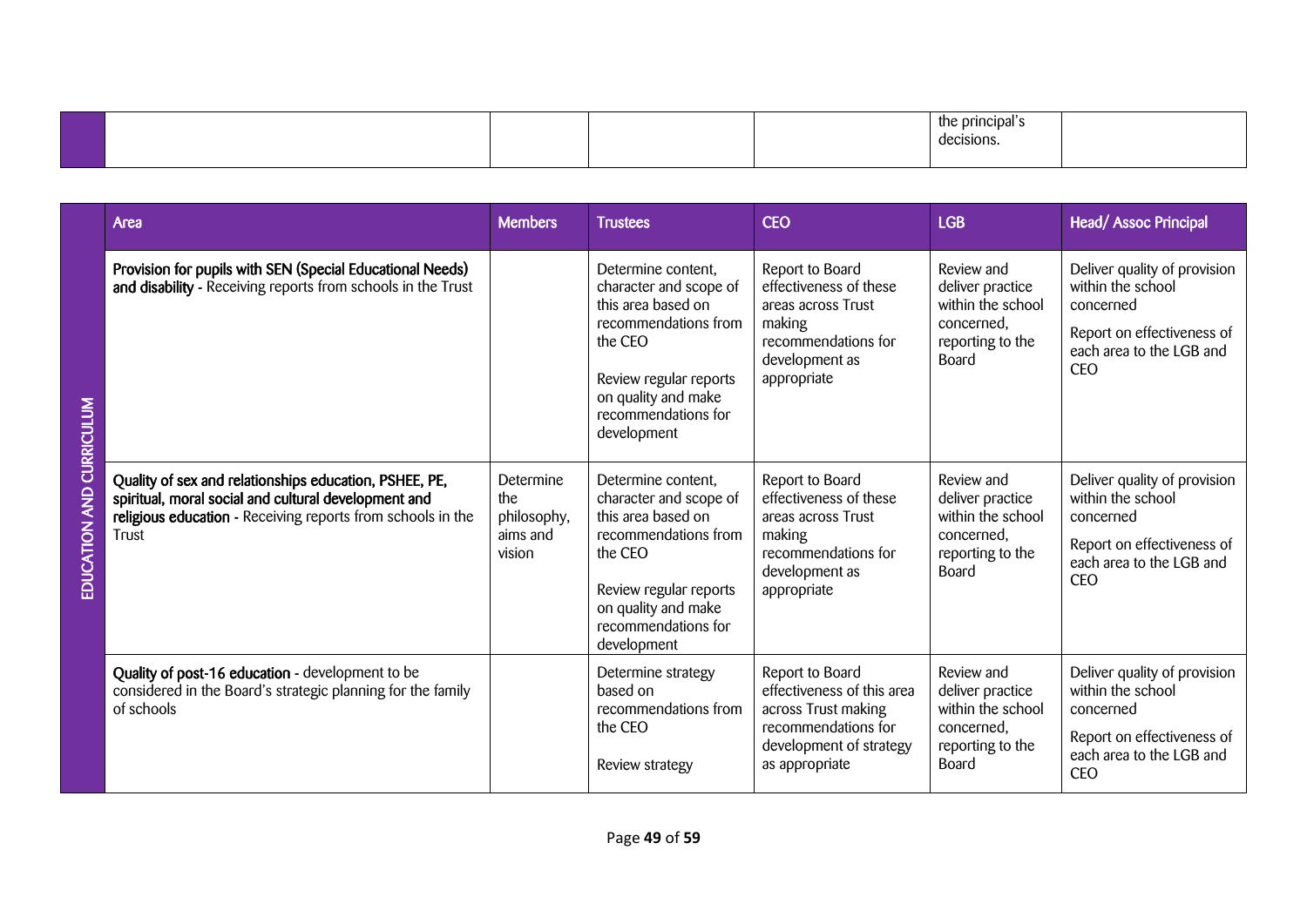|                       | Area                                                                                                                                                                                                                                                                                                  | <b>Members</b>                                        | <b>Trustees</b>                                                                                           | <b>CEO</b>                                                                                                                        | <b>LGB</b>                                                                                                                                               | <b>Head/Assoc Principal</b>                                                                                                            |
|-----------------------|-------------------------------------------------------------------------------------------------------------------------------------------------------------------------------------------------------------------------------------------------------------------------------------------------------|-------------------------------------------------------|-----------------------------------------------------------------------------------------------------------|-----------------------------------------------------------------------------------------------------------------------------------|----------------------------------------------------------------------------------------------------------------------------------------------------------|----------------------------------------------------------------------------------------------------------------------------------------|
|                       | Careers education, work-related learning and destinations<br>for pupils - ensuring effective provision                                                                                                                                                                                                |                                                       | Review reports from<br>CEO on practice across<br>the trust and make<br>recommendations for<br>development | Report to Board<br>effectiveness of these<br>areas across Trust<br>making<br>recommendations for<br>development as<br>appropriate | Review and<br>deliver practice<br>within the school<br>concerned,<br>reporting to the<br><b>Board</b>                                                    | Deliver quality of provision<br>within the school<br>concerned<br>Report on effectiveness of<br>each area to the LGB and<br><b>CEO</b> |
| <b>ALLUC</b><br>CURRI | Development of pupils' confidence, aspiration and<br>achievement as well as policies on pupil voice and<br>leadership and extended learning opportunities for pupils -<br>Preparing and reviewing policy documents of the Trust                                                                       | Determine<br>the<br>philosophy,<br>aims and<br>vision | Review reports from<br>CEO on practice across<br>the trust and make<br>recommendations for<br>development | Report to Board<br>effectiveness of these<br>areas across Trust<br>making<br>recommendations for<br>development as<br>appropriate | Review and<br>deliver practice<br>within the school<br>concerned,<br>reporting to the<br>Board                                                           | Deliver quality of provision<br>within the school<br>concerned<br>Report on effectiveness of<br>each area to the LGB and<br><b>CEO</b> |
| EDUCATION AND         | Trust communications and marketing material specifically<br>(but not exclusively): Trust and school prospectuses, the<br>website and schools' linked websites, VLE, twitter and<br>Facebook pages together with any linked school social<br>networking, branding and corporate stationery and signage | Determine<br>the<br>philosophy,<br>aims and<br>vision | Review all material and<br>content and make<br>recommendations for<br>development                         | Develop strategic plan<br>and material for the Trust                                                                              | Review and<br>approve material<br>and interactive<br>digital<br>communication<br>for individual<br>school to ensure<br>compliance with<br>Trust approach | Deliver material and<br>practice which is<br>compliant with Trust<br>approach<br>Report to LGB and CEO on<br>quality and use           |
|                       | Work of schools across the Trust relating to parents /<br>carers and effective engagement with families in support of<br>pupils' progress                                                                                                                                                             |                                                       | Review reports from<br>CEO on practice across<br>the trust and make<br>recommendations for<br>development | Report to Board<br>effectiveness of these<br>areas across Trust<br>making<br>recommendations for<br>development as<br>appropriate | Review and<br>deliver practice<br>within the school<br>concerned,<br>reporting to the<br>Board                                                           | Deliver quality of provision<br>within the school<br>concerned<br>Report on effectiveness of<br>each area to the LGB and<br><b>CEO</b> |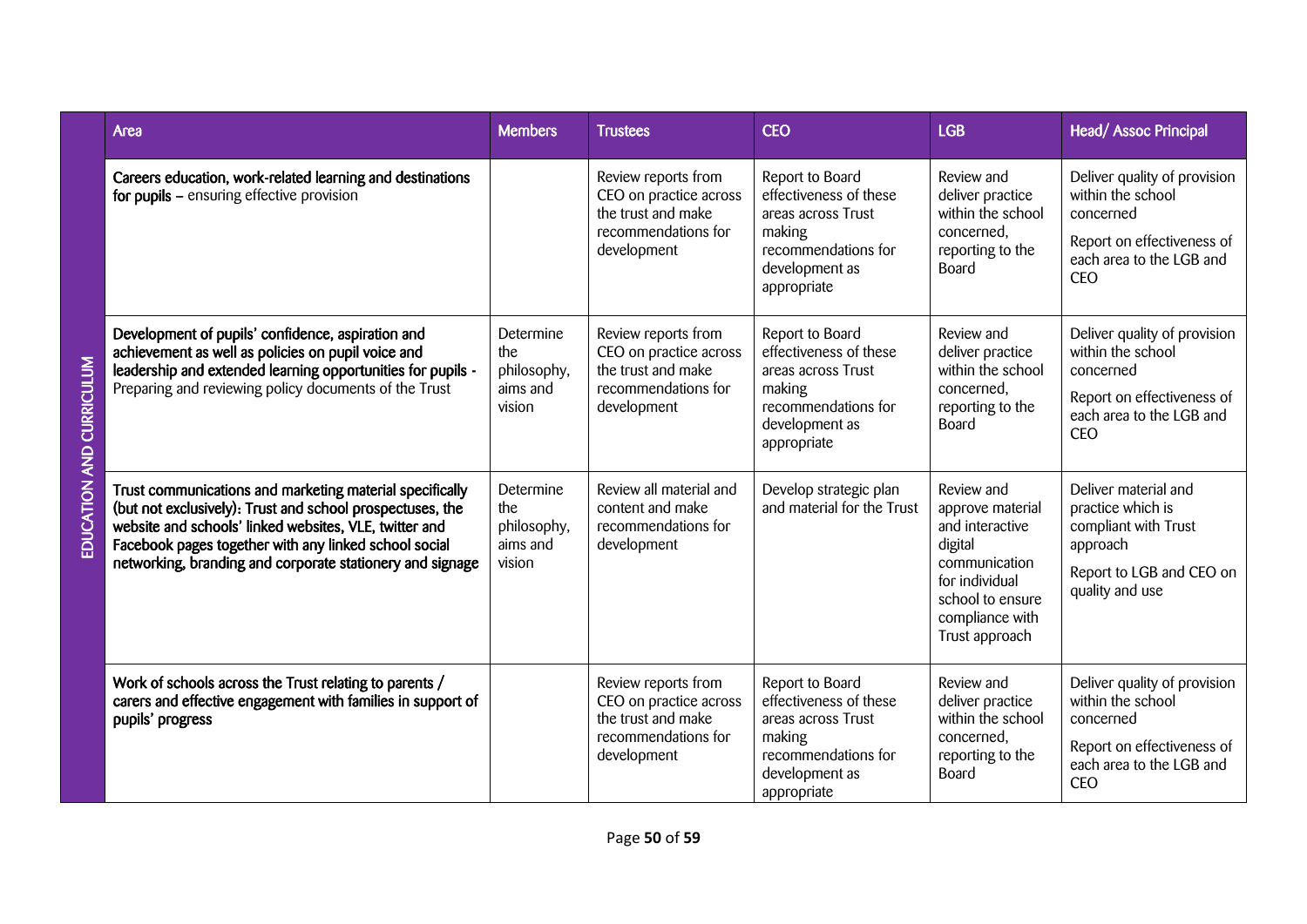| Area                                                                                                                                                                                                                    | <b>Members</b>                                        | <b>Trustees</b>                                                                                           | <b>CEO</b>                                                                                                                        | <b>LGB</b>                                                                                            | Head/Assoc Principal                                                                                                                                                                |
|-------------------------------------------------------------------------------------------------------------------------------------------------------------------------------------------------------------------------|-------------------------------------------------------|-----------------------------------------------------------------------------------------------------------|-----------------------------------------------------------------------------------------------------------------------------------|-------------------------------------------------------------------------------------------------------|-------------------------------------------------------------------------------------------------------------------------------------------------------------------------------------|
| Work of the Trust and its schools to develop and sustain<br>employer and university relationships                                                                                                                       |                                                       | Review reports from<br>CEO on practice across<br>the trust and make<br>recommendations for<br>development | Report to Board<br>effectiveness of these<br>areas across Trust<br>making<br>recommendations for<br>development as<br>appropriate | Review and<br>deliver practice<br>within the school<br>concerned,<br>reporting to the<br>Board        | Deliver quality of provision<br>within the school<br>concerned<br>Report on effectiveness of<br>each area to the LGB and<br><b>CEO</b>                                              |
| Extended Learning team of the Trust on their work relating<br>to all out of hours learning, enrichment, global learning and<br>MUN, outdoor education, pupil voice, women's education<br>and men's education programmes |                                                       | Review reports from<br>CEO on practice across<br>the trust and make<br>recommendations for<br>development | Report to Board<br>effectiveness of these<br>areas across Trust<br>making<br>recommendations for<br>development as<br>appropriate | Review and<br>deliver practice<br>within the school<br>concerned,<br>reporting to the<br><b>Board</b> | Deliver quality of provision<br>within the school<br>concerned<br>Report on effectiveness of<br>each area to the LGB and<br><b>CEO</b>                                              |
| Work of the Mulberry Arts College and its partnership work                                                                                                                                                              |                                                       | Review reports from<br>the CEO and central<br>services team                                               | Report to Board<br>effectiveness of these<br>areas across Trust<br>making<br>recommendations for<br>development as<br>appropriate | Review and<br>deliver practice<br>within the Arts<br>College, reporting<br>to the Board               | Deliver quality of Arts work<br>within the school<br>concerned in line with the<br>work of the Arts College<br>Report on effectiveness of<br>each area to the LGB and<br><b>CEO</b> |
| Work of The Mulberry Schools Trust's Teaching School,<br>including ITT, leadership training and 'school to school<br>support' work                                                                                      | Determine<br>the<br>philosophy,<br>aims and<br>vision | Review reports from<br>CEO on practice across<br>the trust and make<br>recommendations for<br>development | Report to Board<br>effectiveness of these<br>areas across Trust<br>making<br>recommendations for<br>development as<br>appropriate | Review and<br>deliver practice<br>within the school<br>concerned,<br>reporting to the<br>Board        | Deliver quality of provision<br>within the school<br>concerned<br>Report on effectiveness of<br>each area to the LGB and<br><b>CEO</b>                                              |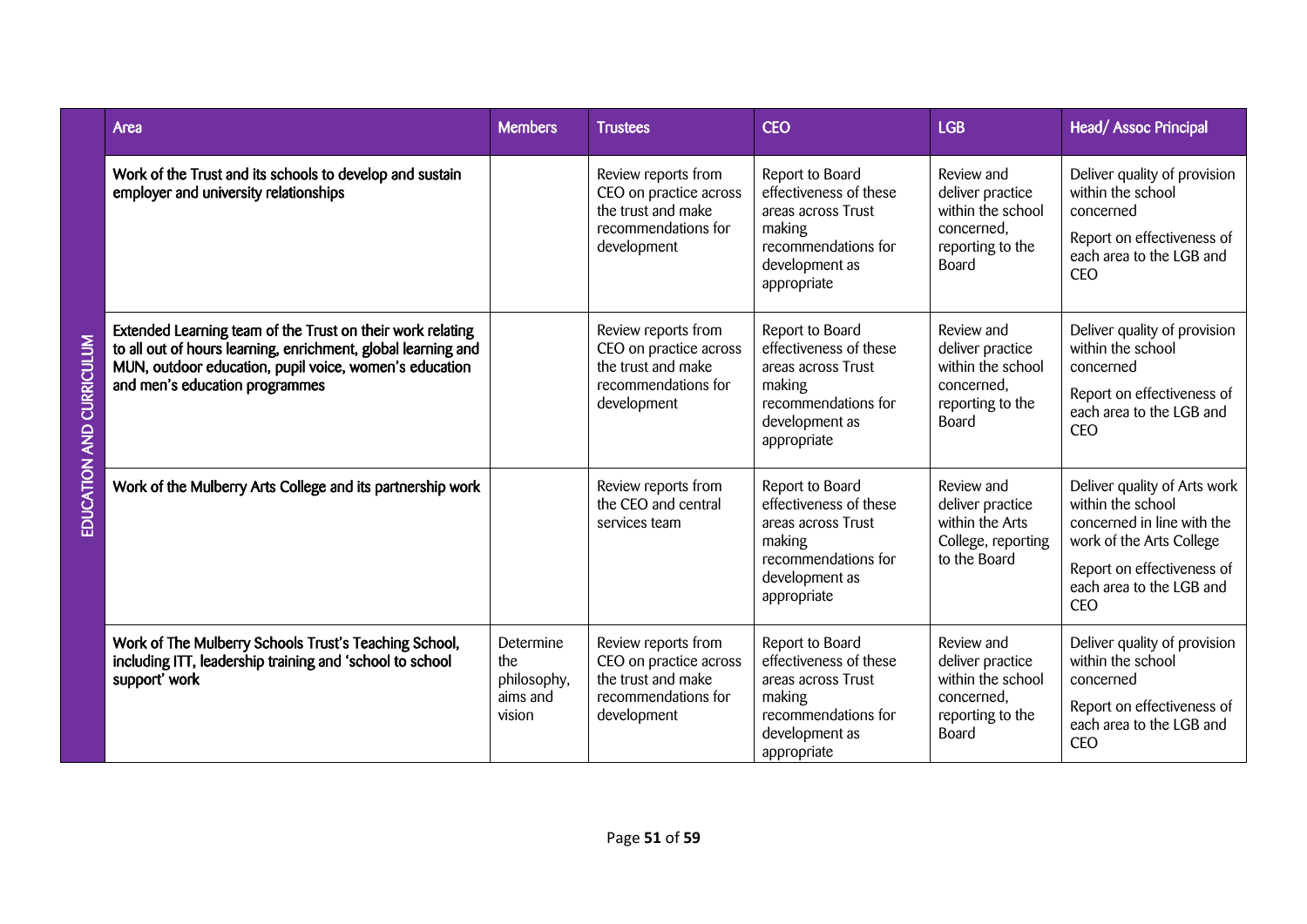|                | Area                                                                                                                                          | <b>Members</b> | <b>Trustees</b>                                                | <b>CEO</b>                                                                                                                        | <b>LGB</b>                                                                                                                                         | Head/Assoc Principal                                          |
|----------------|-----------------------------------------------------------------------------------------------------------------------------------------------|----------------|----------------------------------------------------------------|-----------------------------------------------------------------------------------------------------------------------------------|----------------------------------------------------------------------------------------------------------------------------------------------------|---------------------------------------------------------------|
|                | Financial Policies - establishing of policies and procedures<br>to ensure compliance with the Trust's financial and<br>reporting requirements |                | Determine and approve<br>policies                              | Review compliance with<br>policies<br>Report any issues or non-<br>compliance to the Board<br>and act to bring into<br>compliance | Review delivery<br>and compliance<br>with policies and<br>procedures<br>Report any issues<br>or non-<br>compliance to the<br><b>CEO</b>            | Deliver compliance with<br>finance policies and<br>procedures |
| <b>TANCIAL</b> | Delegated Budgets and Finances - in the form of a scheme<br>of delegation of financial authority to the Academies                             |                | Determine and approve<br>the scheme of financial<br>delegation | Deliver on financial limits<br>to the Board<br>Review effectiveness of<br>limits                                                  | Review impact of<br>limits on school<br>provision<br>Comply with limits<br>and recommend<br>change as<br>appropriate to the<br><b>Board limits</b> | Comply with limits<br>Evaluate and report impact<br>to LGB    |
|                | Proportion of the budget to be held centrally by the Trust                                                                                    |                | Determine financial<br>model for the Trust                     | Review the proportion of<br>budget needed to<br>support central services                                                          | Review delivery of<br>contribution to<br>central Trust<br>budget<br>Comply with limits                                                             | Comply with limits<br>Evaluate and report impact<br>to LGB    |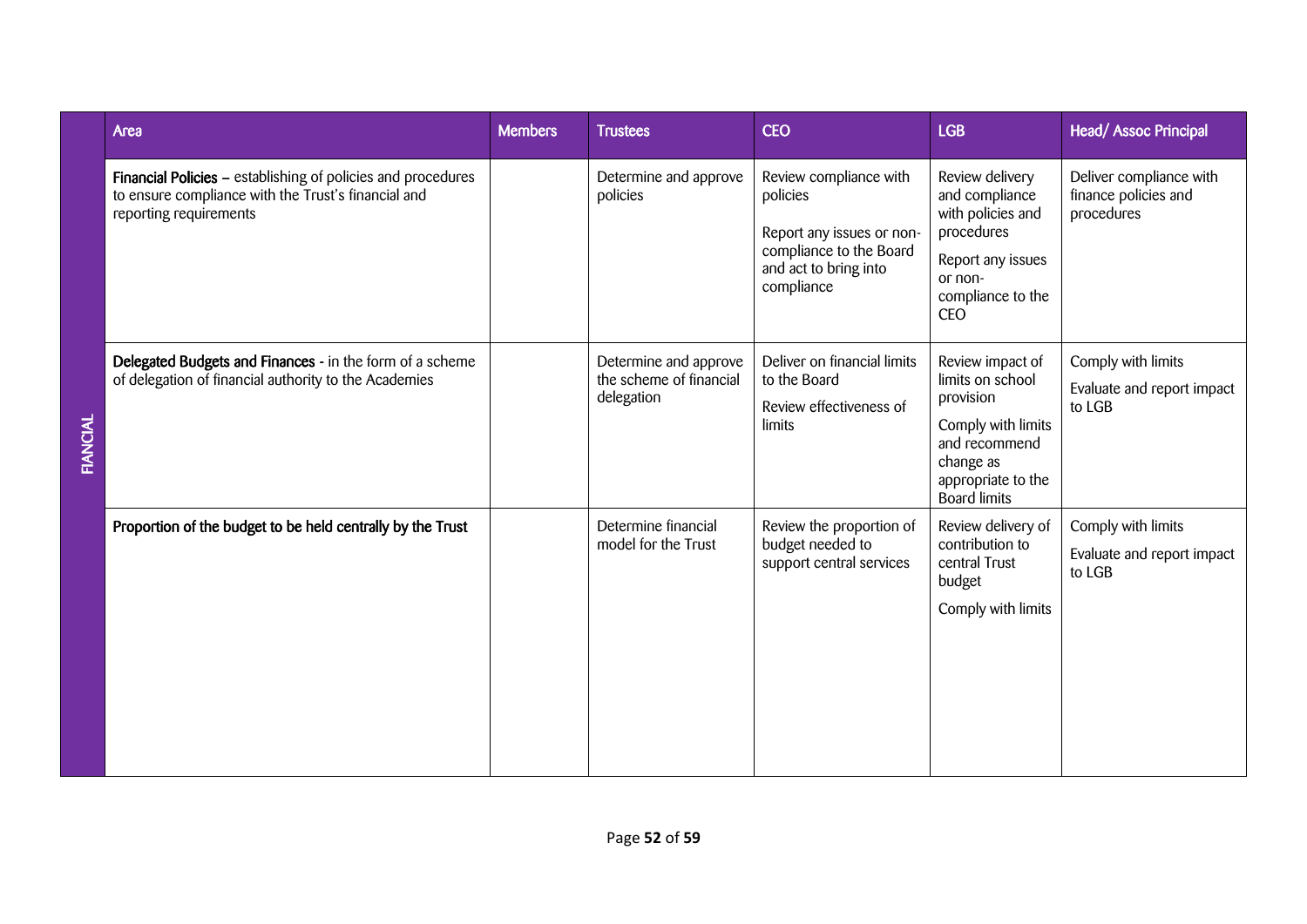| Area                                                                                                                                                                                                              | <b>Members</b>                                                                   | <b>Trustees</b>                                                                                                                                                                     | <b>CEO</b>                                                                                                                                                                                    | <b>LGB</b>                                                                                                                                                       | Head/Assoc Principal                                                                                                                                                        |
|-------------------------------------------------------------------------------------------------------------------------------------------------------------------------------------------------------------------|----------------------------------------------------------------------------------|-------------------------------------------------------------------------------------------------------------------------------------------------------------------------------------|-----------------------------------------------------------------------------------------------------------------------------------------------------------------------------------------------|------------------------------------------------------------------------------------------------------------------------------------------------------------------|-----------------------------------------------------------------------------------------------------------------------------------------------------------------------------|
| Funding Model - agreeing a funding model across the Trust<br>and develop an individual funding model for the Academies<br>so as to the secure the Trust's financial health in the short<br>term and the long term | Determine<br>the<br>philosophy,<br>aims and<br>vision and<br>review the<br>model | Determine and approve<br>the funding model<br>based on values of the<br>Trust as determined by<br>the Members and as<br>recommended by the<br>CEO and central<br>services team      | Recommend a funding<br>model to the Board for<br>approval<br>Review and recommend<br>plans for development<br>based on evaluations of<br>impact                                               | Consult with the<br><b>Board</b><br>Review<br>compliance with<br>the overall<br>financial plan for<br>the school,<br>recommending<br>any change to<br><b>CEO</b> | Comply with funding<br>model<br>Evaluate and report impact<br>of funding model to LGB,<br>making recommendations<br>for change to be<br>considered if appropriate           |
| Maintaining oversight of the effective delivery of the Trust<br>central services                                                                                                                                  |                                                                                  | Determine<br>effectiveness<br>Review and<br>recommend any<br>change in practice                                                                                                     | Review and report to the<br>Board on effectiveness,<br>economy and efficiency<br>of central services<br>Deliver effective central<br>service                                                  |                                                                                                                                                                  |                                                                                                                                                                             |
| Deciding long term financial planning and resourcing<br>across the Trust, ensuring its financial health and long term<br>sustainability                                                                           |                                                                                  | Determine long term<br>financial plan<br>Review and<br>recommend any<br>change in planning<br>required to deliver a<br>healthy and sustainable<br>financial future for the<br>Trust | Review and report to the<br>Board on financial health<br>of the MAT and all its<br>schools<br>Consult with LGBs<br>Recommend any<br>development or change<br>for the Board's<br>consideration | Review financial<br>health and report<br>to CEO / Board<br>Deliver financial<br>plans and comply<br>with limits                                                  | Evaluate the effectiveness<br>of the school concerned<br>on compliance and<br>delivery of long-term<br>financial plans<br>Deliver financial plans and<br>comply with limits |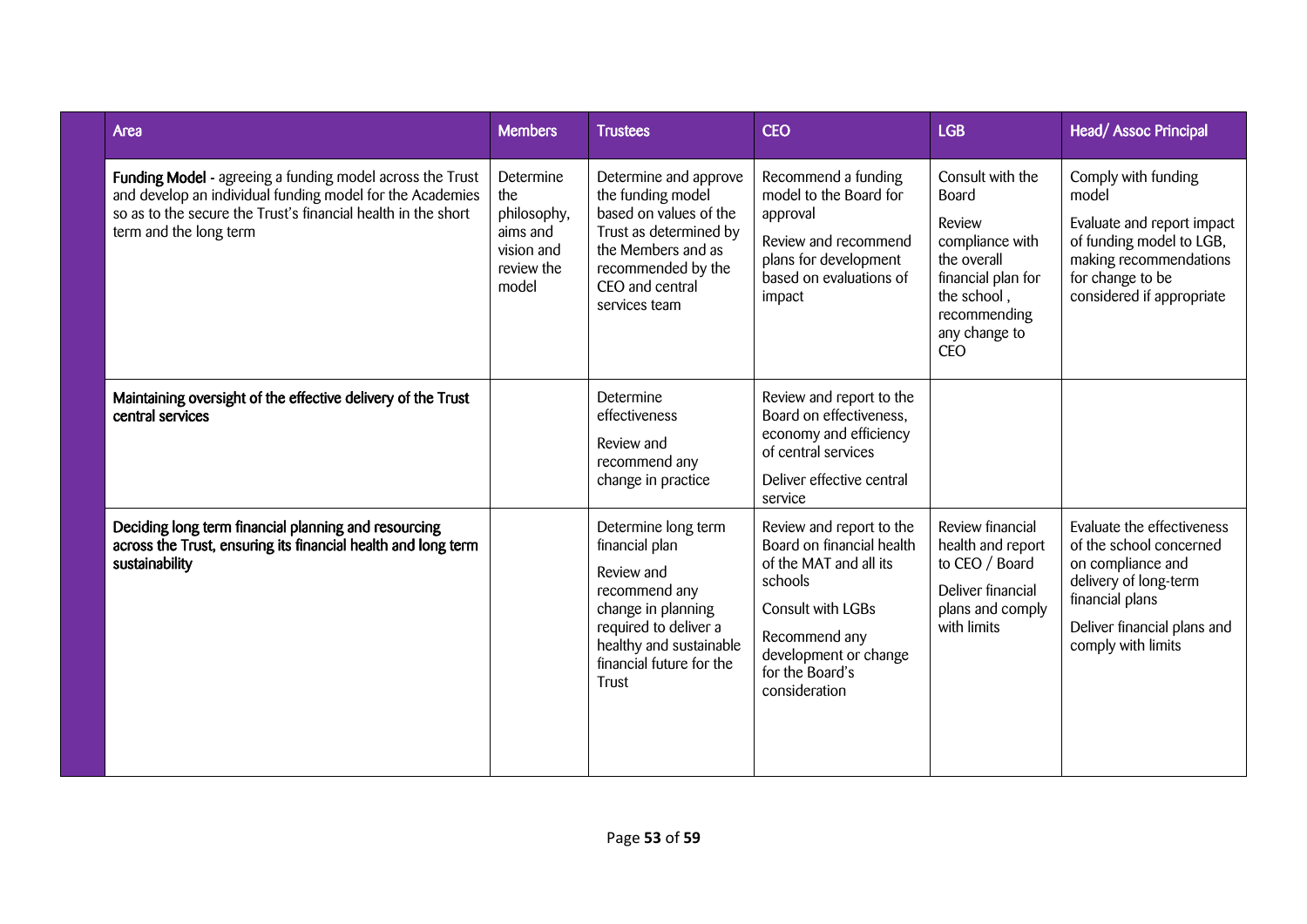| <b>Area</b>                                                                                                                                                                                                                            | <b>Members</b>                                        | <b>Trustees</b>                                                                                            | <b>CEO</b>                                                                                                                                                       | <b>LGB</b>                                                                                                                                                                 | <b>Head/Assoc Principal</b>                                                                                                                                       |
|----------------------------------------------------------------------------------------------------------------------------------------------------------------------------------------------------------------------------------------|-------------------------------------------------------|------------------------------------------------------------------------------------------------------------|------------------------------------------------------------------------------------------------------------------------------------------------------------------|----------------------------------------------------------------------------------------------------------------------------------------------------------------------------|-------------------------------------------------------------------------------------------------------------------------------------------------------------------|
| Considering and presenting for approval to the Trust Board<br>a 3 year Budget Plan taking account of the Trust<br>Development Plan priorities and, within this framework,<br>present an annual Budget to the Trust Board for approval. | Determine<br>the<br>philosophy,<br>aims and<br>vision | Determine 3 year<br>budget<br>Review and approve<br>budget prioritisation                                  | Consult with LGBs,<br>review and recommend 3<br>year budget plan and<br>priorities                                                                               | Review plan and<br>report to CEO on<br>expenditure                                                                                                                         | Comply with budget and<br>deliver on priorities                                                                                                                   |
| Monitoring the Trust's annual budget including the budget<br>for each school as well as reviewing reports on financial<br>management, end of year accounts and latest monthly<br>management accounts and termly forecasts              |                                                       | Determine annual<br>budget<br>Review reports from<br>the CEO on<br>expenditure and<br>financial management | Report to the Board on<br>monitoring of financial<br>expenditure<br>Review forecasts across<br>the Trust and<br>recommend any plans for<br>saving / retrenchment | Review the<br>school's<br>compliance with<br>annual budget and<br>expenditure<br>Report to the CEO<br>/ Board                                                              | Comply with budget and<br>deliver on expenditure<br>plan<br>Report monitoring of<br>expenditure to the board                                                      |
| Producing financial statements and reports in accordance<br>with the requirements of the EFA's Academies Financial<br>Handbook and ensuring financial compliance and that the<br>Trust fulfils other regulatory duties                 |                                                       | Review and approve<br>financial statements,<br>checking compliance                                         | Report to the Board and<br>ensure compliance with<br>EFA requirements across<br>the Trust                                                                        | Review the<br>school's<br>compliance with<br>EFA requirements                                                                                                              | Work with the CEO in<br>producing the accounts                                                                                                                    |
| Reviewing and approving the Annual Report for the Trust                                                                                                                                                                                | Review the<br>Annual<br>Report                        | Receive and approve<br>the Annual Report                                                                   | Deliver the Annual<br>Report - arrange for<br>auditing and filing of<br>annual report and<br>accounts                                                            | Comply by<br>keeping proper<br>records in respect<br>of the school and<br>providing such<br>information to<br>assist the Trust in<br>preparation of the<br>Annual Accounts | Comply by keeping proper<br>records in respect of the<br>school and providing such<br>information to assist the<br>Trust in preparation of the<br>Annual Accounts |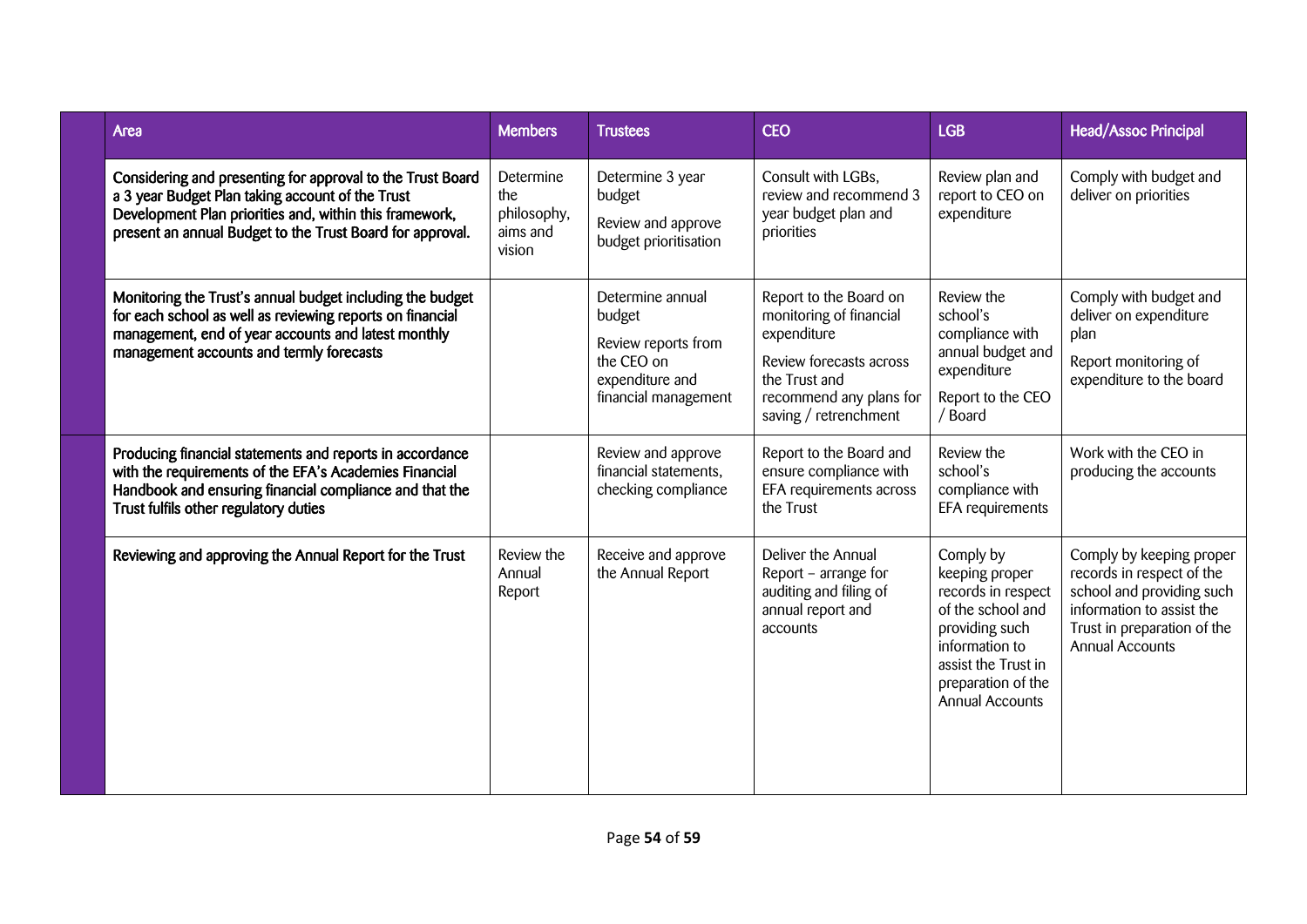| Area                                                                                                                                                                                                                | <b>Members</b> | <b>Trustees</b>                                                                                                                                       | <b>CEO</b>                                                                                                                                | <b>LGB</b>                                                                                     | Head/Assoc Principal                                                                              |
|---------------------------------------------------------------------------------------------------------------------------------------------------------------------------------------------------------------------|----------------|-------------------------------------------------------------------------------------------------------------------------------------------------------|-------------------------------------------------------------------------------------------------------------------------------------------|------------------------------------------------------------------------------------------------|---------------------------------------------------------------------------------------------------|
| Considering and reviewing decisions relating to the finance<br>systems employed by the Trust, the MIS system, the<br>banking service and the building management system used<br>by the Trust and its schools        |                | Determine finance<br>systems and services<br>and the BMS and MIS<br>used by the Trust<br>Review effectiveness<br>Approve changes<br>where appropriate | Report on effectiveness<br>of systems and services<br>for finance, MIS and BMS<br>used by the Trust<br>Recommend change as<br>appropriate | Review the<br>school's use of<br>systems and<br>services and<br>ensure<br>compliance           | Comply with and deliver<br>services for the school<br>concerned                                   |
| Establishing, monitoring and reviewing the risk register for<br>the Trust and its schools and to ensure where necessary<br>there is a risk mitigation plan                                                          |                | Determine the risk<br>register<br>Review and approve the<br>risk register as it is<br>updated                                                         | Report to the Board on<br>monitoring of the risk<br>register and updates /<br>changes                                                     | Review the<br>school's risk<br>register and<br>report to the CEO<br>any change                 | Deliver the risk register,<br>reporting to the LGB any<br>change                                  |
| Examining monitoring reports on the income and<br>expenditure of all public funds (i.e. the sources of the<br>Trust's funding) and reporting the financial situation to the<br><b>Trust Board each term</b>         |                | Review reports of<br>income and<br>expenditure                                                                                                        | Report monitoring of<br>income and expenditure<br>in schools across the<br>Trust                                                          | Review monitoring<br>reports of income<br>and expenditure<br>and report to the<br><b>Board</b> | Report to the CEO / LGB<br>income and expenditure of<br>all funds held by the<br>school concerned |
| Appointing auditors of the Trust's financial processes on an<br>annual basis, as well as auditors of the Trust's accounts, so<br>that the Trust Board can monitor probity and good practice<br>in financial matters |                | Determine and approve<br>the appointment of the<br>auditors                                                                                           | Deliver the appointment<br>of the auditors                                                                                                |                                                                                                |                                                                                                   |
| Reviewing and approving the auditor's letter and<br>recommending it to the Board                                                                                                                                    |                | Review the auditor's<br>letter and recommend<br>actions as appropriate                                                                                | Report the auditor's letter                                                                                                               | Review the<br>auditor's letter                                                                 |                                                                                                   |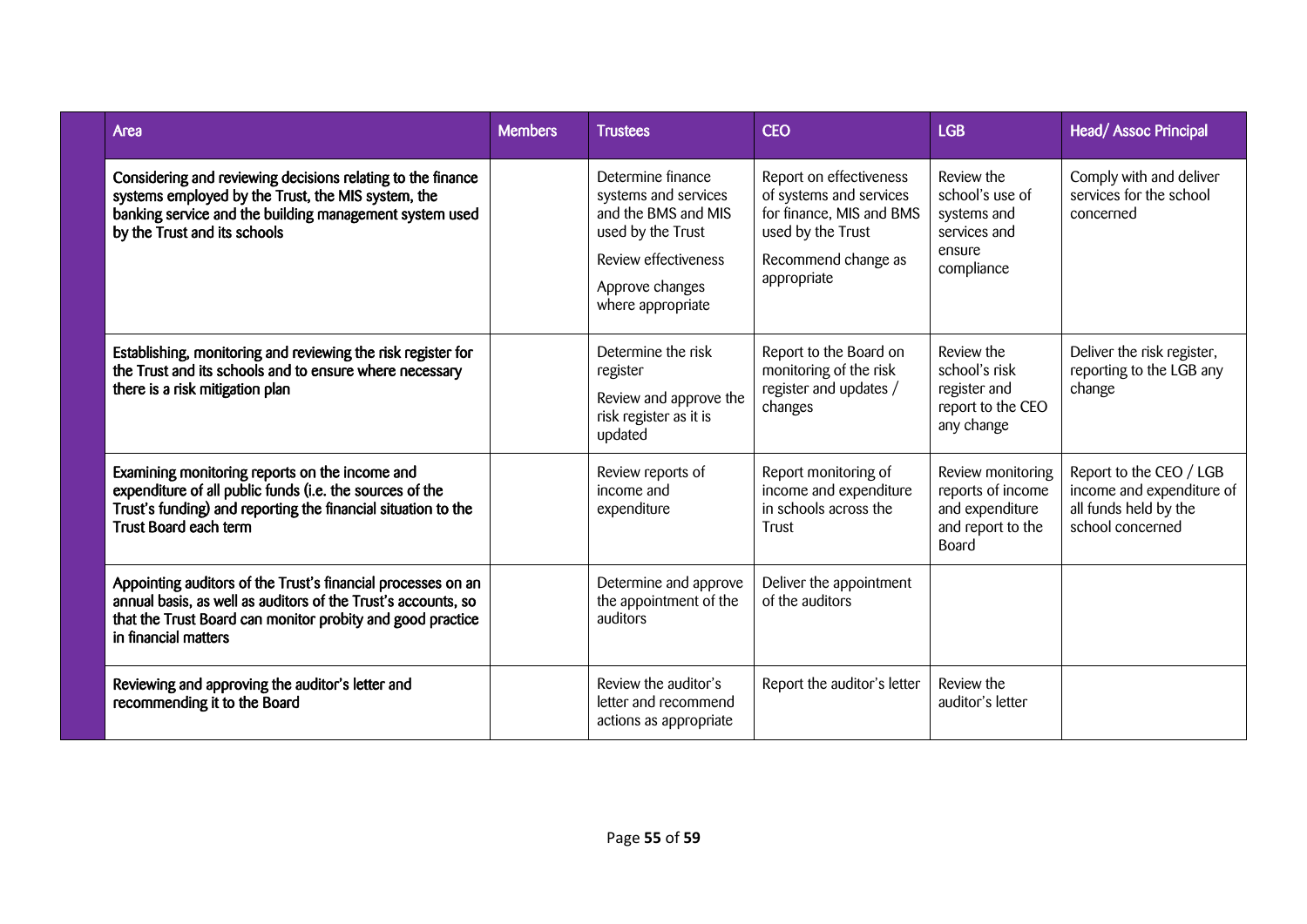| <b>Area</b>                                                                                                       | <b>Members</b> | <b>Trustees</b>                                                                           | <b>CEO</b>                                                                                                      | <b>LGB</b>                                                                                                                                               | Head/Assoc Principal                                                                                |
|-------------------------------------------------------------------------------------------------------------------|----------------|-------------------------------------------------------------------------------------------|-----------------------------------------------------------------------------------------------------------------|----------------------------------------------------------------------------------------------------------------------------------------------------------|-----------------------------------------------------------------------------------------------------|
| Ensuring that actions required by auditors are<br>implemented effectively and their impact monitored<br>regularly |                | Review regular reports<br>from the CEO on<br>actions required by the<br>auditor           | Report to the Board on<br>progress against actions<br>required in the auditor's<br>letter                       | Review<br>compliance of the<br>school concerned<br>with actions<br>required by the<br>auditor's letter                                                   | Deliver compliance with<br>actions required by the<br>auditor's letter                              |
| Ensuring adequate financial and asset management<br>systems are in place across the Trust and all its schools     |                | Determine and<br>approve financial and<br>asset management<br>systems<br>Review their use | Report to the Board on<br>effective use across the<br>Trust of the financial and<br>asset management<br>systems | Review the<br>compliance of the<br>school concerned<br>with financial and<br>asset<br>management<br>systems<br>Report<br>compliance to the<br><b>CEO</b> | Deliver compliance with<br>the asset and financial<br>management systems of<br>the school concerned |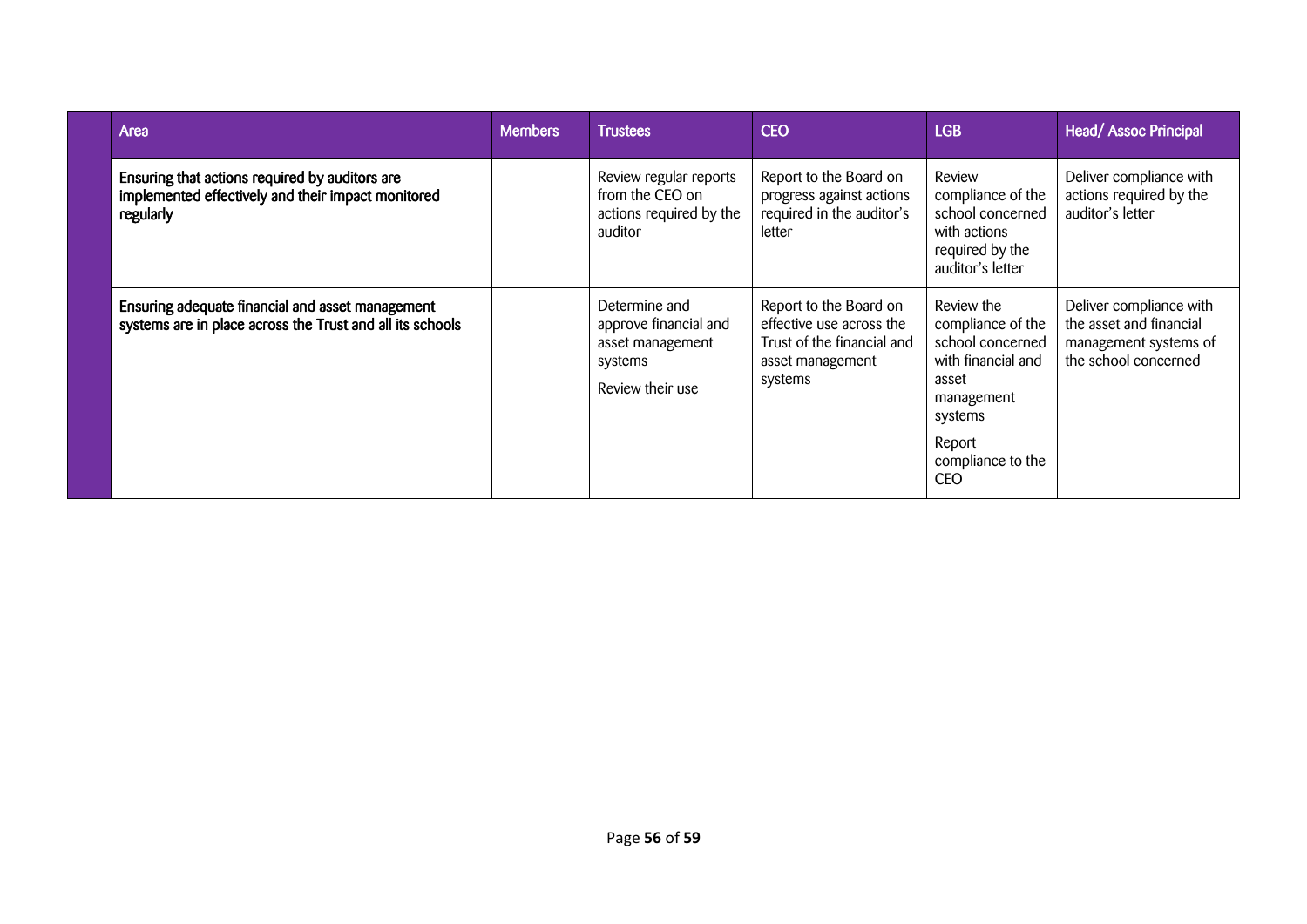|                      | Area                                                                                                                                                                       | <b>Members</b> | <b>Trustees</b>                                                                                                       | <b>CEO</b>                                                                                                                          | <b>LGB</b>                                                                                          | Head/Assoc Principal                                                                                            |
|----------------------|----------------------------------------------------------------------------------------------------------------------------------------------------------------------------|----------------|-----------------------------------------------------------------------------------------------------------------------|-------------------------------------------------------------------------------------------------------------------------------------|-----------------------------------------------------------------------------------------------------|-----------------------------------------------------------------------------------------------------------------|
|                      | Deciding on and advising the Trust of priorities, including<br>Health and Safety, for the maintenance and development<br>of all premises belonging to schools in the Trust |                | Determine Trust wide<br>policy<br>Review report from<br><b>CEO</b>                                                    | Review monitoring<br>reports and recommend<br>actions to the Board                                                                  | Determine school<br>plan in<br>accordance with<br>Trust policy<br>Review delivery of<br>school plan | Deliver in accordance with<br>school policy                                                                     |
| ESTAT<br>–<br>Q<br>Q | Receiving and approving a three year strategy and annual<br>improvement plan for the estate together with the budget,<br>before presenting it to the Board                 |                | Review and approve<br>three year strategy for<br>estate management and<br>development                                 | Recommend annual plan<br>and three year strategy<br>Review monitoring<br>reports of plan and<br>recommend actions as<br>appropriate | Deliver through<br>monitoring<br>compliance with<br>plan and reporting<br>to the Board /<br>CEO     | Comply through<br>adherence to the plan and<br>monitoring progress,<br>reporting regularly to the<br><b>LGB</b> |
| <b>PREMIS</b>        | Considering and recommending to the Board plans for<br>capital development works                                                                                           |                | Review and approve all<br>plans                                                                                       | Recommend plans for<br>capital development work                                                                                     | Report capital<br>development<br>needs to the CEO<br>/ Board<br>Review<br>compliance with<br>plans  | Consult and report on<br>capital development needs<br>for the school concerned<br>Comply with plans             |
|                      | Reviewing new builds / refurbishments relating to the new<br>schools                                                                                                       |                | Review and approve all<br>plans for new school<br>builds<br>Review effectiveness of<br>plans for new school<br>builds | Report on plans for new<br>school builds<br>Recommend plans for<br>new school builds                                                | Deliver through<br>monitoring<br>effective progress<br>in new school<br><b>builds</b>               | Comply with plans for new<br>school builds<br>Report progress to the<br><b>LGB</b>                              |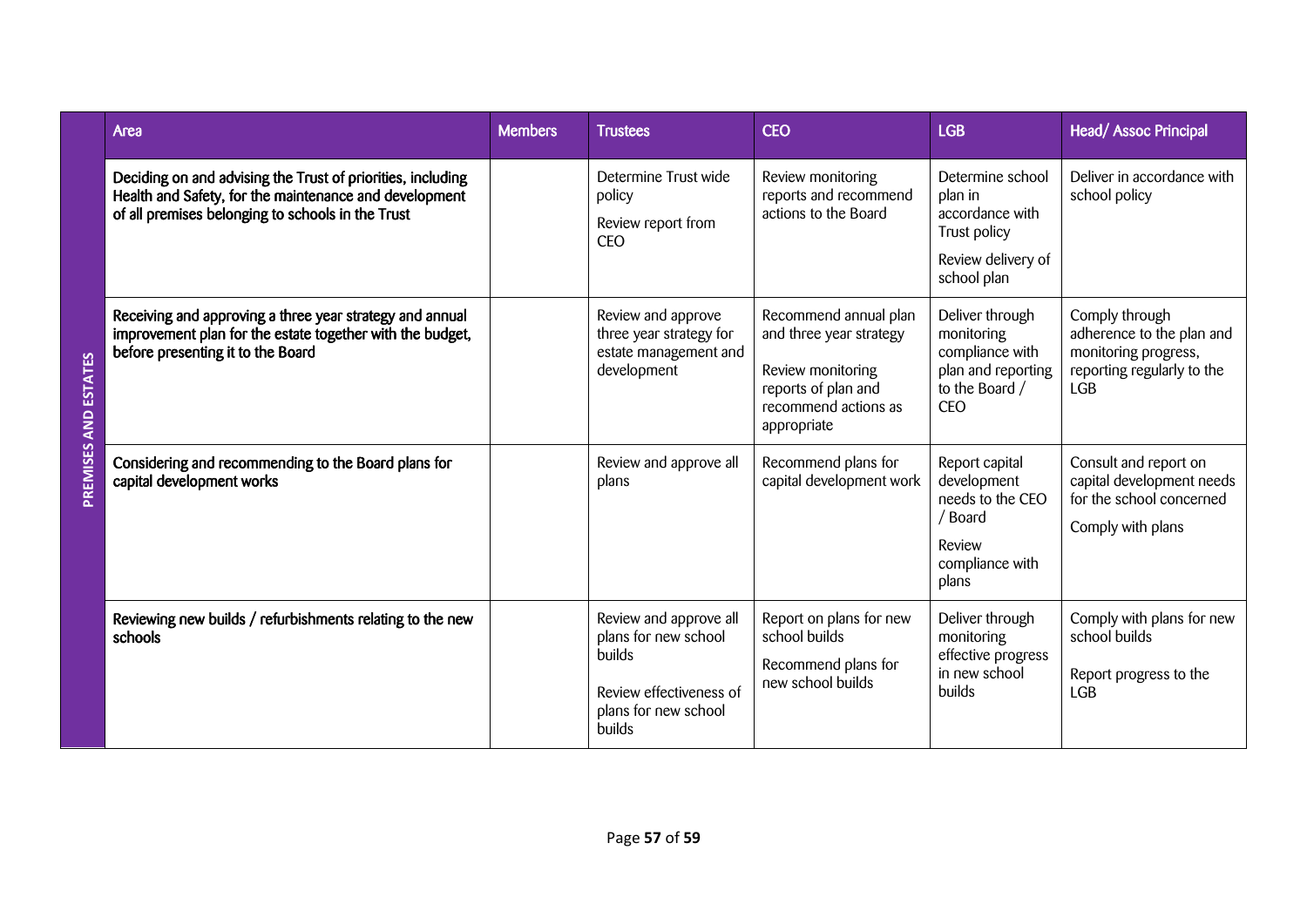| Approving plans for the development of ICT services and<br>resources across schools in the Trust | Review and approve<br>plans for the<br>development of ICT                        | Report on and<br>recommend plans for<br>development           | Deliver plans for<br>development in<br>the school<br>concerned             | Comply with and deliver<br>the plans for the school<br>concerned              |
|--------------------------------------------------------------------------------------------------|----------------------------------------------------------------------------------|---------------------------------------------------------------|----------------------------------------------------------------------------|-------------------------------------------------------------------------------|
| Ensuring all LGBs hold and review annually an Accessibility<br><b>Plan</b>                       | Review and approve<br>accessibility plans for<br>all schools across the<br>Trust | Report accessibility plans<br>for schools across the<br>Trust | Review and<br>deliver<br>accessibility plan<br>for the school<br>concerned | Develop and comply with<br>the accessibility plan for<br>the school concerned |

| $\widetilde{H}$<br>2<br>Z<br><b>STAFFING</b> | Area                                                                                                                                                                                                                                                                                                                                                                                                                                                                                                                       | <b>Members</b> | <b>Trustees</b>                                                                                                                                    | <b>CEO</b>                                                                                                                                                                     | <b>LGB</b>                                                                                                                                  | Head/Assoc Principal                                                                                                                               |
|----------------------------------------------|----------------------------------------------------------------------------------------------------------------------------------------------------------------------------------------------------------------------------------------------------------------------------------------------------------------------------------------------------------------------------------------------------------------------------------------------------------------------------------------------------------------------------|----------------|----------------------------------------------------------------------------------------------------------------------------------------------------|--------------------------------------------------------------------------------------------------------------------------------------------------------------------------------|---------------------------------------------------------------------------------------------------------------------------------------------|----------------------------------------------------------------------------------------------------------------------------------------------------|
|                                              | Reviewing and approving HR policies on a planned basis<br>taking account of best practice, legal developments and the<br>culture of the Trust. As required, hearing final level appeals<br>about grievances and dismissals, disputes over pay and<br>conditions that have not been resolved at LGB level.<br>Ensuring there is a fair and lawful recruitment process in<br>place throughout the Trust and its schools and that staff<br>within the Trust are treated fairly and have excellent<br>conditions of employment |                | Review and approve HR<br>policy and practice<br>Deliver HR policy and<br>practice at Board level<br>as required at high level                      | Develop and recommend<br>HR policies and practice<br>Deliver policies and<br>practice in HR across all<br>schools in the Trust                                                 | Report to CEO /<br>Board on any<br>suggested<br>changes to HR<br>policy and<br>practice with<br>regard to the<br>school concerned           | Comply with HR policy and<br>practice with regard to the<br>school concerned                                                                       |
|                                              | Considering proposals from LGBs and their principals for<br>re-structuring of staff bodies, the creation of new posts<br>within their staffing structure or other expenditure relating<br>to reduction or expansion of staff that falls outside the<br>limits imposed by the scheme of delegation                                                                                                                                                                                                                          |                | Determine through<br>reviewing any<br>proposals by LGBs to<br>make amendments to<br>staffing and making<br>decisions based on<br>Trust expenditure | Recommend any<br>suggested changes in<br>staffing structure for all<br>schools in the Trust and<br>the central services team<br>in accordance with the<br>scheme of delegation | Review and<br>recommend to the<br>Board / CEO any<br>suggested<br>changes to the<br>school's staffing<br>structure as<br>appropriate to the | Consult on and report to<br>LGB on any suggested<br>changes to the school's<br>staffing structure as<br>appropriate to the scheme<br>of delegation |